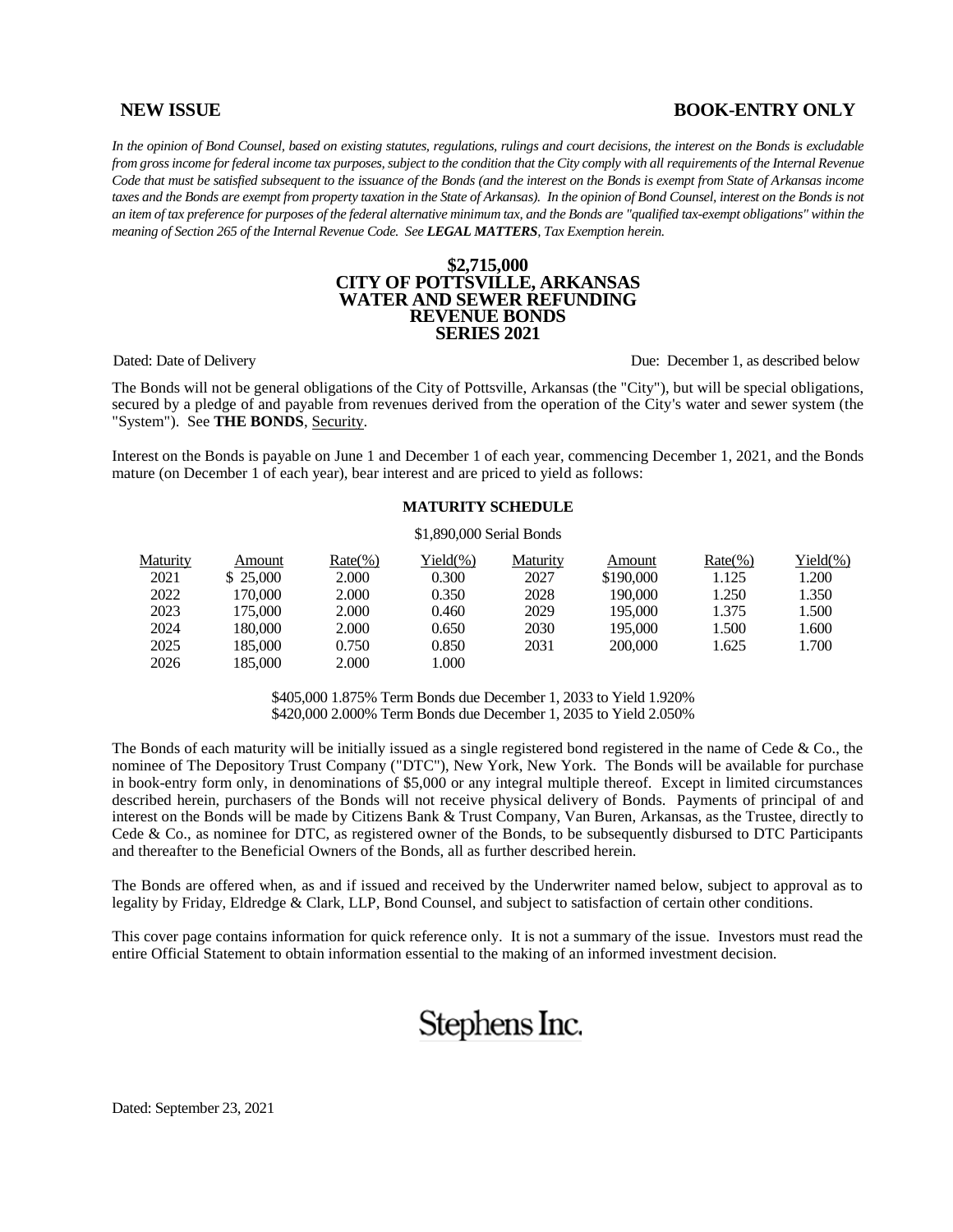No dealer, broker, salesman or any other person has been authorized by the City or the Underwriter to give any information or to make any representations other than those contained in this Official Statement in connection with the offering of the Bonds described herein and, if given or made, such information or representations must not be relied upon as having been authorized by the City. Neither the delivery of this Official Statement nor any sale hereunder shall under any circumstances create any implication that there has been no change in the business, operations or financial condition of the City since the date hereof. This Official Statement does not constitute an offer or solicitation in any state in which such offer or solicitation is not authorized, or in which the person making such offer or solicitation is not qualified to do so, or is made to any person to whom it is unlawful to make such offer or solicitation.

The Bonds have not been registered under the Securities Act of 1933, as amended, nor has the Authorizing Ordinance described herein been qualified under the Trust Indenture Act of 1939, as amended, in reliance upon certain exemptions in such laws from such registration and qualification.

#### CONTENTS OF OFFICIAL STATEMENT

Page

| INTRODUCTION TO THE OFFICIAL STATEMENT                                                                                                                                                                                                                                             | 1                                                  |
|------------------------------------------------------------------------------------------------------------------------------------------------------------------------------------------------------------------------------------------------------------------------------------|----------------------------------------------------|
| THE BONDS<br><b>Book-Entry Only System</b><br>Generally<br>Redemption<br>Purposes for Bonds<br>Security<br>COVID-19 Disclosure                                                                                                                                                     | $\frac{2}{4}$ 5<br>5<br>5<br>6<br>6                |
| THE CITY AND THE COUNTY<br>Location<br>The Population<br>Transportation<br>Government<br><b>Medical Facilities</b><br>Education<br>Economy<br>Litigation<br><b>Building Permits</b><br>County Economic Data                                                                        | 7<br>777777788<br>8                                |
| THE SYSTEM<br>General<br>Customers<br>Litigation<br>Rates                                                                                                                                                                                                                          | 9<br>9<br>9<br>10<br>10                            |
| THE AUTHORIZING ORDINANCE<br>Rates and General Covenants to Operate<br>Funds and Disposition of Revenues<br><b>Parity Bonds</b><br><b>Accounts and Records</b><br>Maintenance; Insurance<br>Defeasance<br><b>Default and Remedies</b><br><b>Amendment of Authorizing Ordinance</b> | 10<br>10<br>10<br>12<br>12<br>13<br>13<br>14<br>14 |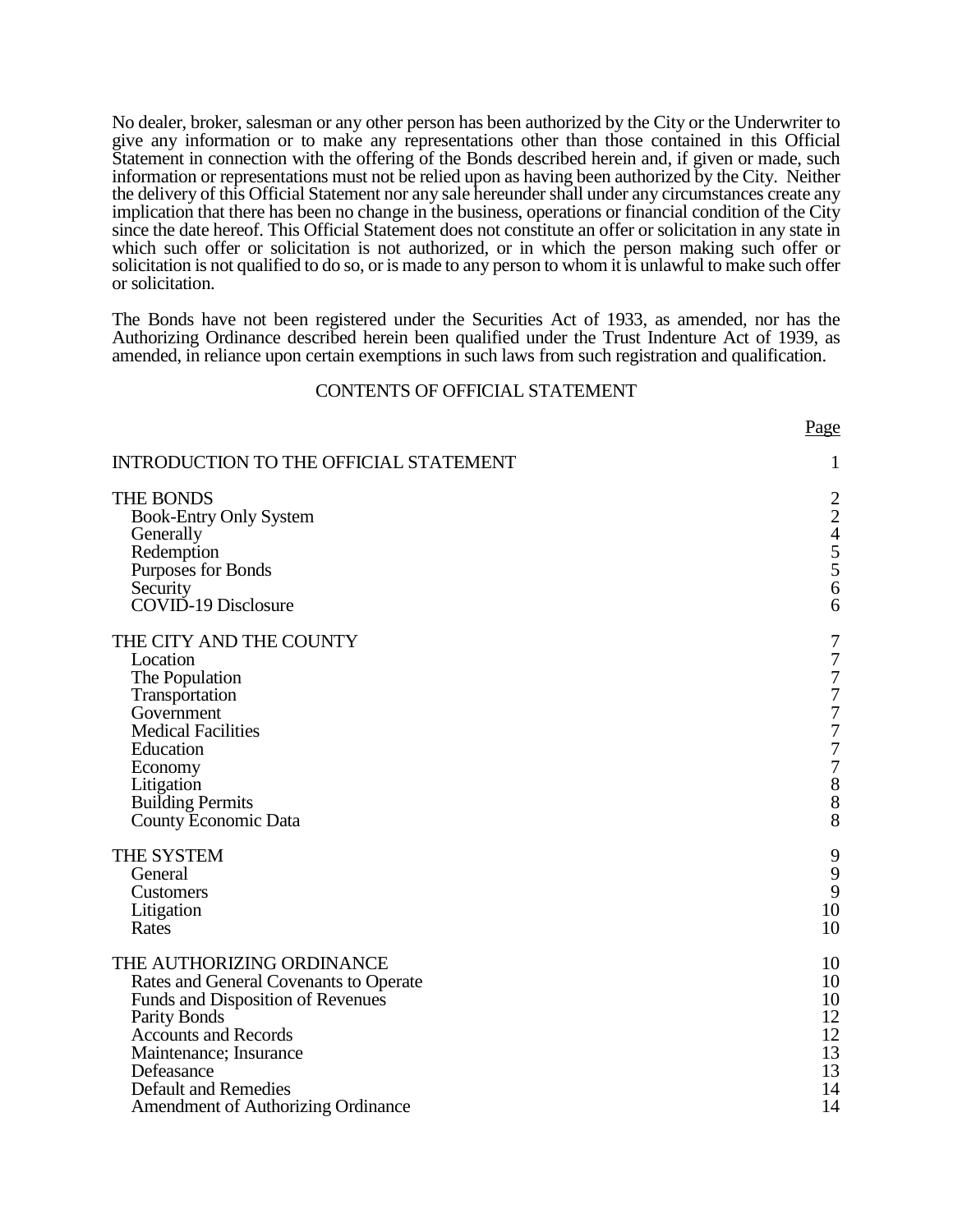| The Trustee                                                      | 15 |
|------------------------------------------------------------------|----|
| Investments                                                      | 15 |
| Nonarbitrage                                                     | 16 |
| <b>CONTINUING DISCLOSURE AGREEMENT</b>                           | 16 |
| Past Compliance                                                  | 16 |
| Purpose of the Continuing Disclosure Agreement                   | 17 |
| Definitions                                                      | 17 |
| Provision of Annual Report                                       | 17 |
| <b>Content of Annual Reports</b>                                 | 18 |
| <b>Reporting of Listed Events</b>                                | 18 |
| <b>Termination of Reporting Obligation</b>                       | 19 |
| <b>Dissemination Agent</b>                                       | 19 |
| Amendment; Waiver                                                | 20 |
| <b>Additional Information</b>                                    | 20 |
| Default                                                          | 20 |
| Duties of Trustee and Dissemination Agent and Right of Indemnity | 20 |
| <b>Beneficiaries</b>                                             | 21 |
| <b>FINANCIAL INFORMATION</b>                                     | 22 |
| <b>ESTIMATED DEBT SERVICE COVERAGE</b>                           | 23 |
| <b>DEBT SERVICE REQUIREMENTS</b>                                 | 24 |
| <b>LEGAL MATTERS</b>                                             | 24 |
| <b>Legal Proceedings</b>                                         | 24 |
| <b>Legal Opinions</b>                                            | 24 |
| <b>Tax Exemption</b>                                             | 24 |
| <b>MISCELLANEOUS</b>                                             | 26 |
| <b>Enforceability of Remedies</b>                                | 26 |
| Underwriting                                                     | 27 |
| Information in the Official Statement                            | 27 |
|                                                                  |    |

EXHIBIT A - Rate Structure

EXHIBIT B - Audited Financial Statements of the System for the Fiscal Years Ended December 31, 2020 and 2019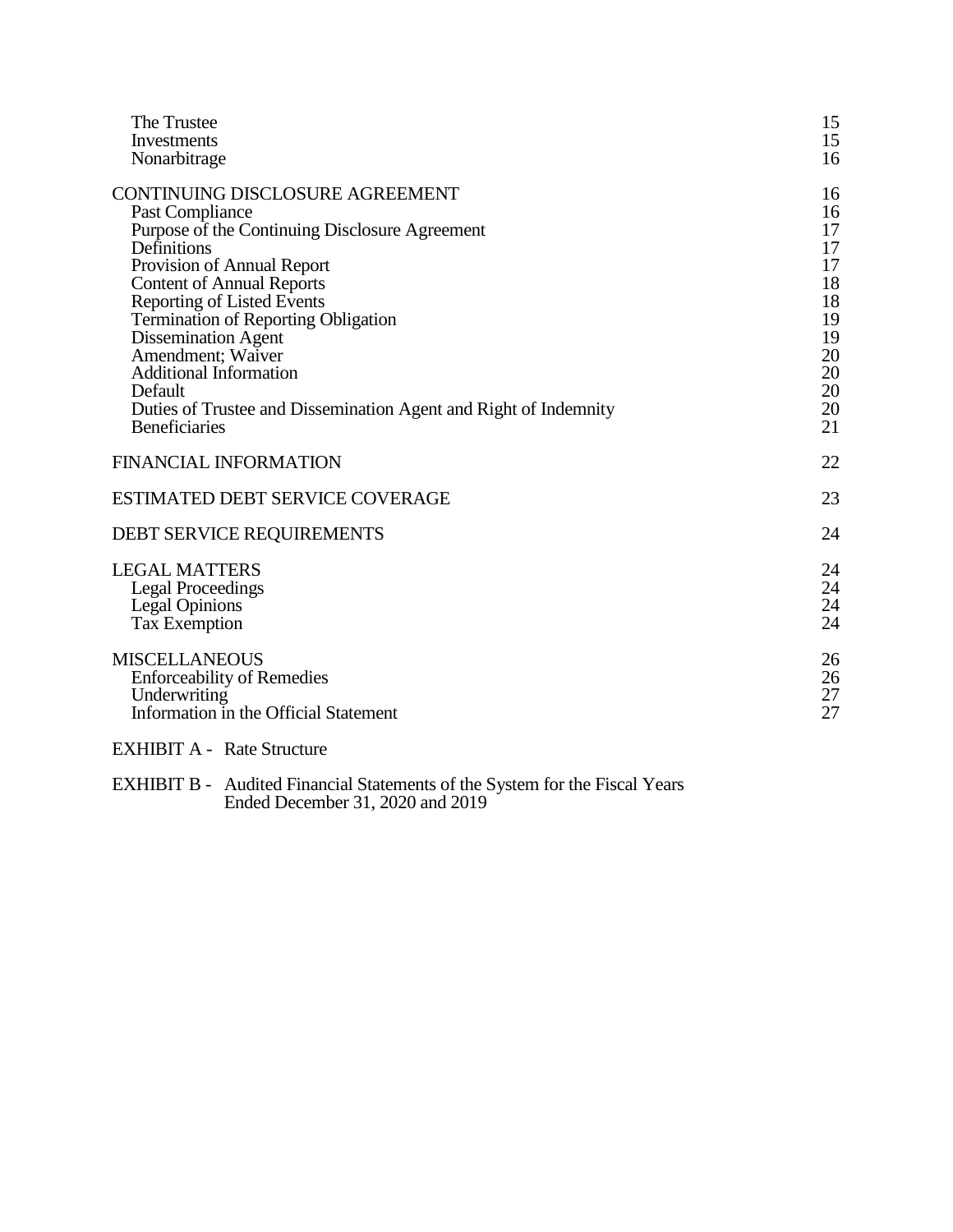#### **OFFICIAL STATEMENT**

#### **\$2,715,000 CITY OF POTTSVILLE, ARKANSAS WATER AND SEWER REFUNDING REVENUE BONDS SERIES 2021**

#### **INTRODUCTION TO THE OFFICIAL STATEMENT**

This Introduction is subject in all respects to the more complete information contained in this Official Statement. The offering of the Bonds to potential investors is made only by means of the entire Official Statement, including the cover page hereof and exhibits hereto. A full review should be made of the entire Official Statement, as well as the Authorizing Ordinance described herein.

This Official Statement is provided to furnish certain information in connection with the issuance by the City of Pottsville, Arkansas (the "City") of its Water and Sewer Refunding Revenue Bonds, Series  $20\overline{2}1$ , in the principal amount of  $\overline{$2,715,000}$  (the "Bonds"). The Bonds are being issued to refund the City's Water and Sewer Refunding and Improvement Revenue Bonds, Series 2016 (the "Bonds Refunded"), fund a debt service reserve and pay expenses of issuing the Bonds. See **THE BONDS**, Purposes for Bonds.

The City is a city of the first class organized under the laws of the State of Arkansas (the "State") located in Pope County, Arkansas (the "County") which is in west-central Arkansas. The City is authorized and empowered under the laws of the State, including particularly Title 14, Chapter 234, Subchapter 2, Title 14, Chapter 235, Subchapter 2 and Title 14, Chapter 164, Subchapter 4 of the Arkansas Code of 1987 Annotated (the "Authorizing Legislation"), to issue revenue bonds and to expend the proceeds thereof for the intended purposes. See **THE CITY AND THE COUNTY**.

The Bonds are not general obligations of the City, but are special obligations payable solely from the revenues derived from the operation of the City's water and sewer system (the "System"). See **THE BONDS**, Security.

The Bonds are being issued pursuant to and in full compliance with the Constitution and laws of the State, particularly the Authorizing Legislation, and Ordinance No. 2021-4 adopted on September 16, 2021 (the "Authorizing Ordinance"). See **THE AUTHORIZING ORDINANCE**.

The Bonds will be initially issued in book-entry form and purchasers of Bonds will not receive certificates representing their interest in the Bonds purchased. See **THE BONDS**, Book-Entry Only System. The Bonds will contain such other terms and provisions as described herein. See **THE BONDS**, Generally.

The Bonds are issuable only as fully registered bonds, without coupons, in the denomination of \$5,000 or an integral multiple thereof. Interest is payable December 1, 2021, and semiannually thereafter on each June 1 and December 1. Principal is payable at the principal office of Citizens Bank & Trust Company, Van Buren, Arkansas, as trustee and paying agent (the "Trustee"). Interest is payable by the Trustee by check or draft to the registered owners as of the record date for each interest payment date. The record date for payment of interest on the Bonds shall be the fifteenth day of the calendar month next preceding each interest payment date. A Bond may be transferred, in whole or in part (in integral multiples of \$5,000), but only upon delivery of the Bond, together with a written instrument of transfer, to the Trustee. See **THE BONDS**, Generally.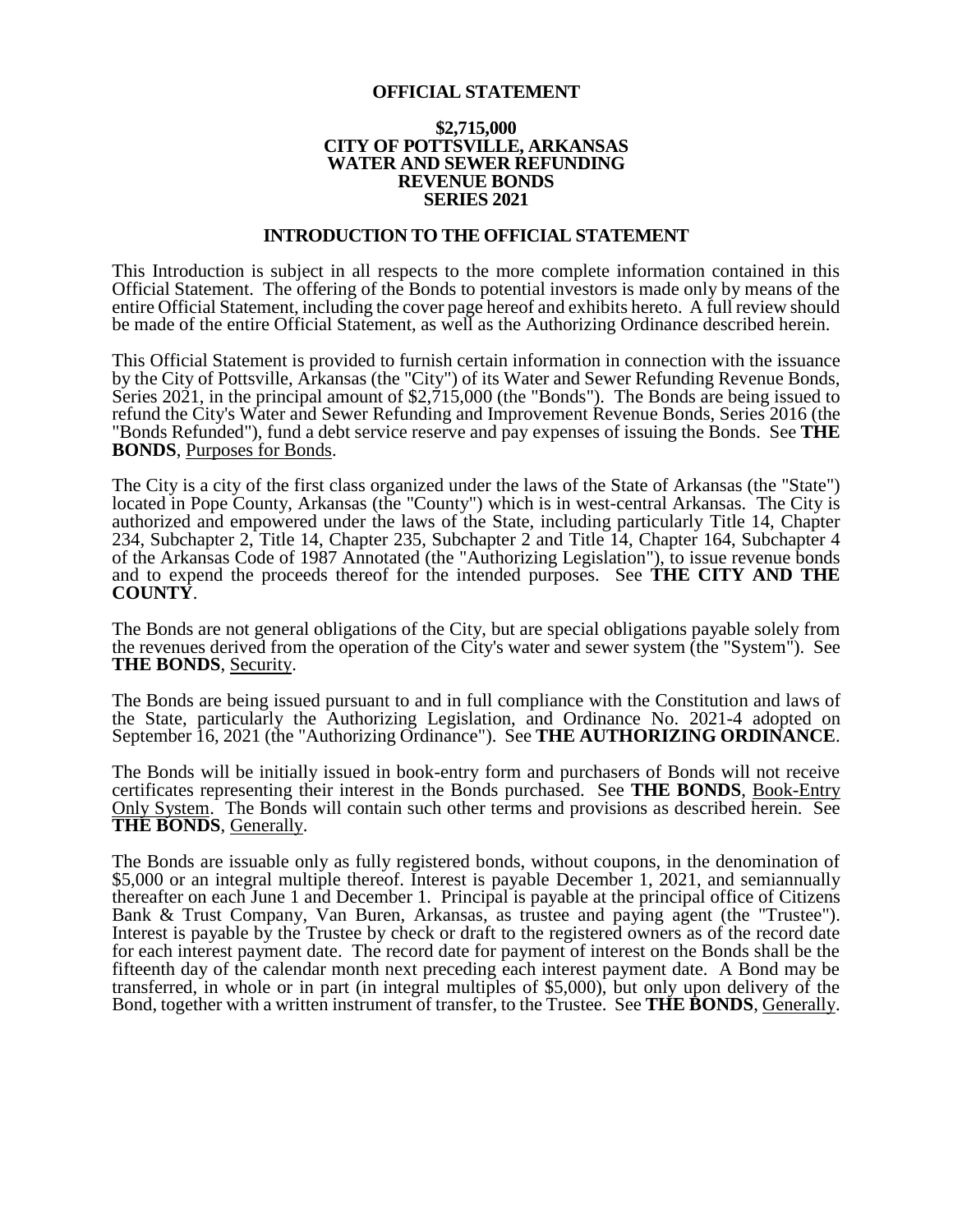The Bonds are subject to optional redemption on and after December 1, 2026. The Bonds maturing on December 1 in the years 2033 and 2035 are subject to mandatory sinking fund redemption as described herein. The Trustee shall give at least thirty (30) days' notice of redemption. See **THE BONDS**, Redemption.

Under existing law and assuming compliance with certain covenants described herein, (i) interest on the Bonds is excludable from gross income for federal income tax purposes, (ii) interest on the Bonds is not an item of tax preference for purposes of the federal alternative minimum tax, (iii) the Bonds are "qualified tax-exempt obligations" within the meaning of Section 265 of the Internal Revenue Code of 1986, as amended (the "Code"), (iv) interest on the Bonds is exempt from State income taxes and (v) the Bonds are exempt from property taxation in the State. See **LEGAL MATTERS**, Tax Exemption.

It is expected that the Bonds will be available for delivery on or about October 20, 2021, through the facilities of The Depository Trust Company in New York, New York.

The City and the Trustee will enter into a Continuing Disclosure Agreement in order to assist the Underwriter in complying with Securities and Exchange Commission Rule 15c2-12(b)(5) (the "Continuing Disclosure Agreement"). See **CONTINUING DISCLOSURE AGREEMENT**.

This Official Statement speaks only as of its date, and the information contained herein is subject to change. Copies of the Authorizing Ordinance and the Continuing Disclosure Agreement summarized herein are available upon request from Stephens Inc., 111 Center Street, Suite 1720, Little Rock, Arkansas 72201, Attention: Public Finance.

### **THE BONDS**

Book-Entry Only System. The Depository Trust Company ("DTC"), New York, New York, or its successor, will act as securities depository for the Bonds. The Bonds will each be issued as fullyregistered securities registered in the name of Cede & Co. (DTC's partnership nominee) or such other name as may be requested by an authorized representative of DTC. One fully-registered Bond certificate for each maturity will be issued in the principal amount of the maturity, and will be deposited with DTC.

DTC is a limited-purpose trust company organized under the New York Banking Law, a "banking organization" within the meaning of the New York Banking Law, a member of the Federal Reserve System, a "clearing corporation" within the meaning of the New York Uniform Commercial Code, and a "clearing agency" registered pursuant to the provisions of Section 17A of the Securities Exchange Act of 1934. DTC holds securities that its participants ("Direct Participants") deposit with DTC. DTC also facilitates the post-trade settlement among Direct Participants of sales and other securities transactions in deposited securities, through electronic computerized book-entry transfers and pledges between Direct Participants' accounts. This eliminates the need for physical movement of securities certificates. Direct Participants include both U.S. and non-U.S. securities brokers and dealers, banks, trust companies, clearing corporations, and certain other organizations. DTC is a wholly-owned subsidiary of The Depository Trust & Closing Corporation ("DTCC"). DTCC is the holding company for DTC, National Securities Clearing Corporation and Fixed Income Clearing Corporation, all of which are registered clearing agencies. DTCC is owned by the users of its regulated subsidiaries. Access to the DTC system is also available to others such as both U.S. and non-U.S. securities brokers and dealers, banks, trust companies and clearing corporations that clear through or maintain a custodial relationship with a Direct Participant, either directly or indirectly ("Indirect Participants"). The DTC Rules applicable to its Participants are on file with the Securities and Exchange Commission. More information about DTC can be found at www.dtcc.com.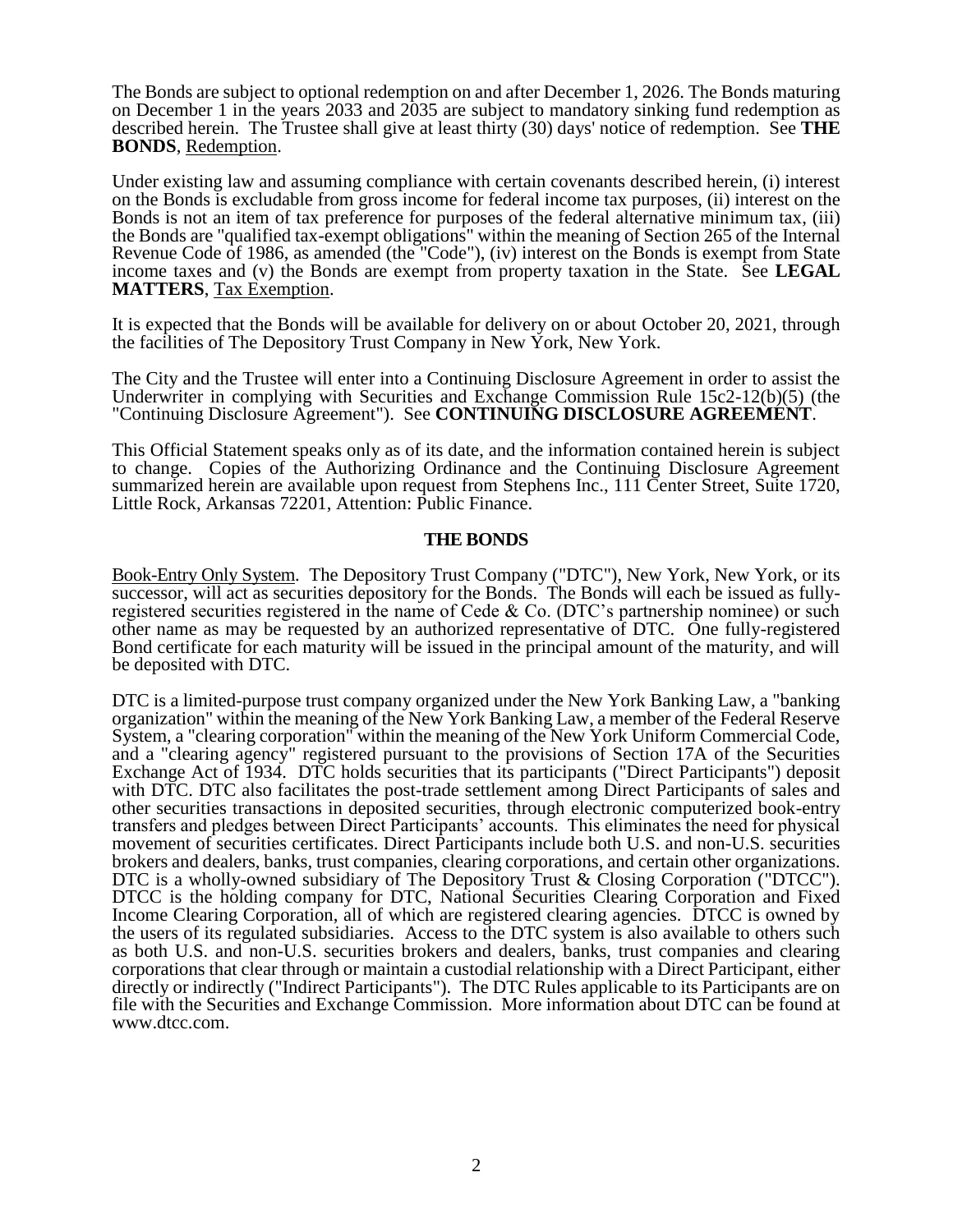Purchases of Bonds under the DTC system must be made by or through Direct Participants, which will receive a credit for the Bonds on DTC's records. The ownership interest of each actual purchaser of each Bond (referred to herein as "Beneficial Owner") is in turn to be recorded on the Direct and Indirect Participants' records. Beneficial Owners will not receive written confirmation from DTC of their purchase. Beneficial Owners are, however, expected to receive written confirmations providing details of the transaction, as well as periodic statements of their holdings, from the Direct or Indirect Participant through which the Beneficial Owner entered into the transaction. Transfers of ownership interests in the Bonds are to be accomplished by entries made on the books of Participants acting on behalf of Beneficial Owners. Beneficial Owners will not receive certificates representing their ownership interest in Bonds, except in the event that use of the book-entry system for the Bonds is discontinued.

To facilitate subsequent transfers, all Bonds deposited by Direct Participants with DTC are registered in the name of DTC's partnership nominee, Cede & Co. or such other name as may be requested by an authorized representative of DTC. The deposit of Bonds with DTC and their registration in the name of Cede & Co. or such other DTC nominee do not effect any change in beneficial ownership. DTC has no knowledge of the actual Beneficial Owners of the Bonds; DTC's records reflect only the identity of the Direct Participants to whose accounts such Bonds are credited, which may or may not be the Beneficial Owners. Direct and Indirect Participants will remain responsible for keeping account of their holdings on behalf of their customers.

Conveyance of notices and other communications by DTC to Direct Participants, by Direct Participants to Indirect Participants and by Direct Participants and Indirect Participants to Beneficial Owners will be governed by arrangements among them, subject to any statutory or regulatory requirements as may be in effect from time to time.

Redemption notices will be sent to Cede  $&$  Co. If fewer than all of the Bonds are being redeemed, DTC's practice is to determine by lot the amount of the interest of each Direct Participant to be redeemed.

Neither DTC nor Cede & Co. (nor any other DTC nominee) will consent or vote with respect to the Bonds unless authorized by a Direct Participant in accordance with DTC's MMI Procedures. Under its usual procedures, DTC mails an Omnibus Proxy to the Trustee as soon as possible after the record date. The Omnibus Proxy assigns Cede & Co.'s consenting or voting rights to those Direct Participants to whose accounts the Bonds are credited on the record date (identified in a listing attached to the Omnibus Proxy).

Principal, interest and premium, if any, payments on the Bonds will be made to Cede & Co., or such other nominee as may be requested by an authorized representative of DTC. DTC's practice is to credit Direct Participants' accounts upon DTC's receipt of funds and corresponding detail information from the City or Trustee, on the payable date in accordance with their respective holdings shown on DTC's records. Payments by Participants to Beneficial Owners will be governed by standing instructions and customary practices, as is the case with securities held for the accounts of customers in bearer form or registered in "street name," and will be the responsibility of such Participant and not of DTC, the Trustee, or the City, subject to any statutory or regulatory requirements as may be in effect from time to time. Payment of principal, interest and premium, if any, to Cede  $& Co.$  (or such other nominee as may be requested by an authorized representative of DTC) is the responsibility of the Trustee, disbursement of such payments to Direct Participants will be the responsibility of DTC, and disbursement of such payments to the Beneficial Owners shall be the responsibility of Direct and Indirect Participants. DTC may discontinue providing its services as securities depository with respect to the Bonds at any time by giving reasonable notice to the City or the Trustee. Under such circumstances, in the event that a successor securities depository is not obtained, Bonds are required to be printed and delivered. The City may decide to discontinue use of the system of book-entry transfers through DTC (or a successor securities depository). In that event, Bonds will be printed and delivered.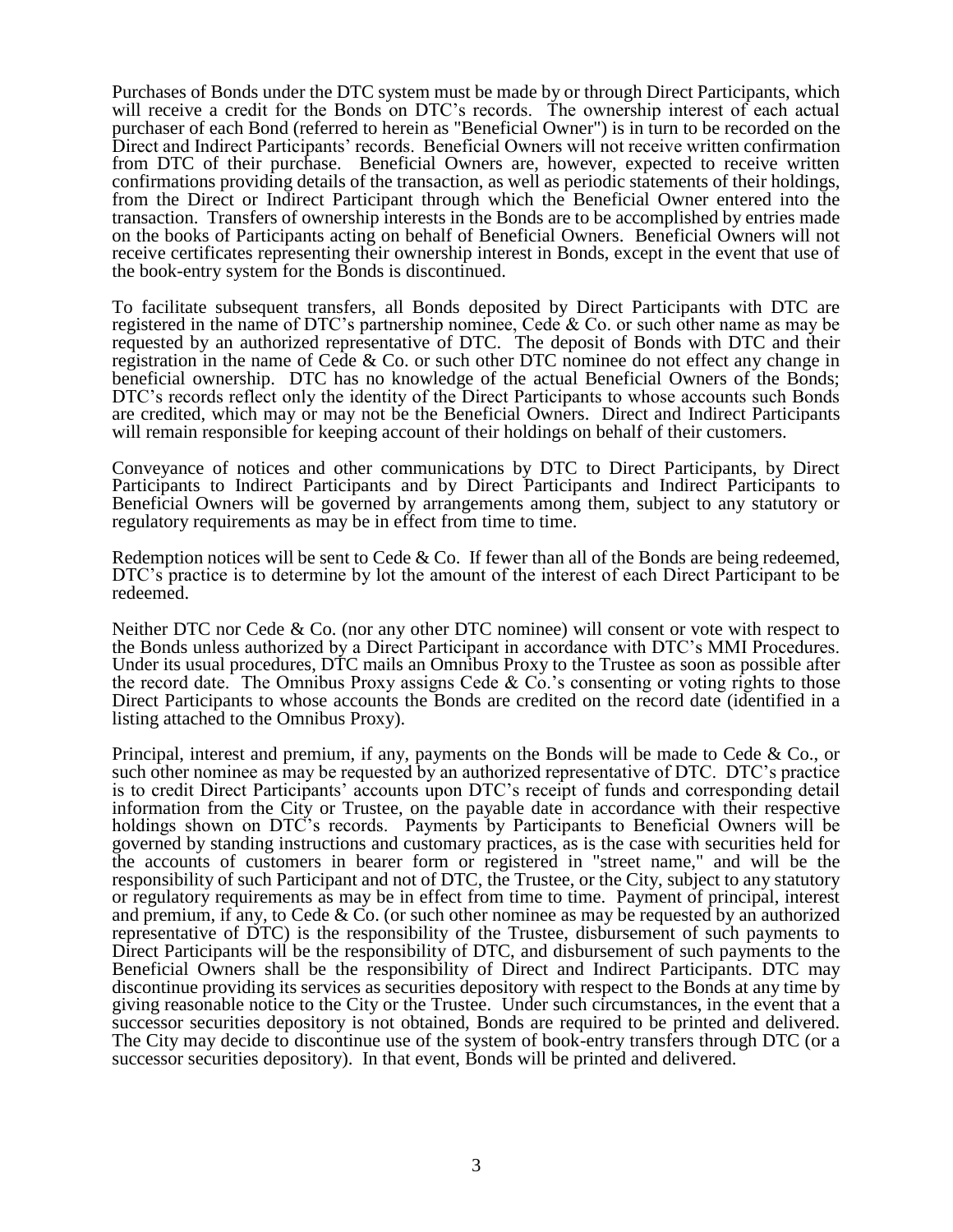The information concerning DTC and DTC's book-entry system set forth above has been obtained from DTC. Neither the Underwriter nor the City make any representation or warranty regarding the accuracy or completeness thereof.

**So long as the Bonds are in book-entry only form, Cede & Co., as nominee for DTC, will be treated as the sole owner of the Bonds for all purposes under the Authorizing Ordinance, including receipt of all principal of and interest on the Bonds, receipt of notices, voting and requesting or directing the Trustee to take or not to take, or consenting to, certain actions under the Authorizing Ordinance. The City and the Trustee have no responsibility or obligation to the Participants or the Beneficial Owners with respect to (a) the accuracy of any records maintained by DTC or any Participant; (b) the payment by any Participant of any amount due to any Beneficial Owner in respect of the principal of and interest on the Bonds; (c) the delivery or timeliness of delivery by any Participant of any notice to any Beneficial Owner which is required or permitted under the terms of the Authorizing Ordinance to be given to owners of Bonds; or (d) other action taken by DTC or Cede & Co. as owner of the Bonds.**

Generally. The Bonds shall be dated, mature and bear interest and interest is payable on the Bonds as set forth on the cover page hereof. The Bonds are issuable in the form of registered Bonds without coupons in the denomination of \$5,000 each or any integral multiple thereof, interchangeable in accordance with the provisions of the Authorizing Ordinance. In the event any Bond is mutilated, lost or destroyed, the City shall, if not then prohibited by law, execute and the Trustee may authenticate a new Bond in accordance with the provisions therefor in the Authorizing Ordinance.

Each Bond is transferable by the registered owner thereof or by his attorney duly authorized in writing at the principal office of the Trustee. Upon such transfer a new fully registered Bond or Bonds of the same maturity, of authorized denomination or denominations, for the same aggregate principal amount will be issued to the transferee in exchange therefor.

No charge shall be made to any owner of any Bond for the privilege of registration, but any owner of any Bond requesting any such registration shall pay any tax or other governmental charge required to be paid with respect thereto. Except as otherwise provided in the immediately preceding sentence, the cost of preparing each new Bond upon each exchange or transfer and any other expenses of the City or the Trustee incurred in connection therewith shall be paid by the City. Neither the City nor the Trustee shall be required to transfer or exchange any Bonds selected for redemption in whole or in part.

The person in whose name any Bond shall be registered shall be deemed and regarded as the absolute owner thereof for all purposes, and payment of or on account of the principal or premium, if any, or interest of any Bond shall be made only to or upon the order of the registered owner thereof or his legal representative, but such registration may be changed as hereinabove provided. All such payments shall be valid and effectual to satisfy and discharge the liability upon such Bond to the extent of the sum or sums so paid.

In any case where the date of maturity of interest on or principal of the Bonds or the date fixed for redemption of any Bonds shall be a Saturday or Sunday or shall be in the State a legal holiday or a day on which banking institutions are authorized by law to close, then payment of interest or principal (and premium, if any) need not be made on such date but may be made on the next succeeding business day with the same force and effect as if made on the date of maturity or the date fixed for redemption, and no interest shall accrue for the period after the date of maturity or date fixed for redemption.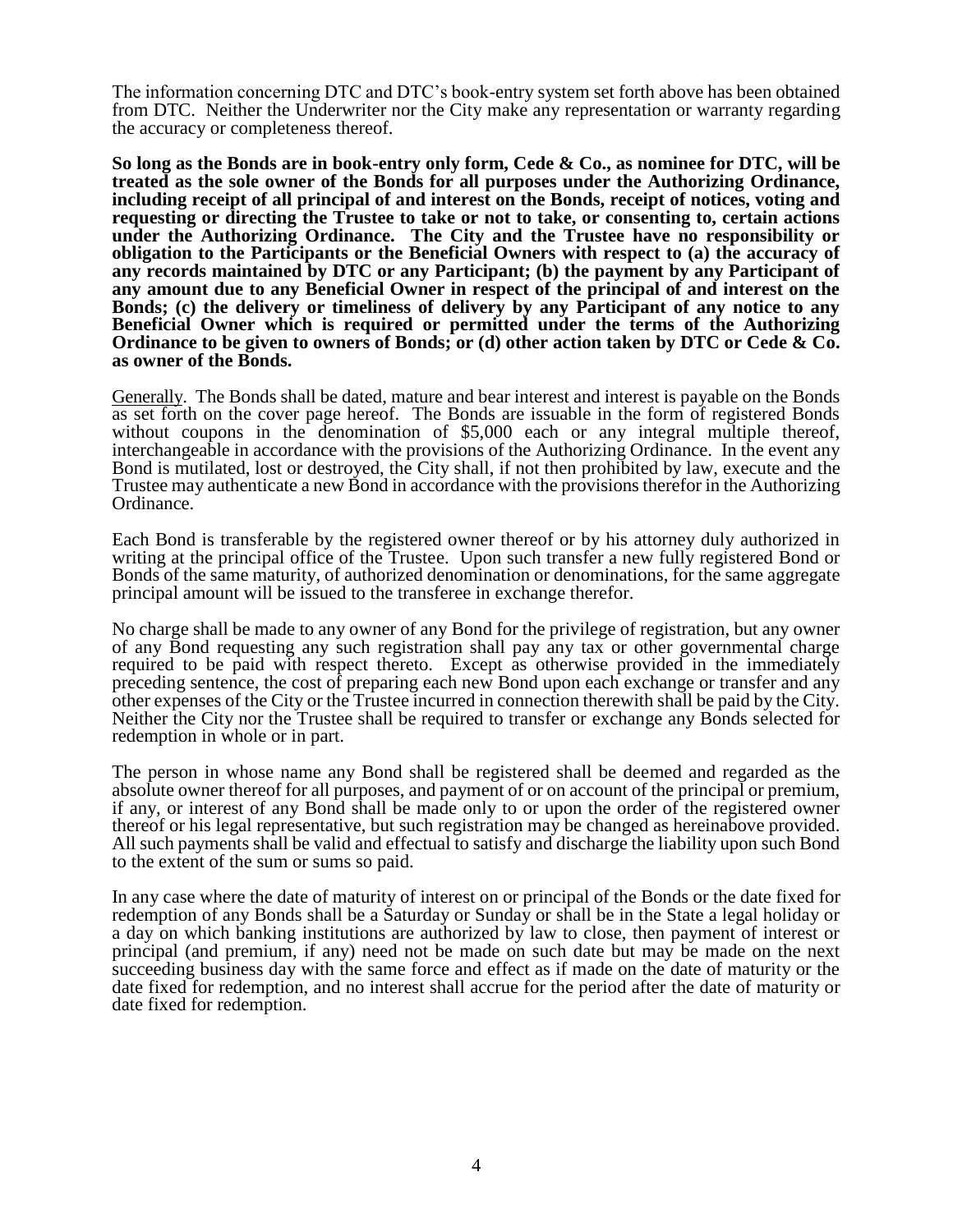Redemption. The Bonds are subject to optional and mandatory sinking fund redemption, as follows:

(1) Optional Redemption. The Bonds may be redeemed at the option of the City from funds from any source, on and after December 1, 2026, in whole or in part at any time, at par plus accrued interest to the redemption date. If fewer than all of the Bonds shall be called for redemption, the particular maturities to be redeemed shall be selected by the City in its discretion. If fewer than all of the Bonds of any one maturity shall be called for redemption, the particular Bonds or portion thereof to be redeemed from such maturity shall be selected by lot by the Trustee.

(2) Mandatory Sinking Fund Redemption. To the extent not previously redeemed, the Bonds maturing on December 1 in the years 2033 and 2035 are subject to mandatory sinking fund redemption by lot in such manner as the Trustee shall determine, on December 1 in the years and in the amounts set forth below, at a redemption price equal to the principal amount being redeemed plus accrued interest to the date of redemption:

Bonds Maturing December 1, 2033

| Year            | Principal |
|-----------------|-----------|
| (December 1)    | Amount    |
| 2032            | \$200,000 |
| 2033 (maturity) | 205,000   |

Bonds Maturing December 1, 2035

| Year            | Principal |
|-----------------|-----------|
| (December 1)    | Amount    |
| 2034            | \$210,000 |
| 2035 (maturity) | 210,000   |

In case any outstanding Bond is in a denomination greater than \$5,000, each \$5,000 of face value of such Bond shall be treated as a separate Bond of the denomination of \$5,000.

In the case of any redemption of Bonds prior to maturity, the Trustee shall mail a copy of the redemption notice, or send a copy of the redemption notice via other standard means, including electronic or facsimile communication, to the registered owners of the Bonds to be redeemed, in each case not less than 30 nor more than 60 days prior to the date of redemption. After the date for redemption no further interest shall accrue on any Bond called for redemption if funds for redemption of such Bond have been deposited with the Trustee as provided in the Authorizing Ordinance.

Notwithstanding the above, so long as the Bonds are issued in book-entry only form, if fewer than all the Bonds of an issue are called for redemption, the particular Bonds to be redeemed will be selected pursuant to the procedures established by DTC. So long as the Bonds are issued in bookentry only form, notice of redemption will be given only to Cede & Co., as nominee for DTC. **The Trustee will not give any notice of redemption to the Beneficial Owners of the Bonds.**

Purposes for Bonds. The Bonds are being issued to refund the Bonds Refunded, fund a debt service reserve and pay expenses of issuing the Bonds.

A portion of the Bond proceeds and other available funds will be deposited with the trustee for the owners of the Bonds Refunded on the date the bonds are issued in an amount sufficient to pay the principal of and interest on the Bonds Refunded due on December 1, 2021 and to redeem the Bonds Refunded maturing after December 1, 2021 on December 1, 2021.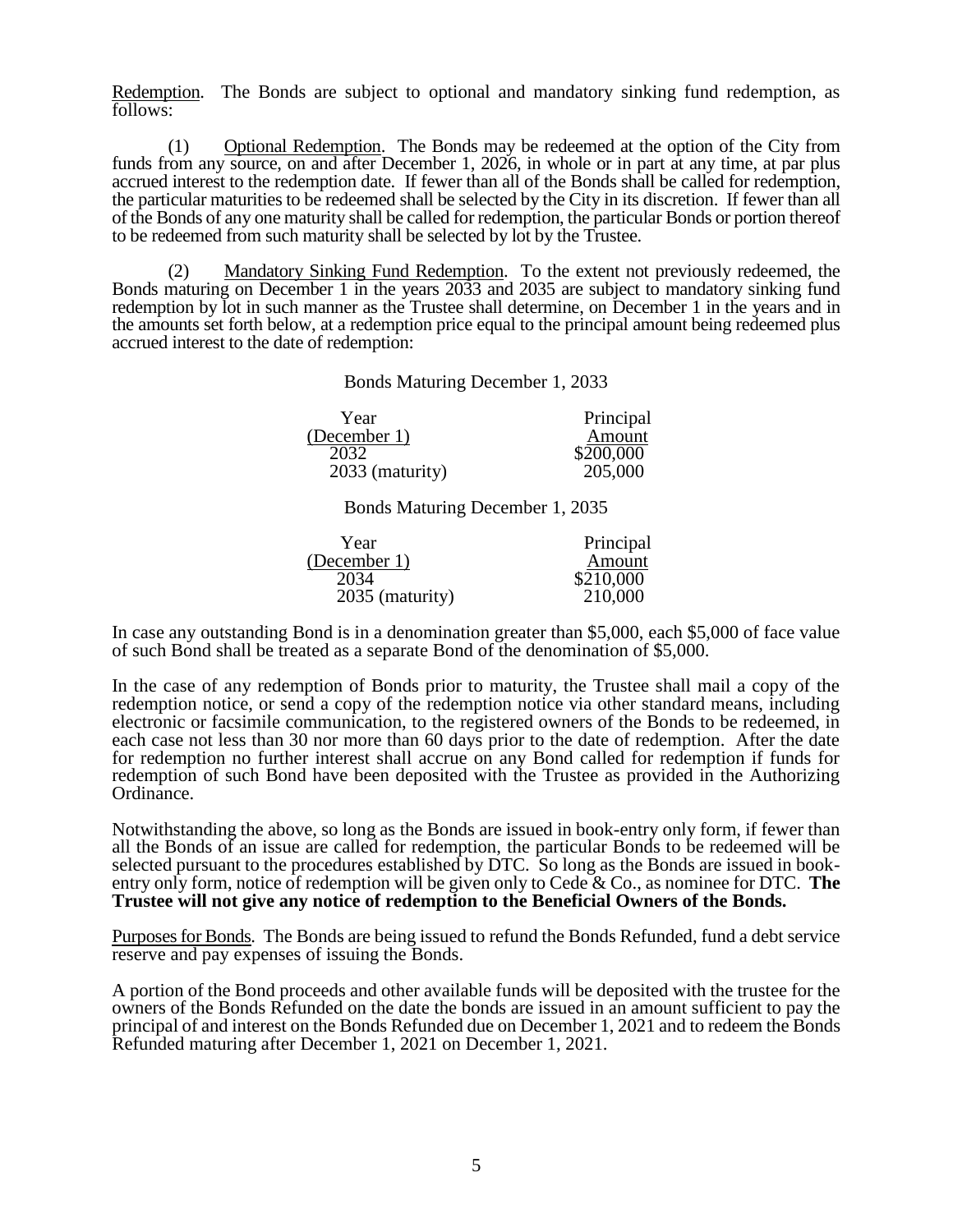The Bonds Refunded were issued to (a) current refund (i) indebtedness to the Arkansas Natural Resources Commission (formerly the Arkansas Soil and Water Conservation Commission) evidenced by a Loan Agreement dated as of October 1, 1995 (the "1995 Loan"), (ii) the City's Water and Sewer Revenue Bond, Series 1996 (the "1996 Bond"), (iii) the City's USDA-RD Water Revenue Bonds, Series 2001 (the "2001 Bonds"), and (iv) the City's Water and Sewer Revenue Bond, Series 2003 (the "2003 Bond"); and (b) provide permanent financing for the acquisition and installation of water meters by retiring temporary indebtedness to Simmons Bank (formerly Simmons First National Bank) evidenced by a Promissory Note, a Business Loan Agreement and a Commercial Guaranty, each dated January 11, 2016. The 1995 Loan financed all or a portion of the construction of a sewer collection and wastewater treatment facility. The 1996 Bond financed all or a portion of the construction and installation of betterments and improvements to the System. The 2001 Bonds financed all or a portion of the construction and equipping of extensions, betterments and improvements to the water facilities of the System. The 2003 Bond financed all or a portion of the rehabilitation of the City's wastewater treatment system.

The proceeds of the Bonds and funds held for the Bonds Refunded are estimated to be used by the City as follows:

| PROCEEDS:<br>Principal Amount of Bonds<br>Funds Held for Bonds Refunded<br>Net Original Issue Premium                | \$2,715,000<br>256,786<br>13,193           |
|----------------------------------------------------------------------------------------------------------------------|--------------------------------------------|
| <b>Total Proceeds</b>                                                                                                | \$2,984,979                                |
| <b>USES:</b><br><b>Refunding Costs</b><br>Debt Service Reserve<br><b>Underwriter's Discount</b><br>Costs of Issuance | \$2,779,981<br>109,925<br>54,300<br>40,773 |
| <b>Total Uses</b>                                                                                                    | \$2,984,979                                |

The payment of Underwriter's discount and the costs of issuing the Bonds relating to the payment of professional fees will be contingent on the Bonds being issued. See **MISCELLANEOUS**, Underwriting for a description of the Underwriter's discount.

Security. The Bonds are not general obligations of the City but are special obligations, secured by a pledge of the revenues derived from operation of the System ("Revenues"). There is a debt service reserve securing the Bonds in an amount equal to one-half of the maximum annual principal and interest requirement on the Bonds. The Bonds are secured under the Authorizing Ordinance. For a summary of the terms of the Authorizing Ordinance, see **THE AUTHORIZING ORDINANCE** herein. The City may issue additional bonds on a parity with the pledge of Revenues securing the Bonds and subordinate to the pledge of Revenues securing the Bonds. See **THE AUTHORIZING ORDINANCE**, Parity Bonds.

COVID-19 Disclosure. The World Health Organization has declared a pandemic following the global outbreak of COVID-19, a respiratory disease caused by a new strain of coronavirus.

To date, the COVID-19 pandemic has not negatively impacted the System. The City expects that its available funds will be sufficient to fund its essential services and make all debt service payments. The System also expects its available funds are adequate to fund essential services and make all debt service payments.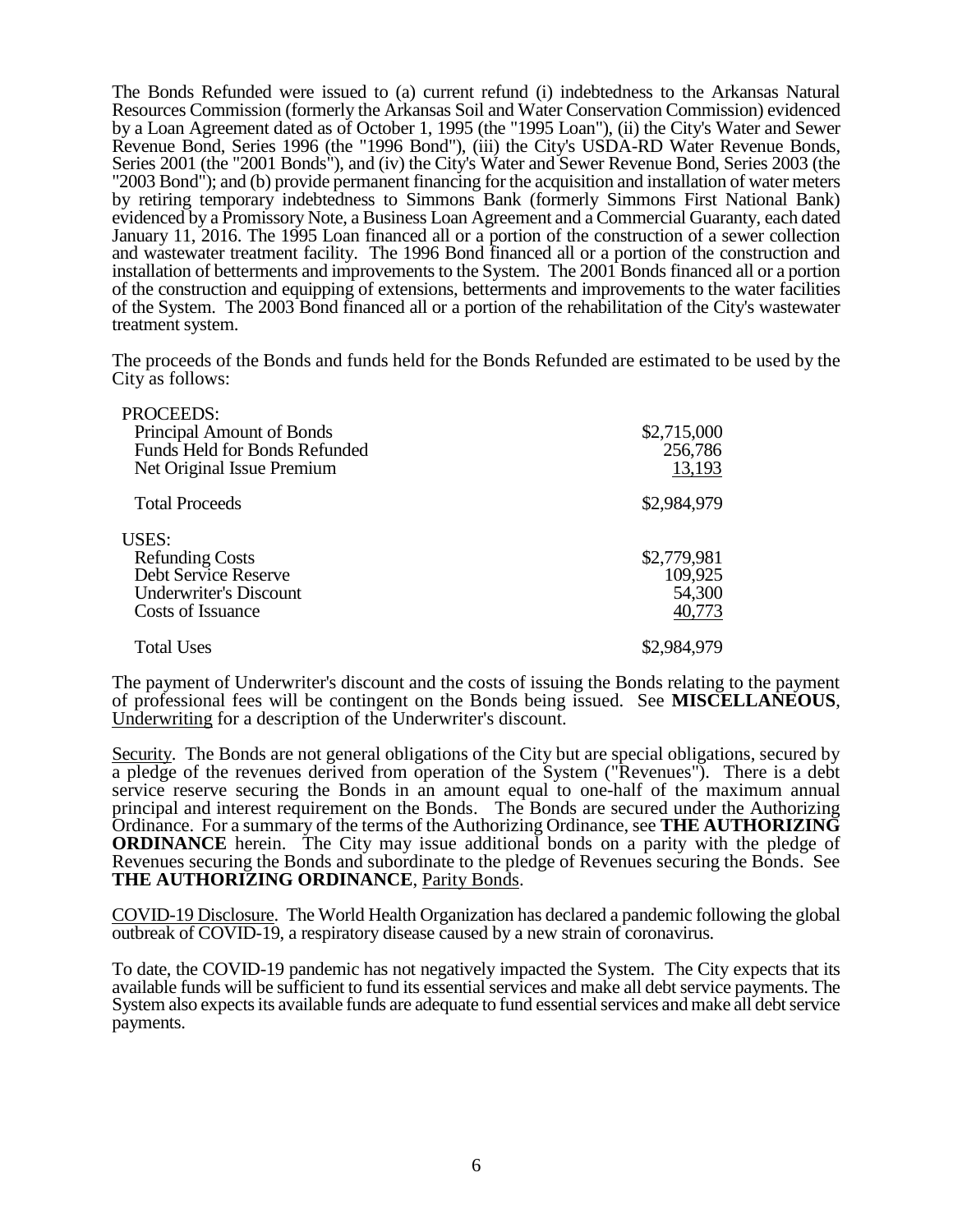### **THE CITY AND THE COUNTY**

Location. The City of Pottsville, Arkansas is located in Pope County (the "County") in west-central Arkansas, approximately 70 miles northwest of Little Rock, Arkansas.

The Population. The following table sets forth the population trends for the City and County since  $\frac{1970}{.}$ 

| <u>Year</u>  | <u>City</u> | <u>County</u> |
|--------------|-------------|---------------|
| 1970         | 411         | 28,607        |
| 1980         | 564         | 39,021        |
| 1990         | 984         | 45,883        |
| 2000         | 1,271       | 54,469        |
| 2010         | 2,838       | 61,754        |
| $2020^{(1)}$ | 3,361       | 64,334        |

(1) Estimate as of July 1

\_\_\_\_\_\_\_\_\_\_\_\_\_\_\_\_

Transportation. The City is served by U. S. Highway No. 64 and Interstate No. 40. The nearest commercial airport is approximately 70 miles away in Little Rock, Arkansas. The Russellville Regional Airport, which is located approximately 6 miles away in Russellville, Arkansas, has a 5,094-foot asphalt runway and offers charter service.

The City is served by the Union Pacific Railroad. The City is located near the Arkansas River. There is a barge-rail terminal at the Port of Dardanelle, within eight (8) miles from the City. More than 20 motor freight lines provide service to Russellville.

Government. The government of the City operates under the Mayor-City Council form of government, pursuant to which a Mayor and members of the City Council are elected for four-year terms. The current Mayor and City Council Members of the City, their principal occupations and term expiration dates are as follows:

|                         |                     | Term Expires  |
|-------------------------|---------------------|---------------|
| Name                    | Occupation          | (December 31) |
| <b>Randy Tankersley</b> | Mayor               | 2022          |
| Randall Blalock         | <b>Retail Sales</b> | 2024          |
| Kevin Burnham           | Retired             | 2022          |
| John Heflin             | Retired             | 2024          |
| <b>Clint Maness</b>     | Security            | 2024          |
| <b>Steve Williamson</b> | Construction        | 2022          |
| George Woolf            | Retired             | 2022          |

Medical Facilities. The City is served by 1 clinic and approximately two nurse practitioners. Russellville, Arkansas, which is approximately six miles west of the City, is served by one hospital with approximately 170 beds and 38 general and specialty medical clinics.

Education. Primary and secondary education for the City's inhabitants are provided by a public school system. Arkansas Tech University, a fully accredited four-year institute of higher learning, is located six miles away in Russellville and had an approximate total enrollment of 10,829 students in the fall semester of 2020.

Economy. The economy of the County is a mixture of agriculture, commerce and industry. The primary agricultural crops grown or raised in the County are cattle, soybeans, hay, peaches, chicken and hogs. The City has two employers with 20 or more employees: Pottsville School District (approximately 227 employees) and Industrial Power Inc. (approximately 20 employees).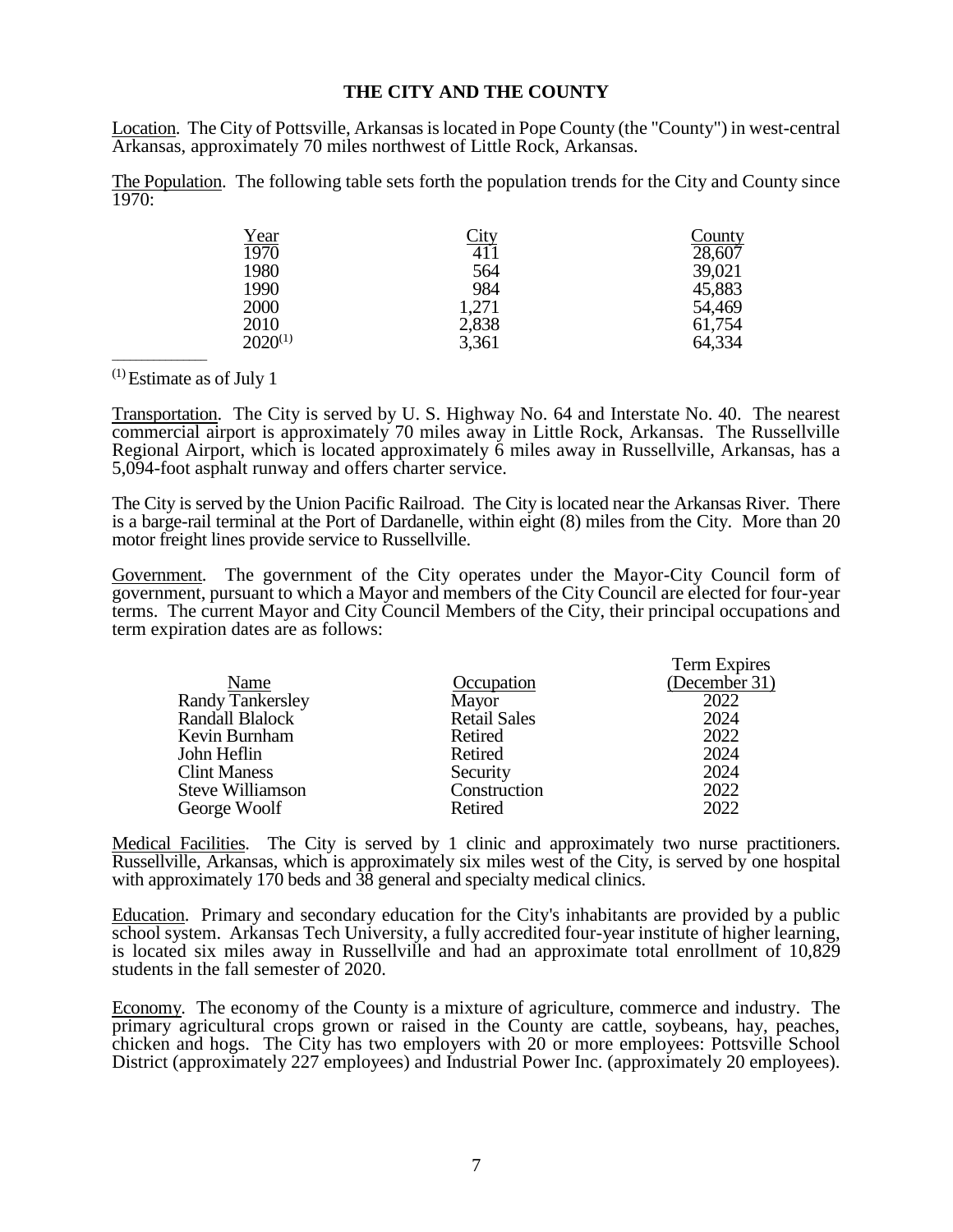Set forth below are the characteristics of the major employers (over 100 employees) located within the County:

|                                               |                                  | Number of        |
|-----------------------------------------------|----------------------------------|------------------|
| Employer                                      | Product                          | <b>Employees</b> |
| ConAgra                                       | Frozen food                      | 1,575            |
| <b>Entergy Operations</b>                     | Electric energy                  | 980              |
| St. Mary's Regional Medical Center            | Healthcare                       | 958              |
| Arkansas Tech University                      | Higher education                 | 744              |
| Asurion                                       | Technology protection services   | 512              |
| Walmart                                       | Retail                           | 506              |
| <b>Atkins Prepared Foods</b>                  | Food production                  | 500              |
| <b>Tyson Foods</b>                            | Poultry processing               | 500              |
| <b>Tyson Foods Valley Distribution Center</b> | Frozen food distribution         | 319              |
| Mahle Corporation                             | Heavy duty camshafts             | 210              |
| <b>West Fraser</b>                            | Lumber products                  | 176              |
| Hackney/Laddish                               | Steel forgings/pipe fittings     | 175              |
| Firestone Tube Co.                            | Inner tubes                      | 155              |
| International Paper Co.                       | Corrugated containers            | 143              |
| <b>Innovation Industries</b>                  | Photo electric controls/devices  | 120              |
| <b>Americold Logistics</b>                    | Freezer/dry storage distribution | 112              |
| Russellville Steel Co.                        | <b>Steel fabrication</b>         | 100              |

Litigation. There is no material litigation or administrative proceeding pending or threatened against the City.

Building Permits. The number of building permits for new construction issued by the City during each of the last five (5) years was as follows:

| <u>Year</u>       | Residential | Commercial | Total |
|-------------------|-------------|------------|-------|
| $\overline{2016}$ |             |            |       |
| 2017              |             |            |       |
| 2018              |             |            | 36    |
| 2019              |             |            | 34    |
| <b>2020</b>       | 19          |            |       |

County Economic Data. Per capita personal income estimates for the County are as follows:<sup>(1)</sup>

|      | Per Capita      |
|------|-----------------|
| Year | Personal Income |
| 2015 | \$32,811        |
| 2016 | 32,889          |
| 2017 | 33,811          |
| 2018 | 34,990          |
| 2019 | 35,464          |

Total personal income estimates for the County are as follows:<sup>(1)</sup>

 $\overline{a}$ 

|      | Total           |
|------|-----------------|
| Year | Personal Income |
| 2015 | \$2,087,045,000 |
| 2016 | 2,101,487,000   |
| 2017 | 2,151,522,000   |
| 2018 | 2,225,173,000   |
| 2019 | 2,272,269,000   |
|      |                 |

(1) Source: Bureau of Economic Analysis, United States Department of Commerce, Regional Accounts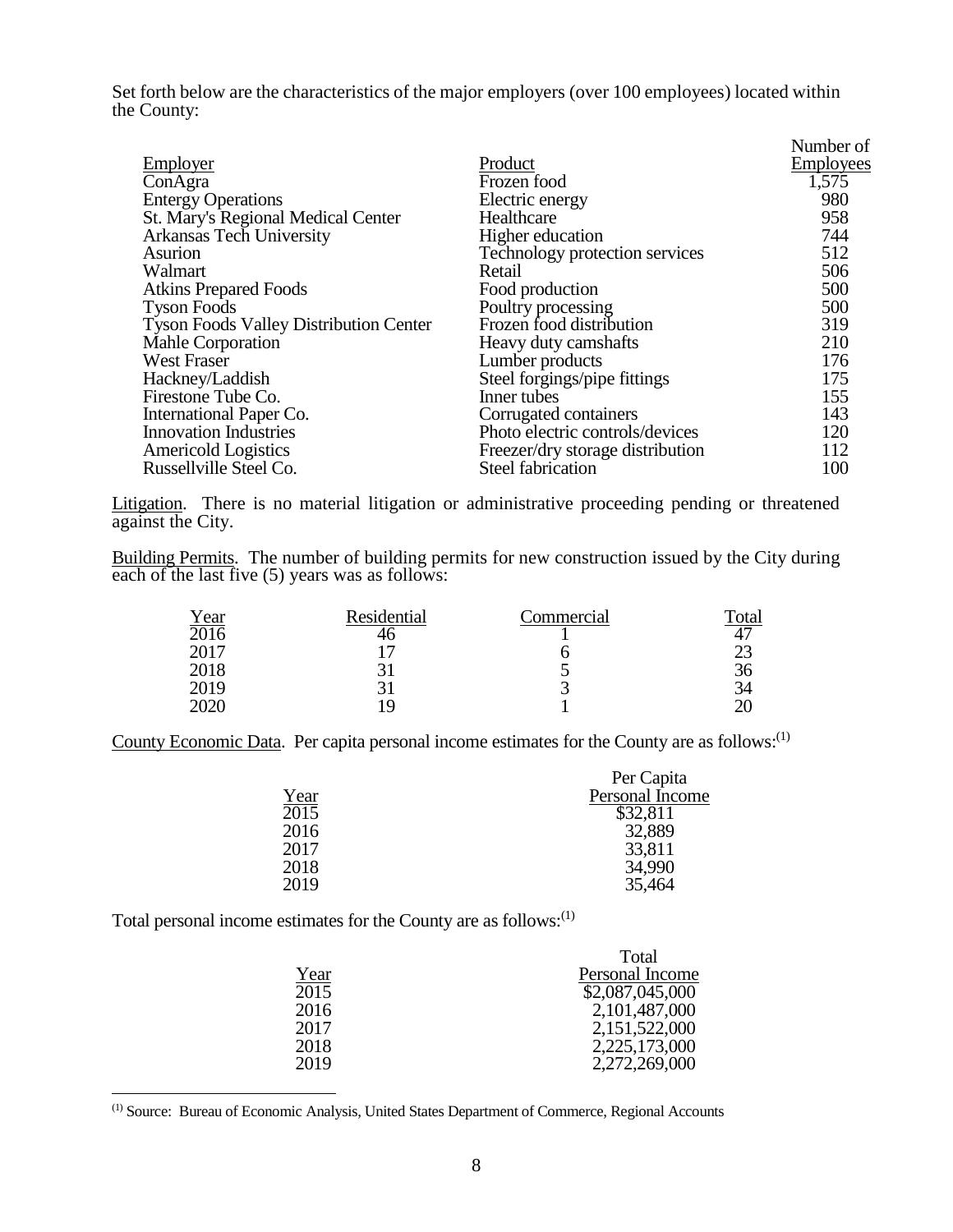Set forth below are the annual average unemployment rates for the County and the State since 2016 according to the Arkansas Department of Workforce Services:

|         | <b>Annual Average</b> |       |
|---------|-----------------------|-------|
|         | Unemployment Rate (%) |       |
| Year    | County                | State |
| 2016    | 4.6                   | 4.0   |
| 2017    | 4.5                   | 3.7   |
| 2018    | 4.4                   | 3.7   |
| 2019    | 4.3                   | 3.5   |
| 2020    | 5.9                   | 6.1   |
| $2021*$ | 5.3                   | 5.0   |

\_\_\_\_\_\_\_\_\_\_\_\_ \*As of June 2021

#### **THE SYSTEM**

General. The System is owned by the City and operated under the direct control of the City Council. Operation and maintenance is provided by a utility staff. The System has 4 full-time employees. Johnny Hart is the Manager of the System and is 29 years of age. He has 8 years of experience in utility work and management.

The City's water supply consists of a surface water lake located in the City but owned and operated by the City of Atkins, which is located approximately seven miles east of the City. The City purchases water from the City of Atkins pursuant to a Water Purchase Contract dated as of April 25, 2016, which has a term of 30 years. The City of Atkins treats the water and distributes it to the City through a main transmission line, through a master meter and pressure plain (consisting of four pumps) and into a water storage tank. The City then transmits the water to its customers.

The City operates a gravity sewer collection system with one lift station. The sewer treatment plant is an Aeromod extended air system with a treatment capacity of 400,000 gallons per day.

Customers. The average number of water users for each of the past five (5) years is as follows:

| Year | Total |
|------|-------|
| 2016 | 1,700 |
| 2017 | 1,447 |
| 2018 | 1,462 |
| 2019 | 1,502 |
| 2020 | 1,561 |

The average number of sewer users for each of the past five (5) years is as follows:

| Year | Total |
|------|-------|
| 2016 | 1,100 |
| 2017 | 662   |
| 2018 | 677   |
| 2019 | 698   |
| 2020 | 727   |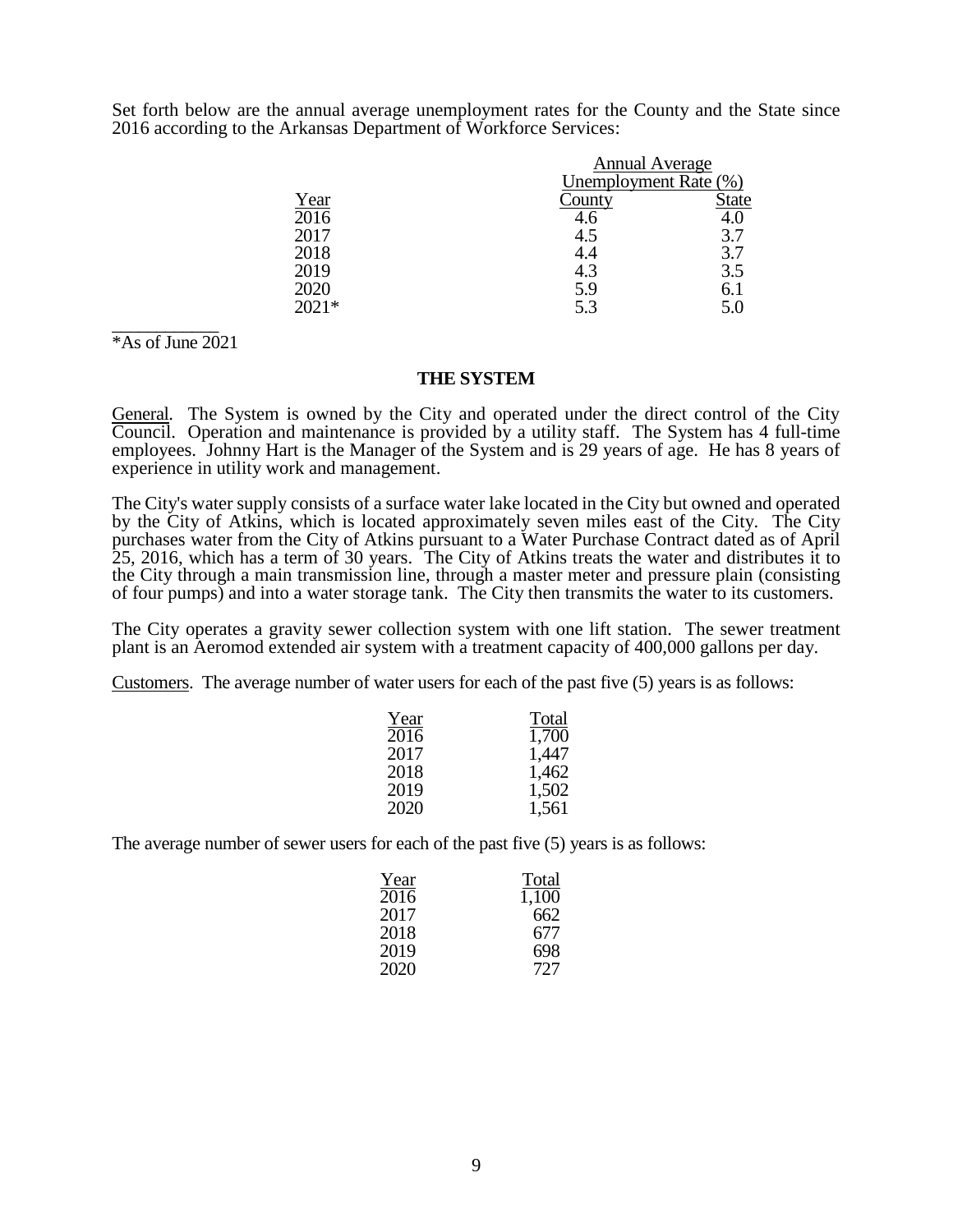The average and maximum daily water use in gallons and the total water use for the year in gallons for each of the past five (5) years is as follows:

|      |                      | Maximum        | Total           |
|------|----------------------|----------------|-----------------|
|      | <b>Average Daily</b> | Daily Water    | Use for Year in |
| Year | Water Use in Gallons | Use in Gallons | <b>Gallons</b>  |
| 2016 | 377,000              | 530,000        | 137,799,000     |
| 2017 | 381,189              | 536,000        | 137,228,278     |
| 2018 | 340,476              | 468,739        | 122,571,438     |
| 2019 | 339,863              | 407,509        | 124,050,234     |
| 2020 | 359,196              | 815,000        | 140, 157, 000   |

No user accounts for more than 5% of Revenues. The top five users of the System are as follows:

- 1. Frank Ferguson (Chicken Farm)
- 2. Buck Harris (Chicken Farm)
- 3. Frank Ferguson (Chicken Farm)
- 4. Frank Ferguson (Chicken Farm)
- 5. Frank Ferguson (Chicken Farm)

Litigation. There is no material litigation or regulatory proceeding pending or threatened against the System.

Rates. The System's current rate structure is set forth in Exhibit A attached hereto.

# **THE AUTHORIZING ORDINANCE**

The Bonds are being issued and secured pursuant to the Authorizing Ordinance, to which reference may be had in its entirety for a detailed statement of its provisions, the description set forth below being a summary of certain provisions. The City will covenant as set forth below in the Authorizing Ordinance.

Rates and General Covenants to Operate. (a) The rates charged for services of the System heretofore fixed by ordinances of the City, and the conditions, rights and obligations pertaining thereto, as set out in those ordinances are ratified, confirmed and continued.

(b) The System shall be continuously operated as a revenue-producing undertaking and the City will not sell or lease the same, or any substantial portion thereof. However, nothing shall be construed to prohibit the City from making such dispositions of properties of the System and such replacements and substitutions for properties of the System as shall be necessary or incidental to the efficient operation of the System as a revenue-producing undertaking.

(c) The City covenants that the rates shall never be reduced while any of the Bonds are outstanding unless there is obtained from an independent certified public accountant a certificate that the Net Revenues ("Net Revenues" being defined as gross Revenues less the expenses of operation and maintenance of the System, including all expense items properly attributable to the operation and maintenance of the System under generally accepted accounting principles applicable to municipal water and sewer systems other than depreciation, interest and amortization expenses), with the reduced rates, will always be equal to at least 110% of the maximum annual principal and interest requirements on all outstanding bonds to which Revenues are pledged ("System Bonds"). The City further covenants that the rates shall, if and when necessary from time to time, be increased in such manner as will produce Net Revenues at least equal to 110% of the maximum annual principal and interest requirements on all System Bonds.

Funds and Disposition of Revenues. (a) All Revenues shall be paid directly into a special fund described in the Authorizing Ordinance and designated the "City of Pottsville Water and Sewer Revenue Fund" (the "Revenue Fund").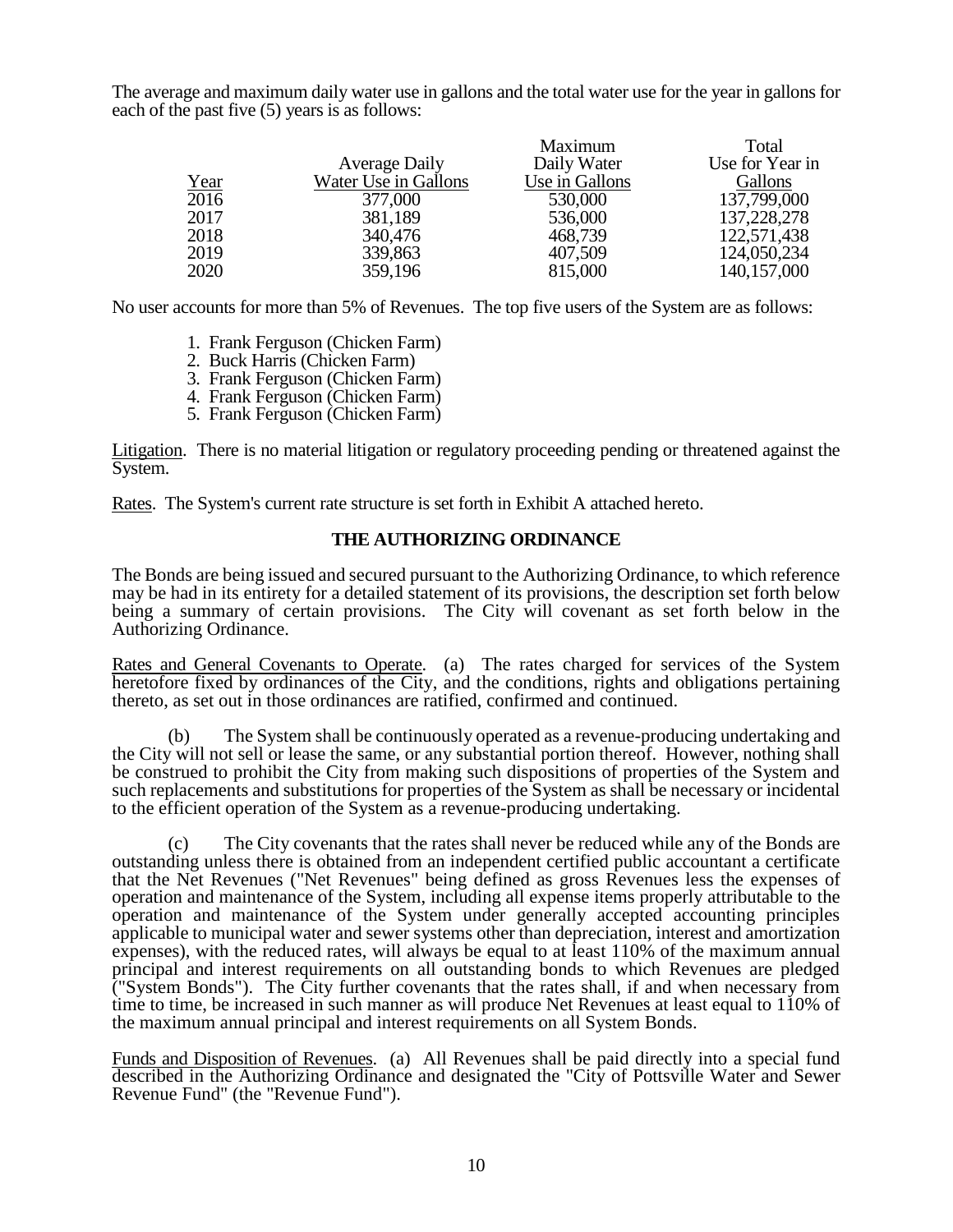(b) There shall be paid from the Revenue Fund into a fund described in the Authorizing Ordinance and designated the "City of Pottsville Operation and Maintenance Fund" (the "Operation and Maintenance Fund"), on the first business day of each month, an amount sufficient to pay the reasonable and necessary monthly expenses of operation, repair and maintenance of the System for such month and from which disbursements shall be made only for those purposes. Fixed annual charges such as insurance premiums and the cost of major repair and maintenance expenses may be computed and set up on an annual basis, and one-twelfth (1/12) of the amount thereof may be paid into the Operation and Maintenance Fund each month.

If in any month for any reason there shall be a failure to transfer and pay the required amount into the Operation and Maintenance Fund, the amount of any deficiency shall be added to the amount otherwise required to be transferred and paid therein during the next succeeding month. If in any fiscal year a surplus shall be accumulated in the Operation and Maintenance Fund over and above the amount which shall be necessary to meet the requirements thereof during the remainder of the then current fiscal year and the next ensuing fiscal year, such surplus may be transferred to the Revenue Fund.

(c) There shall next be transferred from the Revenue Fund into a special fund designated the "2021 Water and Sewer Revenue Bond Fund" (the "Bond Fund"), on the first business day of each month until all outstanding Bonds with interest thereon have been paid in full or provision made for such payment, a sum equal to one-sixth  $(1/6)$  of the next installment of interest on the Bonds and one-twelfth (1/12) of the next installment of principal of the Bonds; provided, however, that payments into the Bond Fund in November 2021 shall be in an amount equal to the principal and interest due on the Bonds on December 1, 2021.

The City shall also pay into the Bond Fund such additional sums as necessary to provide the Trustee's fees and expenses and any arbitrage rebate due the United States Treasury under Section 148(f) of the Code with respect to be Bonds. The City shall receive a credit against monthly deposits into the Bond Fund for all interest earnings on moneys in the Bond Fund, for transfers into the Bond Fund derived from earnings on the Debt Service Reserve received during the preceding month and for transfers into the Bond Fund from funds held in connection with the Bonds Refunded.

There is created, as a part of the Bond Fund, a Debt Service Reserve which the City agrees to continuously maintain in an amount equal to one-half of the maximum annual principal and interest requirement on the Bonds (the "Required Level"). Should the Debt Service Reserve become impaired or be reduced below the Required Level, the deficiency shall be cured by an additional monthly payment equal to one-twelfth (1/12) of the deficiency until the impairment or reduction is corrected.

If for any reason there shall be a deficiency in the payments made into the Bond Fund so that there are unavailable sufficient moneys therein to pay the principal of and interest on the Bonds as the same become due, any sums then held in the Debt Service Reserve shall be used to the extent necessary to pay such principal and interest. The Debt Service Reserve shall be used solely as described in the Authorizing Ordinance and shall secure only the Bonds and not any additional bonds.

If Revenues are insufficient to make the required payment by the first business day of the following month into the Bond Fund, then the amount of any such deficiency in the payment made shall be added to the amount otherwise required to be paid into the Bond Fund by the first business day of the next month.

If a surplus shall exist in the Bond Fund over and above the amount required for making all such payments when due and over and above the Required Level for the Debt Service Reserve, such surplus may be applied to the payment of the principal of, redemption premium, if any, and interest on any Bonds that may be called for redemption prior to maturity or deposited into the Revenue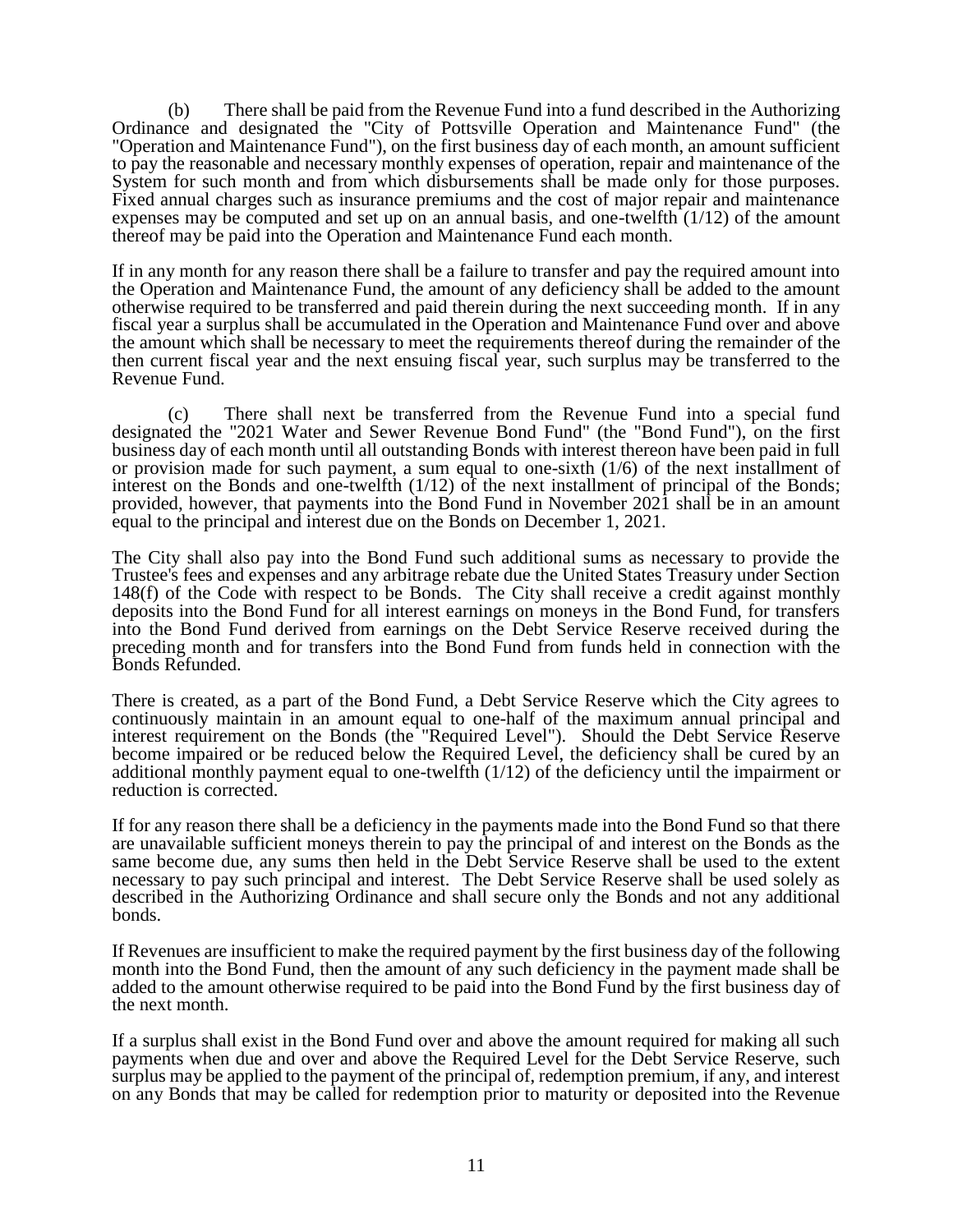Fund or shall be used to pay any arbitrage rebate due under Section 148(f) of the Code with respect to the Bonds.

(d) After making the payments set forth above, there shall be transferred from the Revenue Fund into a special fund designated the "City of Pottsville Water and Sewer Depreciation Fund" (the "Depreciation Fund"), on the first business day of each month an amount equal to the greater of three percent (3%) of gross Revenues for the preceding month or such other amount as may be required by State law. The moneys in the Depreciation Fund shall be used solely for the purpose of paying the cost of replacements made necessary by the depreciation of the System or for the purpose of paying the costs of damage caused by unforeseen catastrophes.

If in any fiscal year a surplus shall be accumulated in the Depreciation Fund over and above the amount which shall be necessary to defray the cost of the probable replacements during the then current fiscal year and next ensuing fiscal year, such surplus may be deposited into the Revenue Fund.

(e) Any surplus in the Revenue Fund after making all disbursements and providing for all funds described above may be used, at the option of the City, for any lawful municipal purpose authorized by the City.

(f) The Trustee shall be the depository of the Bond Fund. Other funds described herein shall be deposited in such depositories as designated from time to time by the City.

Parity Bonds. So long as any of the Bonds are outstanding, the City shall not issue or attempt to issue any bonds claimed to be entitled to a priority of pledge on Revenues over the pledge securing the Bonds.

The City may issue additional bonds ranking on a parity with the pledge of Revenues in favor of the Bonds if, but only if: (1) there shall have been filed with the Trustee a statement by an independent certified public accountant not in the regular employ of the City reciting, based upon necessary investigation, that Net Revenues (as defined under **THE AUTHORIZING ORDINANCE**, Rates and General Covenants to Operate) for the fiscal year immediately preceding the fiscal year in which it is proposed to issue such additional bonds shall equal not less than 110% of the maximum annual principal and interest requirements on the then outstanding System Bonds and the additional bonds then proposed to be issued; or (2) there shall have been filed with the Trustee a statement by an independent certified public accountant not in the regular employ of the City reciting the opinion based upon necessary investigation that Net Revenues for the next ensuing fiscal year, including the Net Revenues to be derived from any extensions, betterments and improvements to be constructed out of the proceeds of the additional bonds then proposed to be issued, as reflected by a certificate of a duly qualified consulting engineer not in the regular employ of the City ("Engineer"), and taking into consideration any rate increase adopted before issuance of the additional bonds, shall be equal to not less than 110% of the maximum annual principal and interest requirements on the then outstanding System Bonds and the additional bonds then proposed to be issued. In making the computation set forth in clause (1) above, the City, and the independent certified public accountant, on behalf of the City, may, based upon the opinion or report of an Engineer, treat any increase in rates for the System enacted subsequent to the first day of such preceding fiscal year as having been in effect throughout such fiscal year and may include in Net Revenues for such fiscal year the amount that would have been received, based on such opinion or report, had the increase been in effect throughout such fiscal year.

Subordinate bonds may be issued without complying with the terms and conditions set forth above.

Accounts and Records. The City will keep proper books of accounts and records (separate from all other records and accounts) in which complete and correct entries shall be made of all transactions relating to the operation of the System, and such books shall be available for inspection by the registered owner of any of the Bonds at reasonable times and under reasonable circumstances. The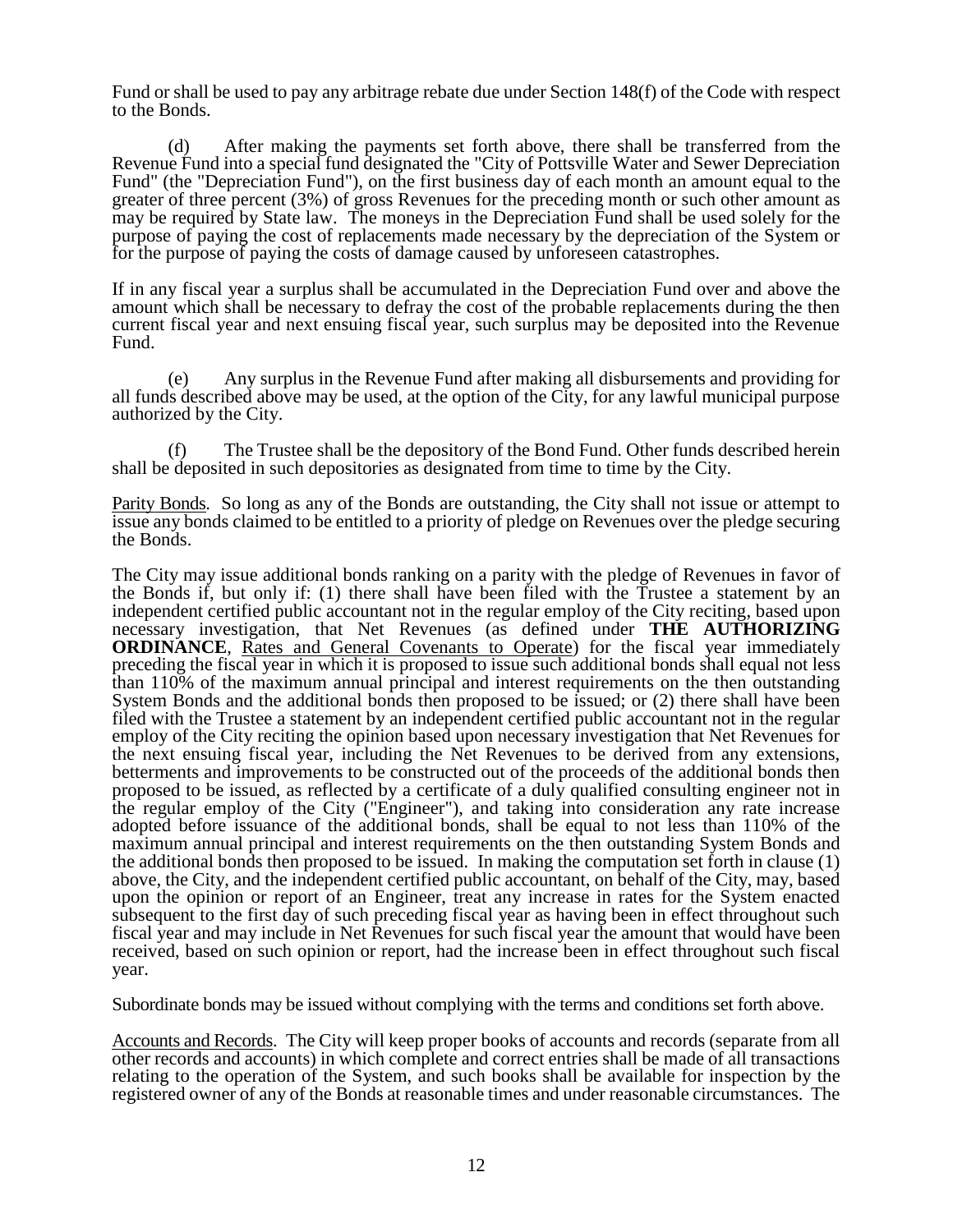City agrees to have these records audited by an independent certified public accountant at least once each year, and a copy of the audit shall be delivered to the Trustee and made available to registered owners requesting the same in writing. In the event that the City fails or refuses to make the audit, the Trustee or any registered owner of the Bonds may have the audit made, and the cost thereof shall be charged against the Operation and Maintenance Fund.

Maintenance; Insurance. The City covenants and agrees that it will maintain the System in good condition and operate the same in an efficient manner and at reasonable cost. While any of the Bonds are outstanding, the City agrees that, to the extent comparable protection is not otherwise provided to the satisfaction of the Trustee, it will insure and at all times keep insured, in the amount of the full insurable value thereof, in a responsible insurance company or companies authorized and qualified under the laws of the State to assume the risk thereof, properties of the System, to the extent that such properties would be covered by insurance by private companies engaged in similar types of businesses, against loss or damage thereto from fire, lightning, tornados, winds, riot, strike, civil commotion, malicious damage, explosion, extended coverage and against any other loss or damage from any other causes customarily insured against by private companies engaged in similar types of business. The insurance policies are to carry a clause making them payable to the Trustee as its interest may appear, and are either to be placed in the custody of the Trustee or satisfactory evidence of said insurance shall be filed with the Trustee. In the event of loss, the proceeds of such insurance shall be applied solely toward the reconstruction, replacement or repair of the System, and in such event the City will, with reasonable promptness, cause to be commenced and completed the reconstruction, replacement and repair work. If such proceeds are more than sufficient for such purposes, the balance remaining shall be deposited to the credit of the Revenue Fund, and if such proceeds shall be insufficient for such purposes the deficiency shall be supplied first from moneys in the Depreciation Fund, and second from moneys in the Operation and Maintenance Fund, and third from surplus moneys in the Revenue Fund. Nothing shall be construed as requiring the City to expend any moneys for operation and maintenance of the System or for premiums on its insurance which are derived from sources other than the operation of the System, but nothing shall be construed as preventing the City from doing so.

Defeasance. Any Bond shall be deemed to be paid within the meaning of the Authorizing Ordinance when payment of the principal of and interest on such Bond (whether at maturity or upon redemption, or otherwise), either (i) shall have been made or caused to be made in accordance with the terms thereof, or (ii) shall have been provided for by irrevocably depositing with the Trustee, in trust and irrevocably set aside exclusively for such payment (1) cash sufficient to make such payment and/or (2) direct obligations of (including obligations issued or held in book entry form on the books of) the Department of the Treasury of the United States of America ("Government Securities") (provided that such deposit will not affect the tax-exempt status of the interest on any of the Bonds or cause any of the Bonds to be classified as "arbitrage bonds" within the meaning of Section 148 of the Code), such Government Securities maturing as to principal and interest in such amounts and at such times as will provide sufficient moneys to make such payment, and all necessary and proper fees, compensation and expenses of the Trustee shall have been paid or the payment thereof provided for to the satisfaction of the Trustee.

On the payment of any Bonds within the meaning of the Authorizing Ordinance, the Trustee shall hold in trust, for the benefit of the owners of such Bonds, all such moneys and/or Government Securities.

When all the Bonds shall have been paid within the meaning of the Authorizing Ordinance, if the Trustee has been paid its fees and expenses and if any arbitrage rebate has been paid or provided for to the satisfaction of the Trustee, the Trustee shall take all appropriate action to cause (i) the pledge and lien of the Authorizing Ordinance to be discharged and cancelled, and (ii) all moneys held by it pursuant to the Authorizing Ordinance and which are not required for the payment of such Bonds to be paid over or delivered to or at the direction of the City.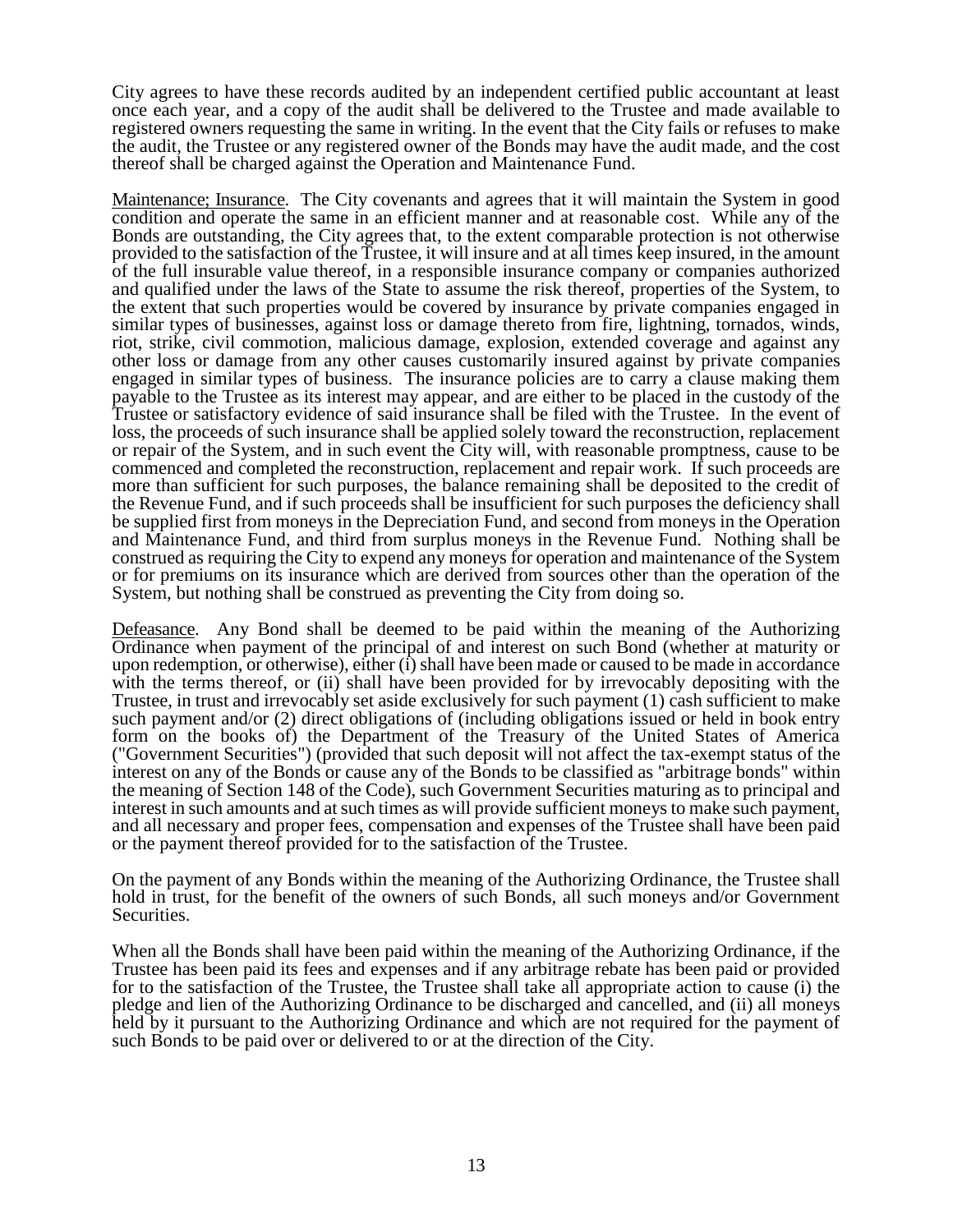Default and Remedies. (a) If there be any default in the payment of the principal of or interest on any of the Bonds, or if the City defaults in any Bond Fund requirement or in the performance of any of the other covenants contained in the Authorizing Ordinance, the Trustee may, and upon the written request of the registered owners of not less than ten percent (10%) in principal amount of the Bonds then outstanding shall, by proper suit, compel the performance of the duties of the officials of the City under the laws of the State. And in the case of a default in the payment of the principal of and interest on any of the Bonds, the Trustee may, and upon the written request of the registered owners of not less than ten percent (10%) in principal amount of the Bonds then outstanding shall, apply in a proper action to a court of competent jurisdiction for the appointment of a receiver to administer the System on behalf of the City and the registered owners of the Bonds with power to charge and collect or by mandatory injunction or otherwise to cause to be charged and collected) rates sufficient to provide for the payment of the expenses of operation, maintenance and repair and to pay any Bonds and interest outstanding and to apply Revenues in conformity with the laws of the State and with the Authorizing Ordinance. When all defaults in principal and interest payments have been cured, the custody and operation of the System shall revert to the City.

(b) No registered owner of any of the outstanding Bonds shall have any right to institute any suit, action, mandamus or other proceeding in equity or at law for the protection or enforcement of any power or right unless such owner previously shall have given to the Trustee written notice of the default on account of which such suit, action or proceeding is to be taken, and unless the registered owners of not less than ten percent (10%) in principal amount of the Bonds then outstanding shall have made written request of the Trustee after the right to exercise such power or right of action, as the case may be, shall have accrued, and shall have afforded the Trustee a reasonable opportunity either to proceed to exercise the powers granted to the Trustee, or to institute such action, suit or proceeding in its name, and unless, also, there shall have been offered to the Trustee reasonable security and indemnity against the costs, expenses and liabilities to be incurred therein or thereby and the Trustee shall have refused or neglected to comply with such request within a reasonable time. Such notification, request and offer of indemnity are, at the option of the Trustee, conditions precedent to the execution of any remedy. No one or more registered owners of the Bonds shall have any right in any manner whatever by his or their action to affect, disturb or prejudice the security of the Authorizing Ordinance, or to enforce any right thereunder except in the manner described in the Authorizing Ordinance. All proceedings at law or in equity shall be instituted, had and maintained in the manner herein described and for the benefit of all registered owners of the outstanding Bonds.

(c) No remedy conferred upon or reserved to the Trustee or to the registered owners of the Bonds is intended to be exclusive of any other remedy or remedies, and every such remedy shall be cumulative and shall be in addition to every other remedy given under the Authorizing Ordinance or by law.

(d) The Trustee may, and upon the written request of the registered owners of not less than a majority in principal amount of the Bonds then outstanding shall, waive any default which shall have been remedied before the entry of final judgment or decree in any suit, action or proceeding instituted under the provisions of the Authorizing Ordinance or before the completion of the enforcement of any other remedy, but no such waiver shall extend to or affect any other existing or any subsequent default or defaults or impair any rights or remedies consequent thereon.

In any proceeding to enforce the provisions of the Authorizing Ordinance the Trustee or any plaintiff Bondholder shall be entitled to recover costs of such proceeding, including reasonable attorneys' fees.

Amendment of Authorizing Ordinance. The terms of the Authorizing Ordinance constitute a contract between the City and the owners of the Bonds and no variation or change in the undertaking set forth in the Authorizing Ordinance shall be made while any of the Bonds are outstanding, except as hereinafter set forth below.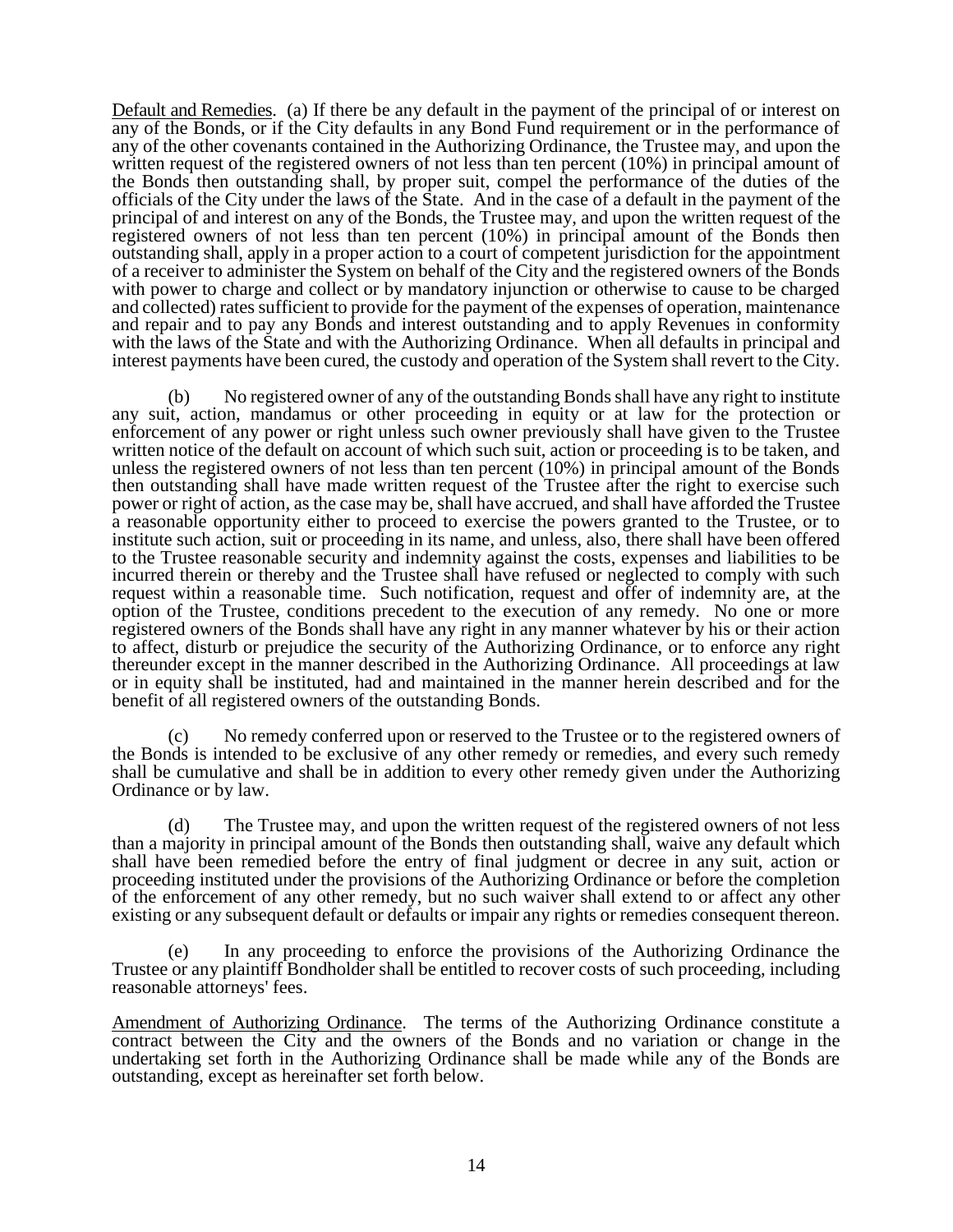The Trustee may consent to any variation or change in the Authorizing Ordinance to cure any ambiguity, defect or omission therein or any amendment thereto or which, in the opinion of the Trustee, is not materially adverse to the interests of the owners of the Bonds, without the consent of the owners of the outstanding Bonds.

The owners of not less than seventy-five percent (75%) in aggregate principal amount of the Bonds then outstanding shall have the right, from time to time, anything contained in the Authorizing Ordinance to the contrary notwithstanding, to consent to and approve, the adoption by the City of such ordinance supplemental hereto as shall be necessary or desirable for the purpose of modifying, altering, amending, adding to or rescinding, in any particular, any of the terms or provisions contained in the Authorizing Ordinance or in any supplemental ordinance; provided, however, that nothing contained in the Authorizing Ordinance shall permit or be construed as permitting (a) an extension of the maturity of the principal of or the interest on any Bond, or (b) a reduction in the principal amount of any Bond or the rate of interest thereon, or (c) the creation of a lien or pledge superior to the lien and pledge created by the Authorizing Ordinance, or (d) a privilege or priority of any Bond or Bonds over any other Bond or Bonds, or (e) a reduction in the aggregate principal amount of the Bonds required for consent to such supplemental ordinance.

The Trustee. The Trustee shall only be responsible for the exercise of good faith and reasonable prudence in the execution of its trust. The Trustee shall not be required to take any action as Trustee unless it shall have been requested to do so in writing by the registered owners of not less than ten percent (10%) in principal amount of the Bonds then outstanding and shall have been offered reasonable security and indemnity against the costs, expenses and liabilities to be incurred therein or thereby. The Trustee may resign at any time by giving sixty (60) days' notice in writing to the City Clerk and the registered owners of the Bonds, and the majority in value of the registered owners of the outstanding Bonds or the City, so long as it is not in default under the Authorizing Ordinance, at any time, with or without cause, may remove the Trustee. In the event of a vacancy in the office of Trustee, either by resignation or by removal, the City shall designate a new Trustee by a written instrument filed in the office of the City Clerk. Every successor Trustee shall be a trust company or bank in good standing; duly authorized to exercise trust powers and subject to examination by federal or state authority, having a reported capital and surplus of not less than \$25,000,000. The original Trustee and any successor Trustee shall file a written acceptance and agreement to execute the trusts imposed upon it or them but only upon the terms and conditions set forth in the Authorizing Ordinance and subject to the provisions of the Authorizing Ordinance, to all of which the respective registered owners of the Bonds agree. Any successor Trustee shall have all the powers granted to the original Trustee. Notwithstanding the above, neither the removal of the Trustee nor the resignation by the Trustee shall be effective until a successor Trustee shall have been appointed.

Investments. (a) Moneys held for the credit of the Bond Fund shall be continuously invested and reinvested pursuant to the direction of the City (or at the discretion of the Trustee in the absence of direction by the City) in Permitted Investments defined in (d) below, all of which shall mature, or which shall be subject to redemption by the holder thereof, at the option of such holder, as follows: not later than the payment date for interest or principal and interest for moneys in the debt service portion of the Bond Fund; and not later than five (5) years or the final maturity of the Bonds, whichever is earlier, for moneys in the Debt Service Reserve.

(b) Moneys held for the credit of the Revenue Fund, the Operation and Maintenance Fund and the Depreciation Fund may be invested and reinvested by the City in Permitted Investments as defined in (d) below or other investments permitted by law, which shall mature, or which shall be subject to redemption by the holder thereof, at the option of such holder, not later than the date or dates when the moneys held for the credit of the particular fund will be required for purposes intended.

(c) Obligations so purchased as an investment of moneys in any fund shall be deemed at all times to be a part of such fund and the interest accruing thereon and any profit realized from such investments shall be credited to such fund, and any loss resulting from such investment shall be charged to such fund, except that interest earnings and profits on investments of moneys in the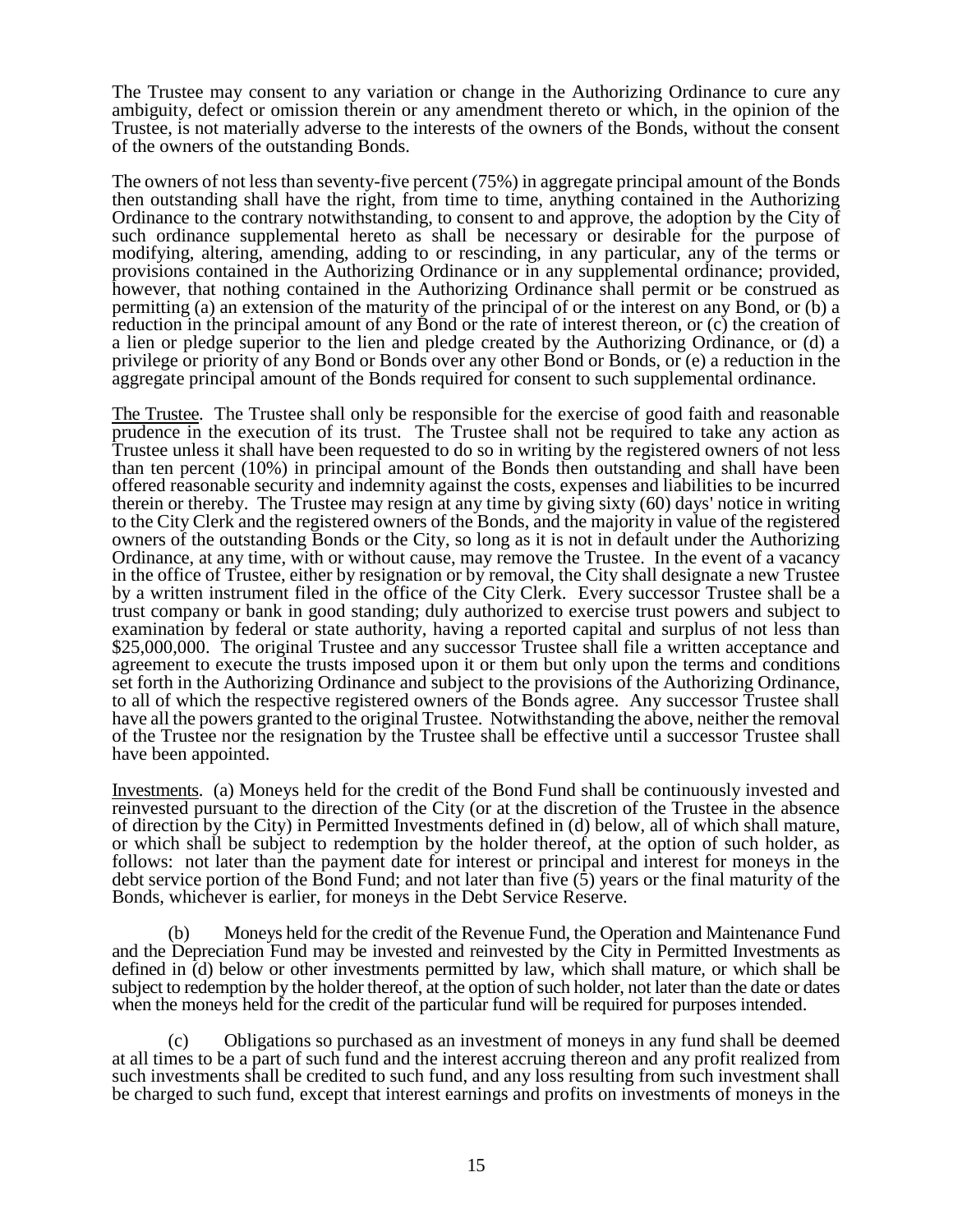debt service reserve which increase the amount thereof above the Required Level shall to the extent of any such excess be applied as a credit to monthly payments required to be deposited into the Bond Fund.

(d) "Permitted Investments" are defined as (i) direct or fully guaranteed obligations of the United States of America ("Investment Securities"), (ii) direct obligations of an agency, instrumentality or government-sponsored enterprise created by an act of the United States Congress and authorized to issue securities or evidences of indebtedness, regardless of whether the securities or evidences of indebtedness are guaranteed for repayment by the United States Government, (iii) certificates of deposit or demand deposits of banks, including the Trustee, which are insured by the Federal Deposit Insurance Corporation or, if in excess of insurance coverage, collateralized by Investment Securities or other securities authorized by State law to secure public funds or (iv) money market funds, including funds managed by the Trustee, invested exclusively in Investment Securities or obligations described in (ii) above.

(e) The City covenants that it will make all arbitrage rebate payments to the United States in accordance with Section 148 of the Code.

Nonarbitrage. The City covenants that it shall not take any action or suffer or permit any action to be taken or conditions to exist which causes or may cause the interest payable on the Bonds to be included in gross income for federal income tax purposes. Without limiting the generality of the foregoing, the City covenants that the proceeds of the sale of the Bonds and Revenues will not be used directly or indirectly in such manner as to cause the Bonds to be treated as "arbitrage bonds" within the meaning of Section 148 of the Code. The City covenants to pay to the United States Treasury any arbitrage rebate due at the time and in the amounts required by Section 148(f) of the Code.

# **CONTINUING DISCLOSURE AGREEMENT**

Past Compliance. In the past five years, the City has been a party to a continuing disclosure agreement in connection with one outstanding bond issue. The City has been obligated to file certain information with the Municipal Securities Rulemaking Board (the "MSRB") on its Electronic Municipal Market Access system ("EMMA") within the time period set forth in the agreement. The City has reviewed its past compliance with such agreement. While the City has not made a determination as to materiality, the following constitutes a non-exhaustive summary of the City's review of compliance with its continuing disclosure obligations over the past five years.

The continuing disclosure agreement required the City to file the audited financial statements of the System on EMMA by June 30 each year; provided, however, that if such audited financial statements were not available, the City was required to make such filing within 60 days after receiving the audited financial statements. The audited financial statements of the System for the fiscal years ended December 31, 2017 and 2018 were filed 15 days late and 101 days late, respectively. Notices concerning such failures were not filed on EMMA. The audited financial statements of the System for the fiscal years ended December 31, 2016, 2019 and 2020 have all been timely filed.

The continuing disclosure agreement required the City to disclose certain statistical information related to the System in annual reports that are filed with the MSRB. The annual reports for the fiscal years ended December 31, 2016 through 2020 were timely filed and contained all of the required statistical information.

The continuing disclosure agreement also obligated the City to file a notice of the occurrence of any event listed in Securities and Exchange Commission, Rule 15c2-12(b)(5). No notice of any of such events were required to be filed in the past five years.

Set forth below is a summary of certain portions of the Continuing Disclosure Agreement. This summary does not purport to be comprehensive and reference is made to the full text of the Continuing Disclosure Agreement for a complete description of its provisions.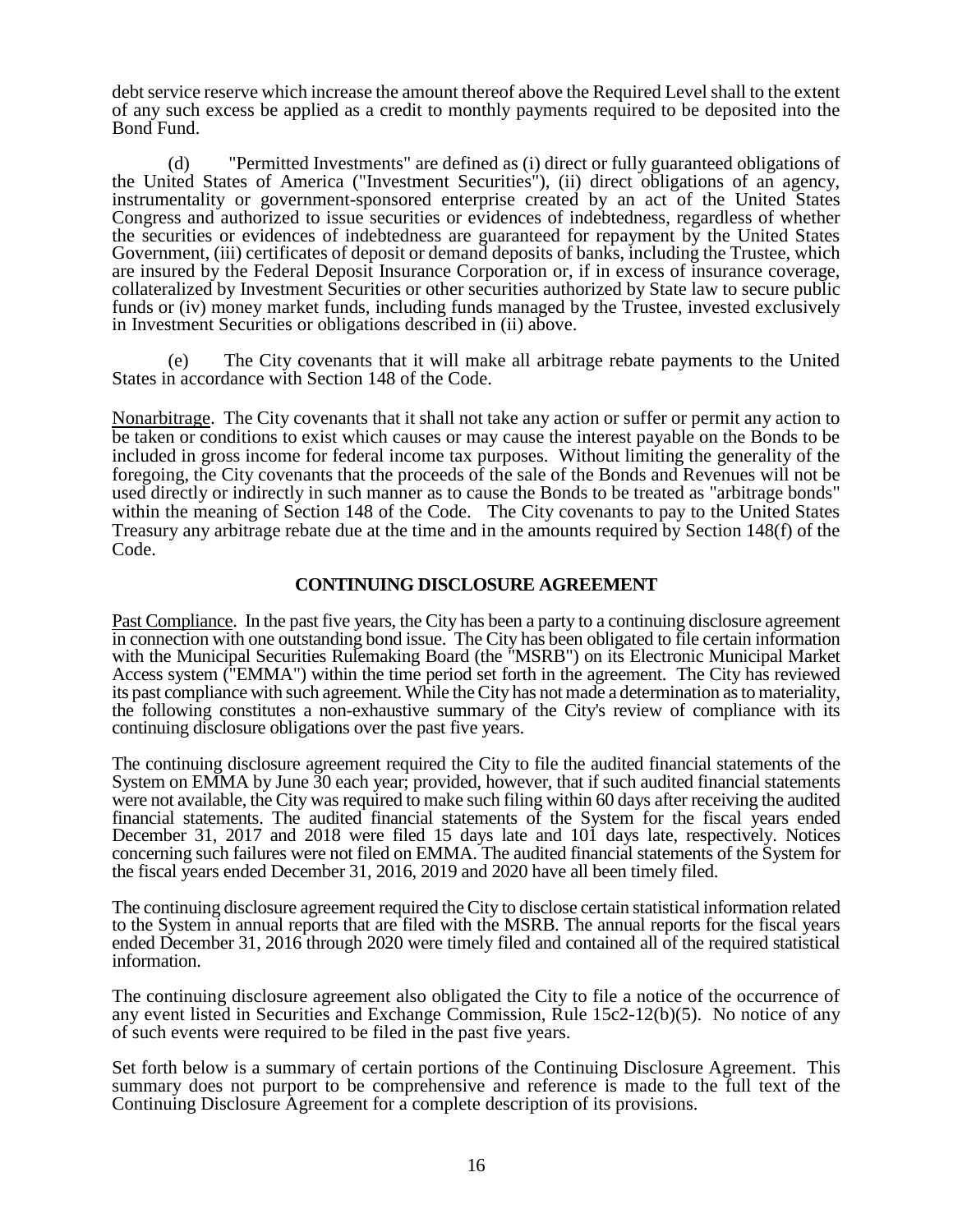Purpose of the Continuing Disclosure Agreement. The Continuing Disclosure Agreement is executed and delivered by the City and the Trustee for the benefit of the Beneficial Owners of the Bonds and in order to assist the Underwriter in complying with the Securities and Exchange Commission, Rule 15c2-12(b)(5).

Definitions. In addition to the definitions set forth in this Official Statement, the following capitalized terms shall have the following meanings:

"Annual Report" shall mean any annual report provided by the City pursuant to, and as described in, the Continuing Disclosure Agreement.

"Beneficial Owner" of a Bond shall mean any person who has or shares the power, directly or indirectly, to make investment decisions concerning ownership of any Bonds (including persons holding Bonds through nominees, depositories or other intermediaries).

"Dissemination Agent" shall mean the Trustee, acting in its capacity as Dissemination Agent, or any successor Dissemination Agent designated in writing by the City and which has filed with the Trustee a written acceptance of such designation.

"EMMA" shall mean the Electronic Municipal Market Access system as described in 1934 Act Release No. 59062 and maintained by the MSRB for purposes of the Rule.

"Financial Obligation" shall mean a

(A) debt obligation;

(B) derivative instrument entered into in connection with, or pledged as security or a source of payment for, an existing or planned debt obligation; or

(C) guarantee of obligations described in (A) or (B).

The term Financial Obligation shall not include municipal securities as to which a final official statement has been provided to the MSRB consistent with the Rule.

"Listed Events" shall mean any of the events listed hereunder.

"MSRB" shall mean the Municipal Securities Rulemaking Board.

"Rule" shall mean Rule 15c2-12(b)(5) adopted by the Securities and Exchange Commission under the Securities Exchange Act of 1934, as the same may be amended from time to time.

Provision of Annual Report. (a) The City shall, or cause the Dissemination Agent to, not later than June 30 of each year (or 180 days after the end of the System's fiscal year if the System's fiscal year changes), commencing with the report after the end of the 2021 fiscal year, provide to the MSRB, through its continuing disclosure service portal provided through EMMA at http://www.emma.msrb.org or any similar system acceptable to the Securities and Exchange Commission, an Annual Report which is consistent with the requirements of the Continuing Disclosure Agreement. The Annual Report shall be in electronic format as prescribed by the MSRB and shall be accompanied by identifying information as prescribed by the MSRB. The Annual Report may be submitted as a single document or as separate documents comprising a package and may cross-reference other information as provided in the Continuing Disclosure Agreement; provided that the audited financial statements of the System may be submitted separately from the balance of the Annual Report and later than the date required above for the filing of the Annual Report if they are not available by that date, but, in such event, such audited financial statements shall be submitted within sixty (60) days after receipt thereof by the City. If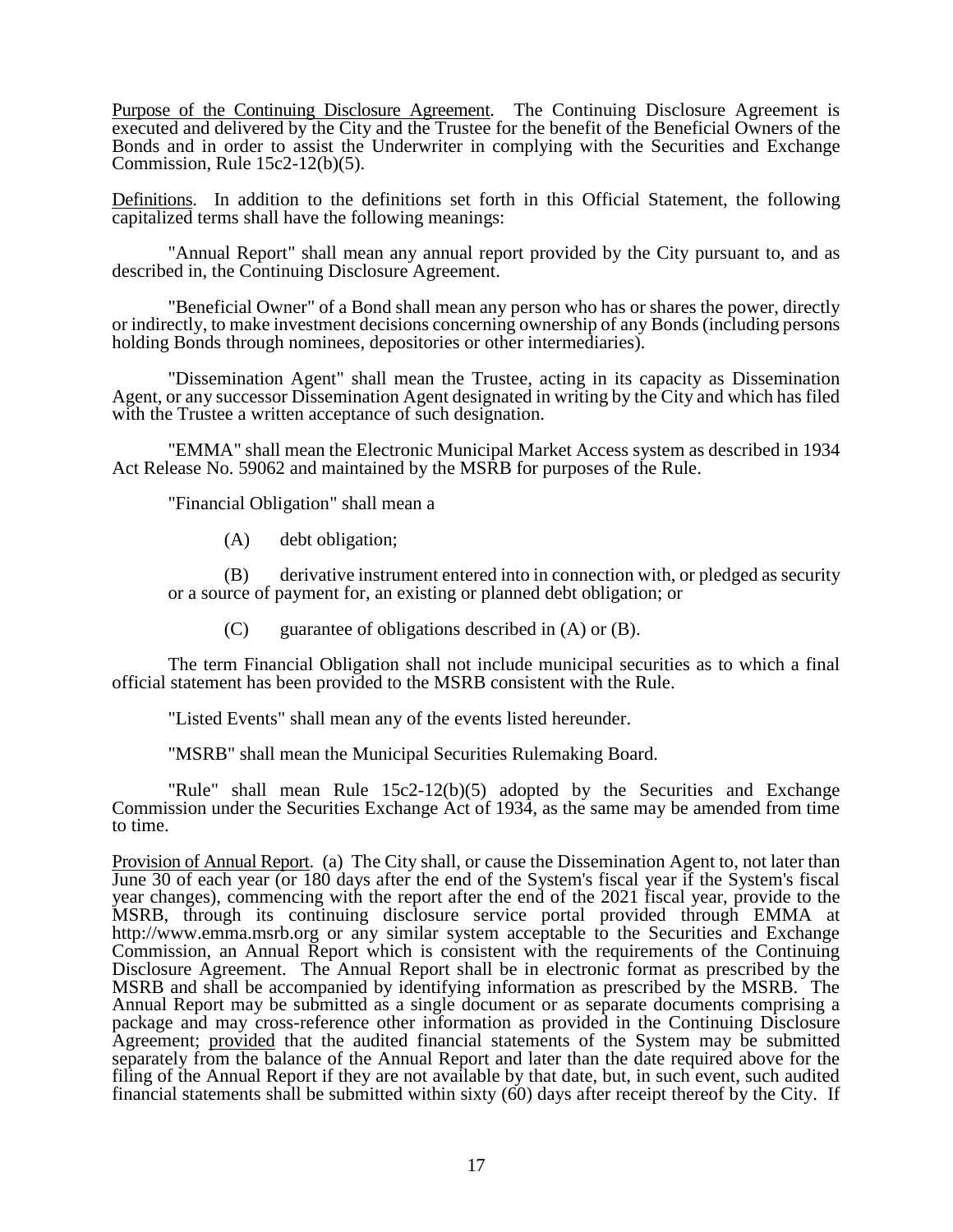the System's fiscal year changes, it shall give notice of such change in the manner as for a Listed Event.

(b) Not later than fifteen (15) days prior to the date specified in subsection (a) for providing the Annual Report to the MSRB, the City shall provide the Annual Report to the Dissemination Agent and the Trustee (if the Trustee is not the Dissemination Agent). If by such date, the Trustee has not received a copy of the Annual Report, the Trustee shall contact the City and the Dissemination Agent to determine if the City is in compliance with the first sentence of this subsection (b).

(c) If the Trustee is unable to verify that an Annual Report has been provided to the MSRB by the date required in subsection (a), the Trustee shall file a notice to the MSRB.

Content of Annual Reports. The City's Annual Report shall contain or incorporate by reference the following:

1. Information of the type set forth in this Official Statement under the caption **THE SYSTEM** with respect to (i) average daily water use in gallons, maximum daily water use in gallons and total annual water use in gallons for the preceding fiscal year and the previous four fiscal years, if available; (ii) the number of water and sewer users for the fiscal year then ended and the four previous fiscal years; and (iii) the top five users of the System for the previous fiscal year and a statement as to which users, if any, accounted for 5% or more of Revenues for the preceding fiscal year.

The financial statements of the System prepared in accordance with accounting principles generally accepted in the United States of America and audited in accordance with auditing standards generally accepted in the United States of America.

Any or all of the items above may be incorporated by reference from other documents, including official statements of debt issues of the City or related public entities, which have been submitted to the MSRB or the Securities and Exchange Commission. If the document incorporated by reference is a final official statement, it must be available from the MSRB. The City shall clearly identify each such other document so incorporated by reference.

Reporting of Listed Events. (a) This caption describes the giving of notices of the occurrence of any of the following events:

- 1. Principal and interest payment delinquencies.
- 2. Non-payment related defaults, if material.
- 3. Unscheduled draws on debt service reserves reflecting financial difficulties.
- 4. Unscheduled draws on credit enhancements reflecting financial difficulties.
- 5. Substitution of credit or liquidity providers, or their failure to perform.
- 6. Adverse tax opinions, the issuance by the Internal Revenue Service of proposed or final determinations of taxability, Notices of Proposed Issue (IRS Form 5701-TEB) or other material notices or determinations with respect to the tax status of the security, or other material events affecting the tax-exempt status of the security.
- 7. Modifications to rights of security holders, if material.
- 8. Bond calls (excluding mandatory sinking fund redemptions), if material.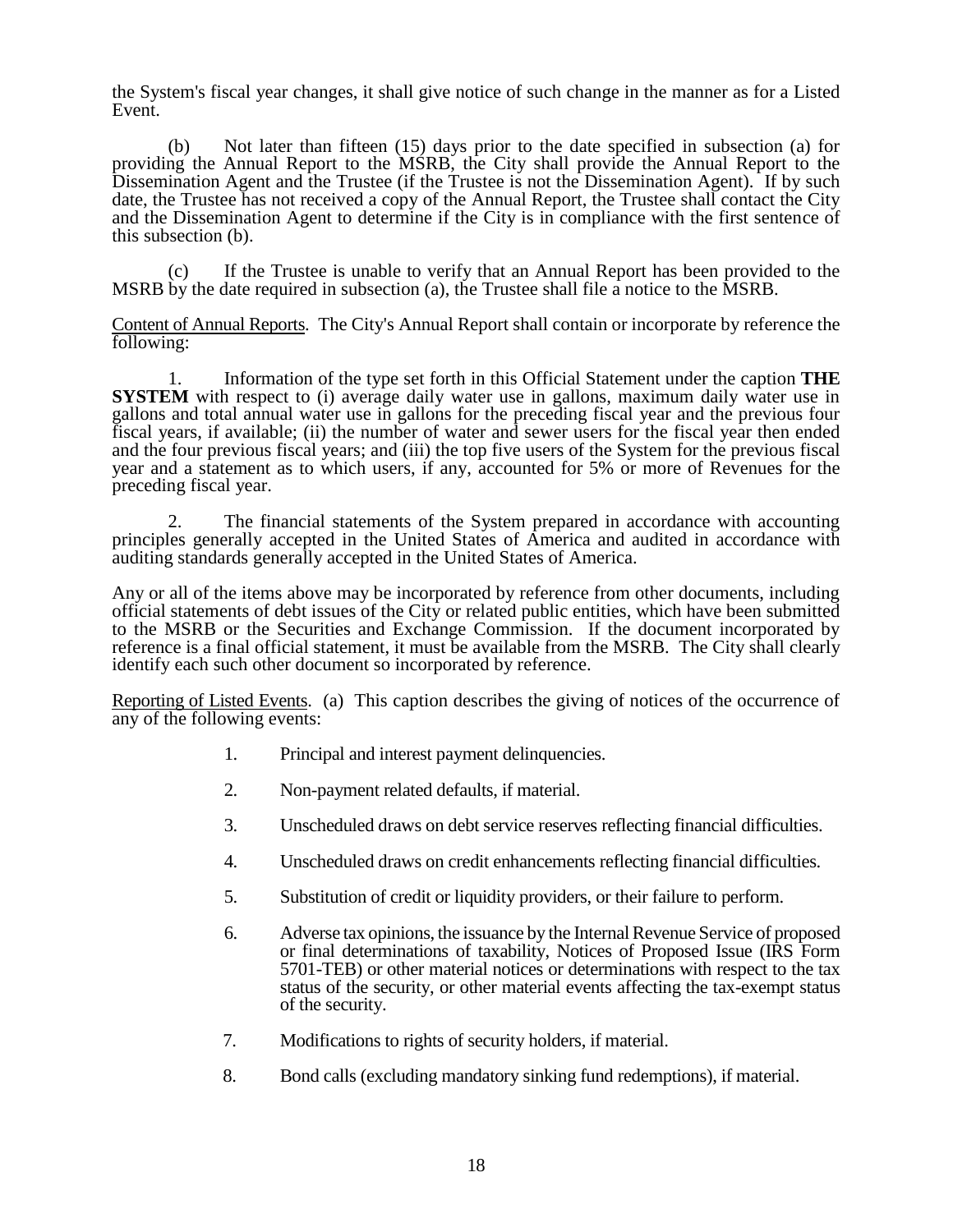- 9. Defeasances and tender offers.
- 10. Release, substitution, or sale of property securing repayment of the securities, if material.
- 11. Rating changes.
- 12. Bankruptcy, insolvency, receivership or similar event of the obligated person.
- 13. The consummation of a merger, consolidation or acquisition involving an obligated person or the sale of all or substantially all of the assets of the obligated person, other than in the ordinary course of business, the entry into a definitive agreement to undertake such action or the termination of a definitive agreement relating to any such actions, other than pursuant to its terms, if material.
- 14. Appointment of a successor or additional trustee or the change of name of a trustee, if material.
- 15. Incurrence of a Financial Obligation of the City, if material, or agreement to covenants, events of default, remedies, priority rights, or other similar terms of a Financial Obligation of the City, any of which affect security holders, if material.
- 16. Default, event of acceleration, termination event, modification of terms, or other similar events under the terms of a Financial Obligation of the City, any of which reflect financial difficulties.

(b) After the occurrence of a Listed Event (excluding an event described in (a)8 above), the City shall promptly notify the Dissemination Agent (if other than the City) in writing. Such notice shall instruct the Dissemination Agent to report the occurrence.

(c) After the occurrence of a Listed Event (excluding an event described in (a)8 above), whether by notice from the Trustee or otherwise, the City shall file (or shall cause the Dissemination Agent to file), in a timely manner not in excess of ten (10) business days after the occurrence of such Listed Event, a notice of such occurrence with the MSRB, through its continuing disclosure service portal provided through EMMA at http://www.emma.msrb.org or any other similar system that is acceptable to the Securities and Exchange Commission, with a copy to the Trustee (if the Trustee is not the Dissemination Agent). Each notice of the occurrence of a Listed Event shall be captioned "Notice of Listed Event" and shall be filed in electronic format as prescribed by the MSRB and shall be accompanied by identifying information as prescribed by the MSRB. In the event of a Listed Event described in (a)8 above, the Trustee shall make the filing in a timely manner not in excess of ten (10) business days after the occurrence of such Listed Event.

Termination of Reporting Obligation. The City's obligations under the Continuing Disclosure Agreement shall terminate upon the defeasance, prior redemption or payment in full of all the Bonds.

Dissemination Agent. The City may, from time to time, appoint or engage a Dissemination Agent to assist it in carrying out its obligations under the Continuing Disclosure Agreement, and may discharge any such Agent, with or without appointing a successor Dissemination Agent. The Dissemination Agent shall not be responsible in any manner for the content of any notice or report prepared by the City pursuant to the Continuing Disclosure Agreement. If at any time there is not any other designated Dissemination Agent, the Trustee shall be the Dissemination Agent. The initial Dissemination Agent shall be the Trustee.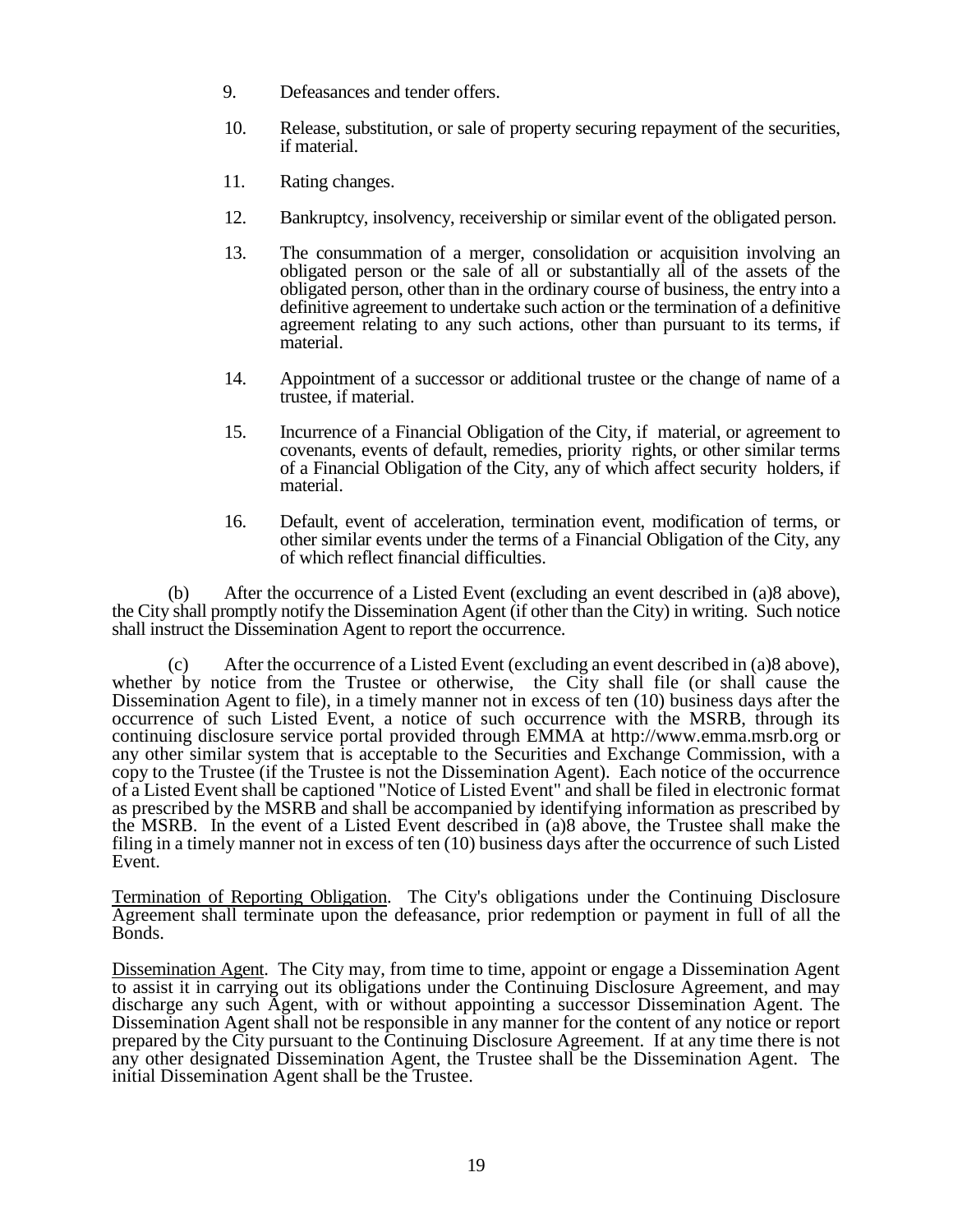Amendment; Waiver. Notwithstanding any other provision of the Continuing Disclosure Agreement, the City and the Trustee may amend the Continuing Disclosure Agreement, and any provisions of the Continuing Disclosure Agreement may be waived, provided that the following conditions are satisfied:

(a) If the amendment or waiver relates to the requirements for providing an Annual Report, to the contents of the Annual Report or the reporting of Listed Events, it may only be made in connection with a change in circumstances that arises from a change in legal requirements, change in law, or change in the identity, nature or status of an obligated person with respect to the Bonds, or the type of business conducted;

(b) The undertaking, as amended or taking into account such waiver, would, in the opinion of nationally recognized bond counsel, have complied with the requirements of the Rule at the time of the original issuance of the Bonds, after taking into account any amendments or interpretations of the Rule, as well as any change in circumstances; and

(c) The amendment or waiver either (i) is approved by the Beneficial Owners of the Bonds in the same manner as provided in the Authorizing Ordinance for amendments to the Authorizing Ordinance with the consent of Beneficial Owners, or (ii) does not, in the opinion of the Trustee, materially impair the interests of the Beneficial Owners of the Bonds.

In the event of any amendment or waiver of a provision of the Continuing Disclosure Agreement, the City shall describe such amendment in the next Annual Report, and shall include, as applicable, a narrative explanation of the reason for the amendment or waiver and its impact on the type (or in the case of a change of accounting principles, on the presentation) of financial information or operating data being presented by the City. In addition, if the amendment relates to the accounting principles to be followed in preparing financial statements, (i) notice of such change shall be given in the same manner as for a Listed Event, and (ii) the Annual Report for the year in which the change is made should present a comparison (in narrative form and also, if feasible, in quantitative form) between the financial statements as prepared on the basis of the new accounting principles and those prepared on the basis of the former accounting principles.

Additional Information. Nothing in the Continuing Disclosure Agreement shall be deemed to prevent the City from disseminating any other information, using the means of dissemination set forth in the Continuing Disclosure Agreement or any other means of communication, or including any other information in any Annual Report or notice of occurrence of a Listed Event, in addition to that which is required by the Continuing Disclosure Agreement. If the City chooses to include any information in any Annual Report or notice of occurrence of a Listed Event in addition to that which is specifically required by the Continuing Disclosure Agreement, the City shall have no obligation under the Continuing Disclosure Agreement to update such information or include it in any future Annual Report or notice of occurrence of a Listed Event.

Default. In the event of a failure of the City or the Trustee to comply with any provision of the Continuing Disclosure Agreement, the Trustee, the City or any Beneficial Owner may (and the Trustee, at the request of the Underwriter or the Beneficial Owners of at least 25% aggregate principal amount of outstanding Bonds, shall) take such actions as may be necessary and appropriate, including seeking mandamus or specific performance by court order, to cause the City or the Trustee, as the case may be, to comply with its obligations under the Continuing Disclosure Agreement. A default under the Continuing Disclosure Agreement shall not be deemed a default under the Authorizing Ordinance, and the sole remedy under the Continuing Disclosure Agreement in the event of any failure of the City or the Trustee to comply with the Continuing Disclosure Agreement shall be an action to compel performance.

Duties of Trustee and Dissemination Agent and Right of Indemnity. The Dissemination Agent (if other than the Trustee) and the Trustee in its capacity as Dissemination Agent shall have only such duties as are specifically set forth in the Continuing Disclosure Agreement, and the City agrees to indemnify and save the Dissemination Agent and the Trustee, their officers, directors, employees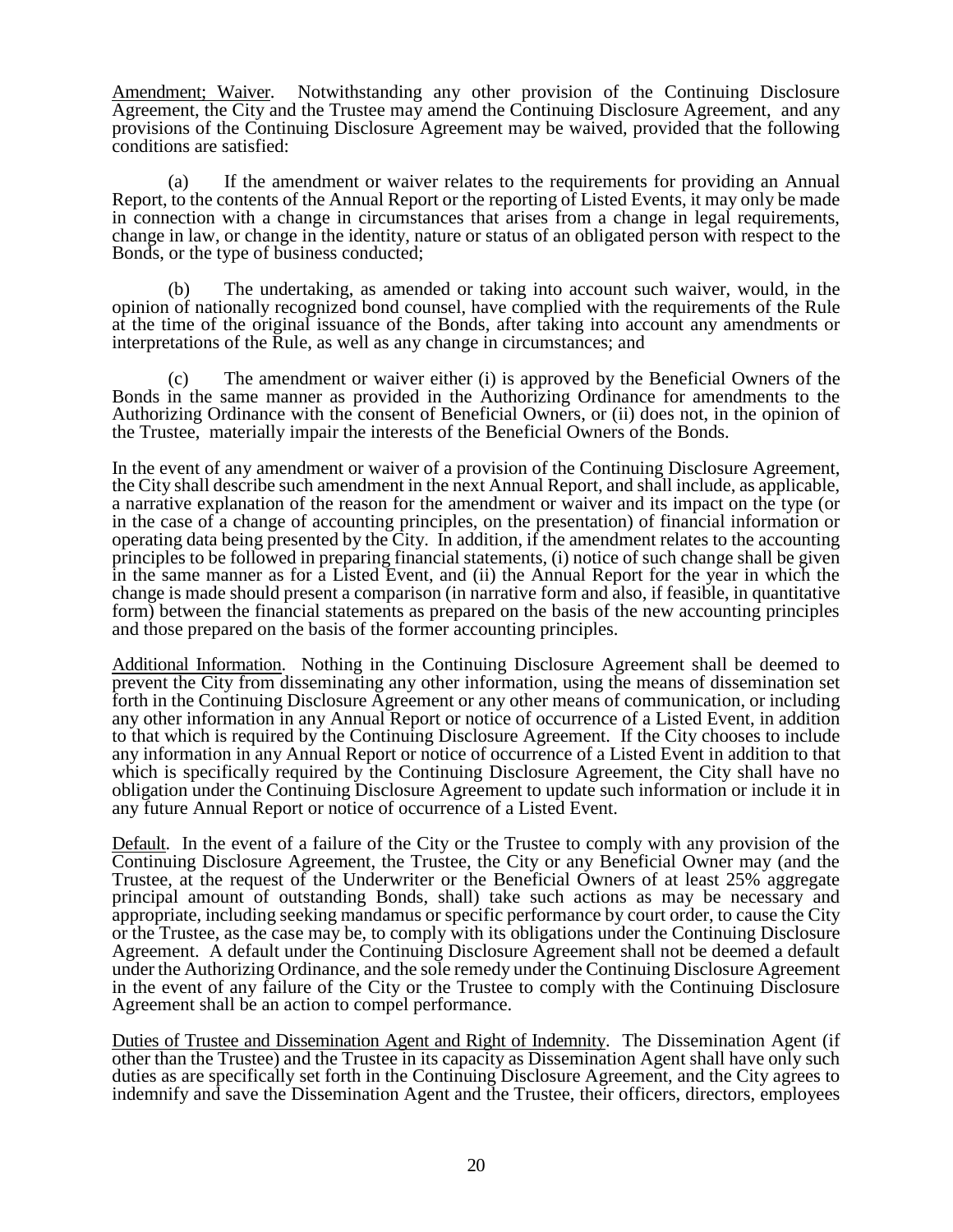and agents, harmless against any loss, expense and liabilities which they may incur arising out of or in the exercise or performance of their powers and duties hereunder, including the costs and expenses (including attorney's fees) of defending against any claim of liability, but excluding liabilities due to the Dissemination Agent's or the Trustee's gross negligence or willful misconduct.

Beneficiaries. The Continuing Disclosure Agreement shall inure solely to the benefit of the City, the Trustee, the Dissemination Agent, the Underwriter and the Beneficial Owners and shall create no rights in any other person or entity.

[Remainder of page intentionally left blank]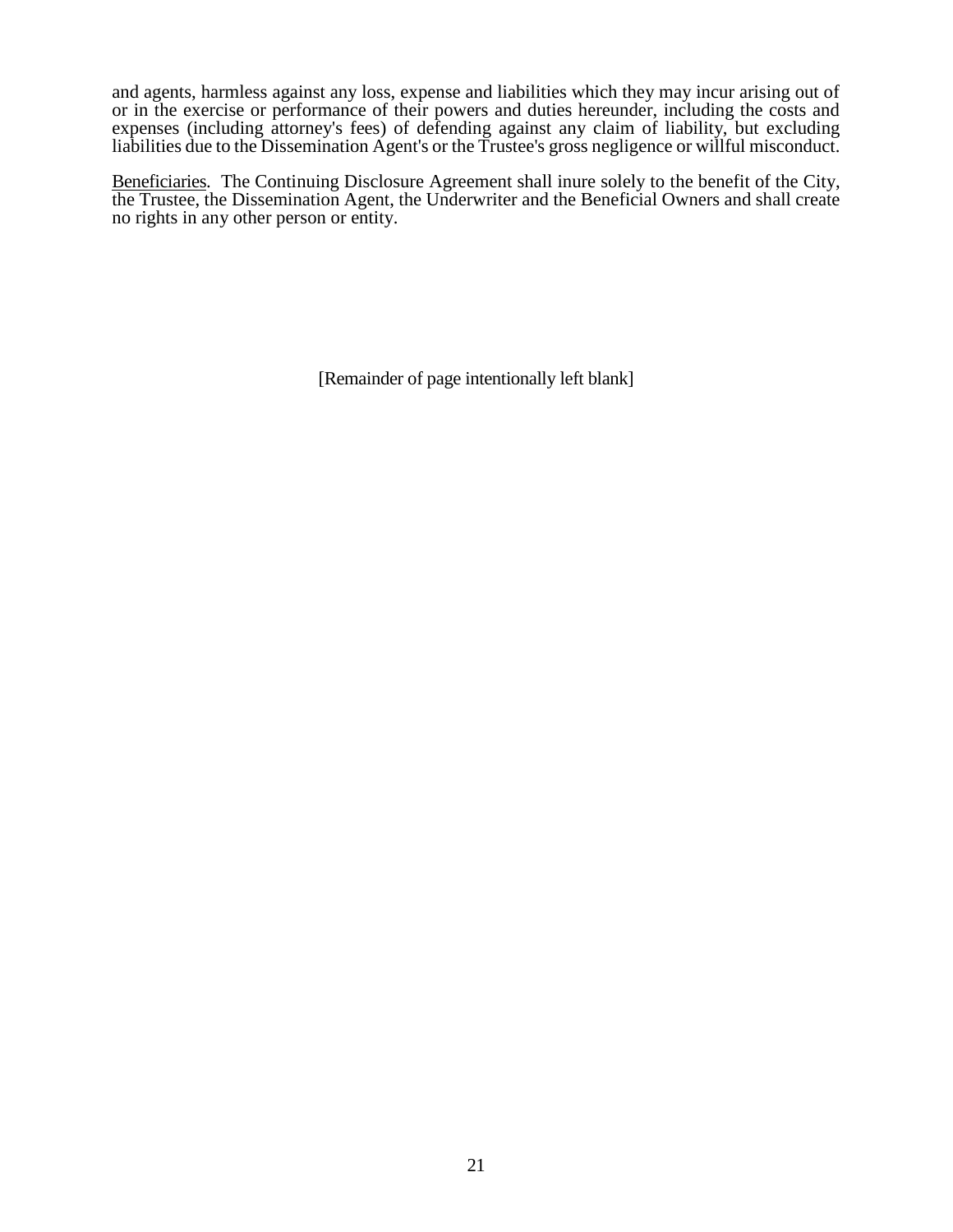# **FINANCIAL INFORMATION**

Set forth in Exhibit B to this Official Statement are the audited financial statements for the System for the fiscal years ended December 31, 2020 and 2019. Such financial statements were prepared in accordance with accounting principles generally accepted in the United States of America and audited in accordance with auditing standards generally accepted in the United States of America and the standards applicable to financial audits contained in *Government Auditing Standards*, issued by the Comptroller General of the United States. These financial statements should be read in their entirety, together with any notes and supplemental information affixed thereto.

Set forth below is a Summary Statement of Revenues and Expenses based on the audited financial statements of the System for the fiscal years ended December 31, 2020-2016.

| <b>Summary Statement of</b><br><b>Revenues and Expenses</b> |             |            |            |            |               |
|-------------------------------------------------------------|-------------|------------|------------|------------|---------------|
|                                                             | 2020        | 2019       | 2018       | 2017       | 2016          |
| <b>Operating Revenues</b>                                   | \$1,036,765 | \$917,078  | \$935,457  | \$872,234  | \$838,953     |
| <b>Operating Expenses</b><br>(Before Depreciation)          | (741, 542)  | (612, 825) | (478, 052) | (501, 353) | (562, 819)    |
| Net Operating Income<br>(Before Depreciation)               | 295,223     | 304,253    | 457,405    | 370,881    | 276,134       |
| Depreciation                                                | (180, 587)  | (167, 383) | (151,312)  | (154, 515) | (166, 470)    |
| Net Operating Income                                        | 114,636     | 136,870    | 306,093    | 216,366    | 109,664       |
| Non-Operating Revenu<br>(Expense)                           | (81, 338)   | (85, 146)  | 28,424     | (96, 285)  | (281, 547)    |
| Net Income (Loss)                                           | \$33,298    | \$51,724   | \$334,517  | \$120,081  | $(\$171,883)$ |

[Remainder of page intentionally left blank]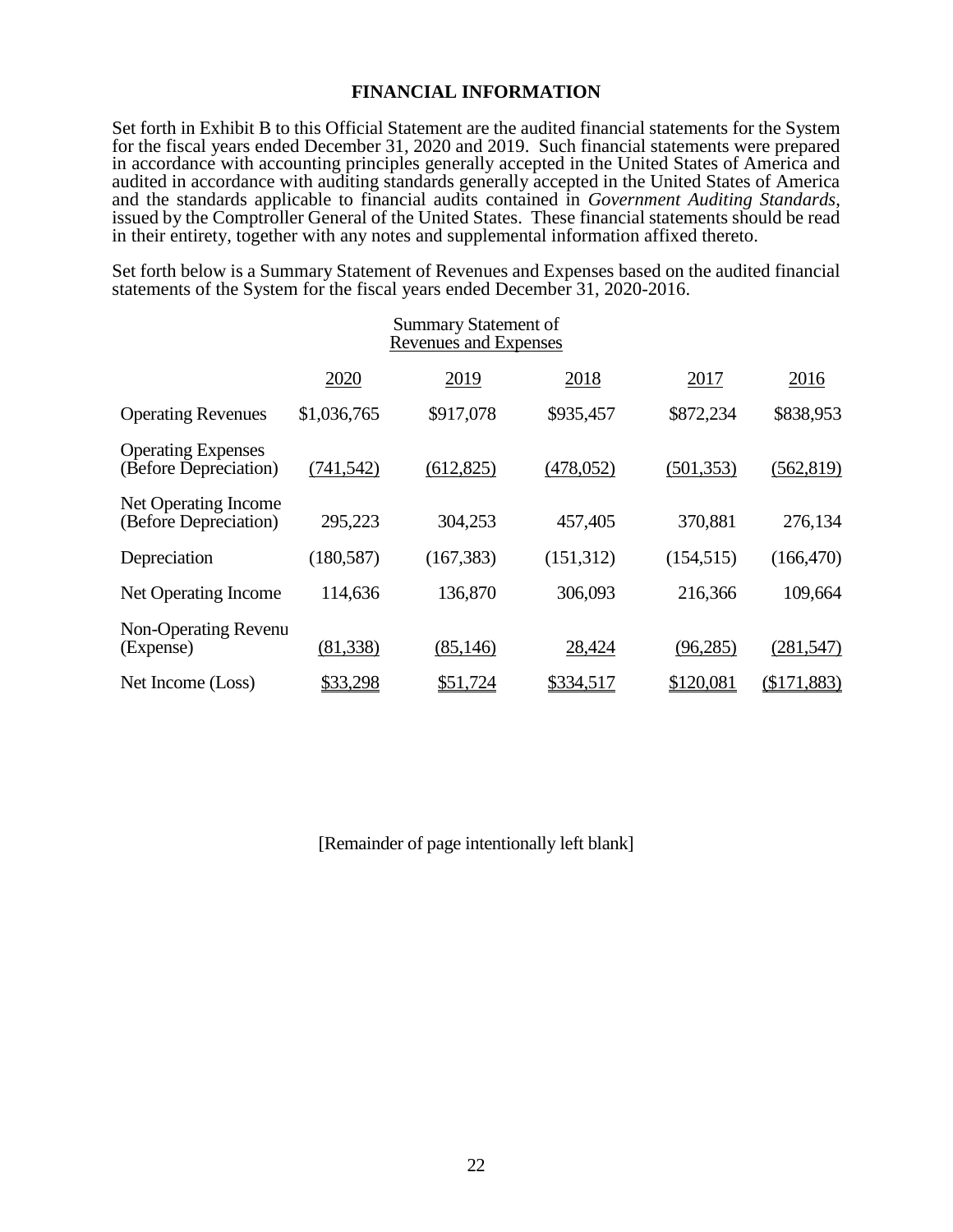#### **ESTIMATED DEBT SERVICE COVERAGE**

The following table shows the estimated net revenues of the System available for debt service on the Bonds, the amount of maximum annual debt service, and the extent to which debt service is estimated to be covered by such funds:

| Net Revenues <sup><math>(A)(1)</math></sup>                              | \$295,223 |
|--------------------------------------------------------------------------|-----------|
| Maximum Annual Debt Service<br>Requirements for the Bonds <sup>(B)</sup> | 219,850   |
| Estimated Debt Service Coverage (A/B)                                    | 1.34x     |

 $<sup>(1)</sup>$ Gross Revenues of the System less amounts necessary to pay operation and maintenance</sup> expenses of the System (excluding depreciation, interest and amortization of deferred bond discount expenses) based on the audited financial statements of the System for the fiscal year ended December 31, 2020. Includes interest income of \$2,687. See Exhibit B attached hereto.

[Remainder of page intentionally left blank]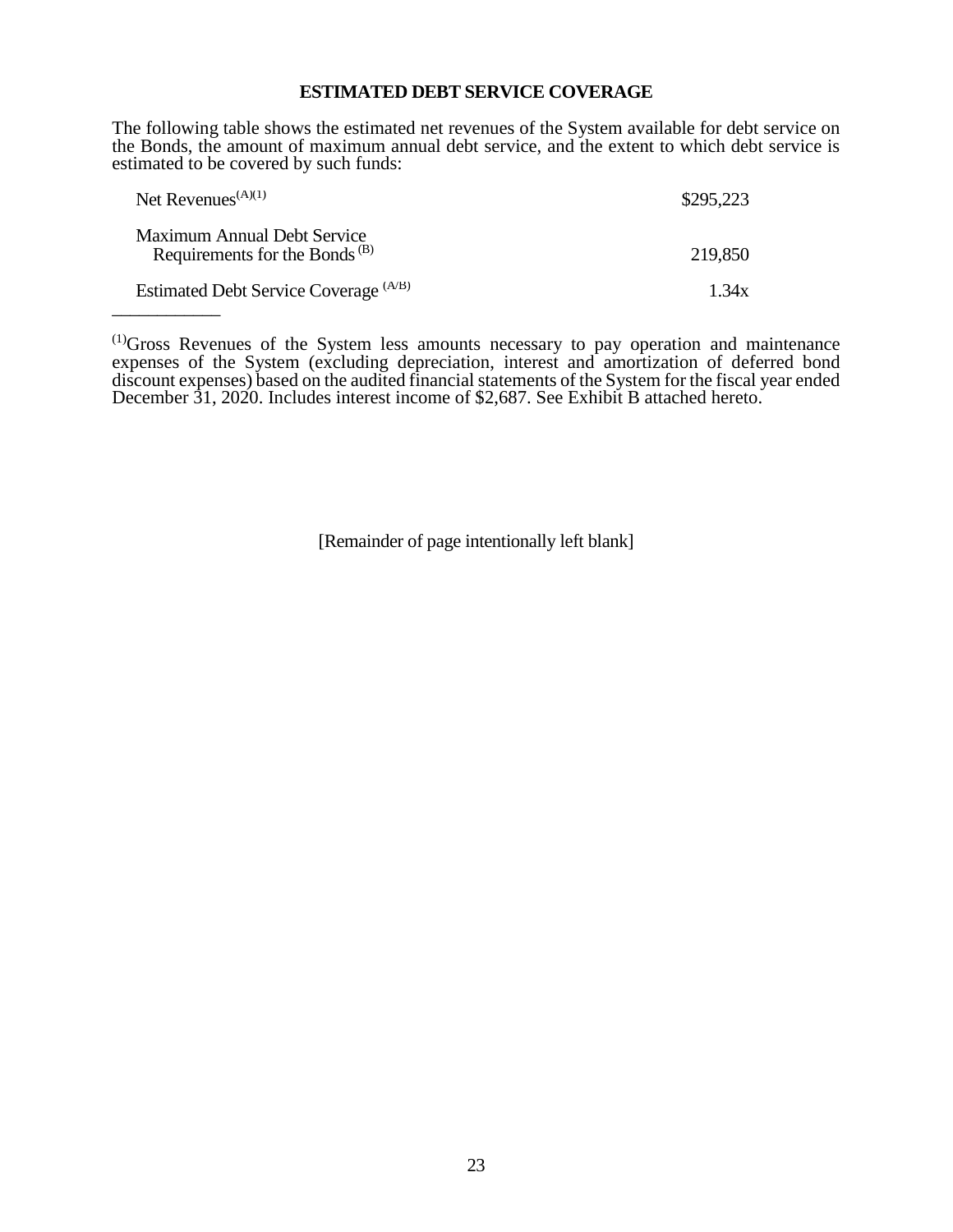#### **DEBT SERVICE REQUIREMENTS**

Set forth below are the debt service requirements for the Bonds:

|                   |             |                          | Total          |
|-------------------|-------------|--------------------------|----------------|
| Year              | Principal   | Interest                 | Debt Service   |
| $\overline{2021}$ | \$25,000    | $\mathbb{S}$<br>5,176.25 | \$30,176.25    |
| 2022              | 170,000     | 44,950.00                | 214,950.00     |
| 2023              | 175,000     | 41,550.00                | 216,550.00     |
| 2024              | 180,000     | 38,050.00                | 218,050.00     |
| 2025              | 185,000     | 34,450.00                | 219,450.00     |
| 2026              | 185,000     | 33,062.50                | 218,062.50     |
| 2027              | 190,000     | 29,362.50                | 219,362.50     |
| 2028              | 190,000     | 27,225.00                | 217,225.00     |
| 2029              | 195,000     | 24,850.00                | 219,850.00     |
| 2030              | 195,000     | 22,168.76                | 217,168.76     |
| 2031              | 200,000     | 19,243.76                | 219,243.76     |
| 2032              | 200,000     | 15,993.76                | 215,993.76     |
| 2033              | 205,000     | 12,243.76                | 217,243.76     |
| 2034              | 210,000     | 8,400.00                 | 218,400.00     |
| 2035              | 210,000     | 4,200.00                 | 214,200.00     |
| <b>TOTALS</b>     | \$2,715,000 | \$360,926.29             | \$3,075,926.29 |
|                   |             |                          |                |

#### **LEGAL MATTERS**

Legal Proceedings. There is no litigation pending seeking to restrain or enjoin the issuance or delivery of the Bonds, or questioning or affecting the legality of the Bonds or the proceedings and authority under which the Bonds are to be issued, or questioning the right of the City to adopt the Authorizing Ordinance or to issue the Bonds.

Legal Opinions. Legal matters incident to the authorization and issuance of the Bonds are subject to the unqualified approving opinion of Friday, Eldredge & Clark, LLP, Little Rock, Arkansas, Bond Counsel.

Tax Exemption. In the opinion of Bond Counsel, under existing law, the interest on the Bonds is exempt from all State income taxes and the Bonds are exempt from property taxation in the State.

Also, in the opinion of Bond Counsel, interest on the Bonds under existing law is excludable from gross income for federal income tax purposes and is not an item of tax preference for purposes of the federal alternative minimum tax. The opinions set forth above are subject to the condition that the City comply with all requirements of the Code that must be satisfied subsequent to the issuance of the Bonds in order that interest thereon be (or continue to be) excludable from gross income for federal income tax purposes. These requirements generally relate to arbitrage, the use of the proceeds of the Bonds and the System. Failure to comply with certain of such requirements could cause the interest on the Bonds to be so included in gross income retroactive to the date of issuance of the Bonds. The City has covenanted to comply with all such requirements in the Authorizing Ordinance.

Prospective purchasers of the Bonds should be aware that (i) with respect to insurance companies subject to the tax imposed by Section 831 of the Code, Section 832(b)(5)(B)(i) reduces the deduction for loss reserves by 15 percent of the sum of certain items, including interest on the Bonds, (ii) interest on the Bonds earned by certain foreign corporations doing business in the United States could be subject to a branch profits tax imposed by Section 884 of the Code, (iii) passive investment income including interest on the Bonds, may be subject to federal income taxation under Section 1375 of the Code for Subchapter S corporations that have Subchapter C earnings and profits at the close of the taxable year if greater than 25% of the gross receipts of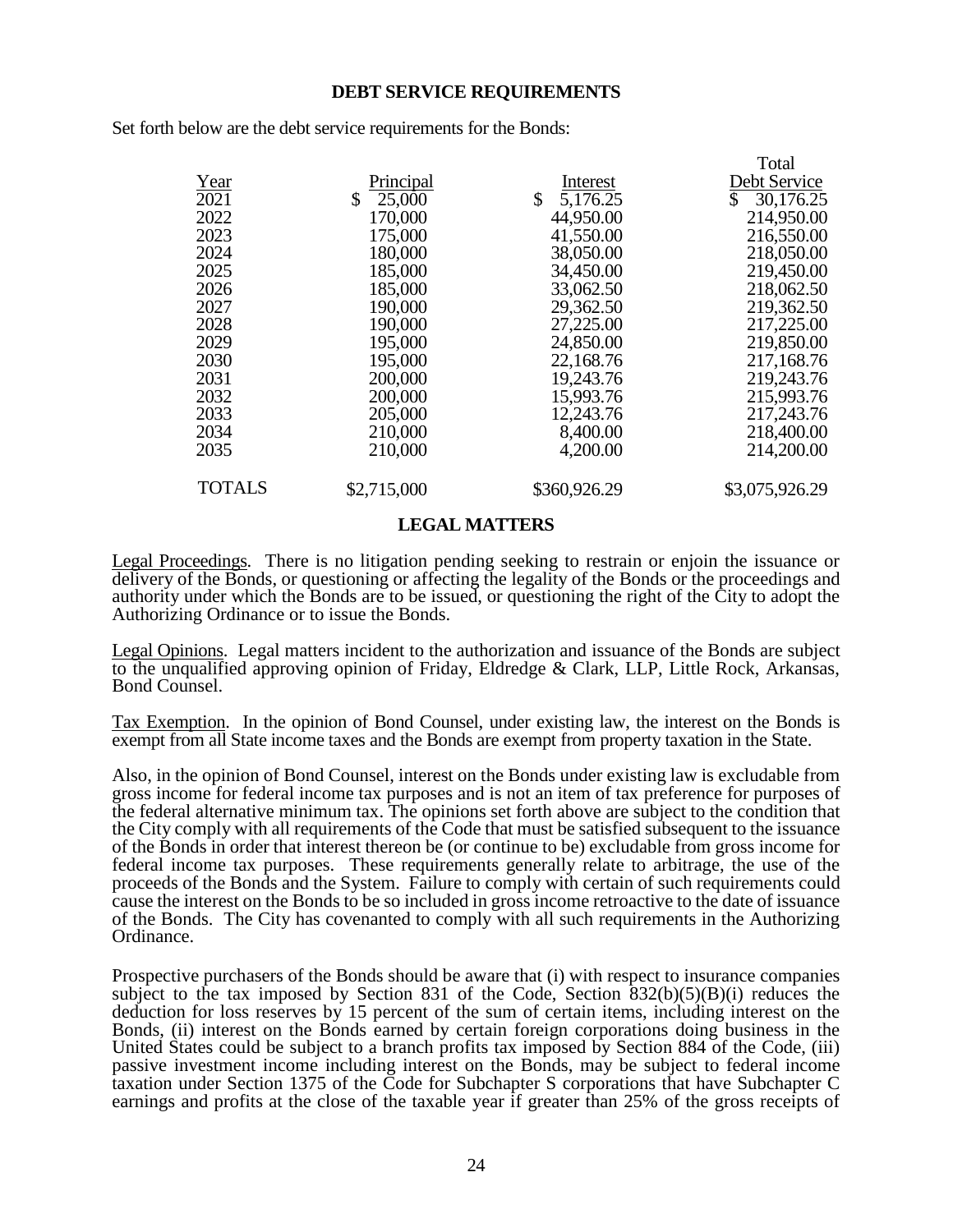such Subchapter S corporation is passive investment income and (iv) Section 86 of the Code requires recipients of certain Social Security and certain Railroad Retirement benefits to take into account in determining gross income, receipts or accruals of interest on the Bonds.

Prospective purchasers of the Bonds should be further aware that Section 265 of the Code denies a deduction for interest on indebtedness incurred or continued to purchase or carry the Bonds or, in the case of a financial institution, that portion of a holder's interest expense allocated to interest on the Bonds, except with respect to certain financial institutions (within the meaning of Section 265(b)(5) of the Code).

An exception allows a deduction of certain interest expense allocable to "qualified tax-exempt obligations." The City has designated the Bonds as "qualified tax-exempt obligations" and has covenanted not to use the improvements refinanced with proceeds of the Bonds and the proceeds of the Bonds in a manner which would cause the Bonds to be "private activity bonds," within the meaning of the Code, and has represented that the City and its subordinate entities have not and do not expect to issue more than \$10,000,000 of such tax-exempt obligations (other than privateactivity bonds (excluding from that term "qualified  $501(c)(3)$  bonds" under Section 145 of the Code)) during calendar year 2021.

Prospective purchasers of the Bonds should also be aware that Section 17 of Act 785 of the Acts of Arkansas of 1993 added new subsections (b) and (c) to Section 26-51-431 of the Arkansas Code of 1987 Annotated. Subsection (b) states that Section 265(a) of the Code is adopted for the purpose of computing Arkansas individual income tax liability. Subsection (c) provides that in computing Arkansas corporation income tax liability, no deduction shall be allowed for interest "on indebtedness incurred or continued to purchase or carry obligations the interest on which is wholly exempt from the taxes imposed by Arkansas law." On December 8, 1993, the Arkansas Department of Finance and Administration Revenue Division issued Revenue Policy Statement 1993-2, which provides in part:

Financial institutions may continue to deduct interest on indebtedness incurred or continued to purchase or carry obligations which generate tax-exempt income to the same extent that the interest was deductible prior to the adoption of Section 17 of Act 785 of 1993.

As shown on the front cover of this Official Statement, certain of the Bonds are being sold at an original issue discount (collectively, the "Discount Bonds"). The difference between the initial public offering prices, as set forth on the cover page, of such Discount Bonds and their stated amounts to be paid at maturity constitutes original issue discount treated as interest which is excludable from gross income for federal income tax purposes, as described above.

The amount of original issue discount which is treated as having accrued with respect to such Discount Bond is added to the cost basis of the owner in determining, for federal income tax purposes, gain or loss upon disposition of such Discount Bond (including its sale, redemption, or payment at maturity). Amounts received upon disposition of such Discount Bond which are attributable to accrued original issue discount will be treated as tax-exempt interest, rather than as taxable gain, for federal income tax purposes.

Original issue discount is treated as compounding semiannually, at a rate determined by reference to the yield to maturity of each individual Discount Bond, on days which are determined by reference to the maturity date of such Discount Bond. The amount treated as original issue discount on such Discount Bond for a particular semiannual accrual period is equal to the product of (i) the yield of maturity for such Discount Bond (determined by compounding at the close of each accrual period) and (ii) the amount which would have been the tax basis of such Discount Bond at the beginning of the particular accrual period if held by the original purchaser, less the amount of any interest payable for such Discount Bond during the accrual period. The tax basis is determined by adding to the initial public offering price on such Discount Bond the sum of the amounts which have been treated as original issue discount for such purposes during all prior periods. If such Discount Bond is sold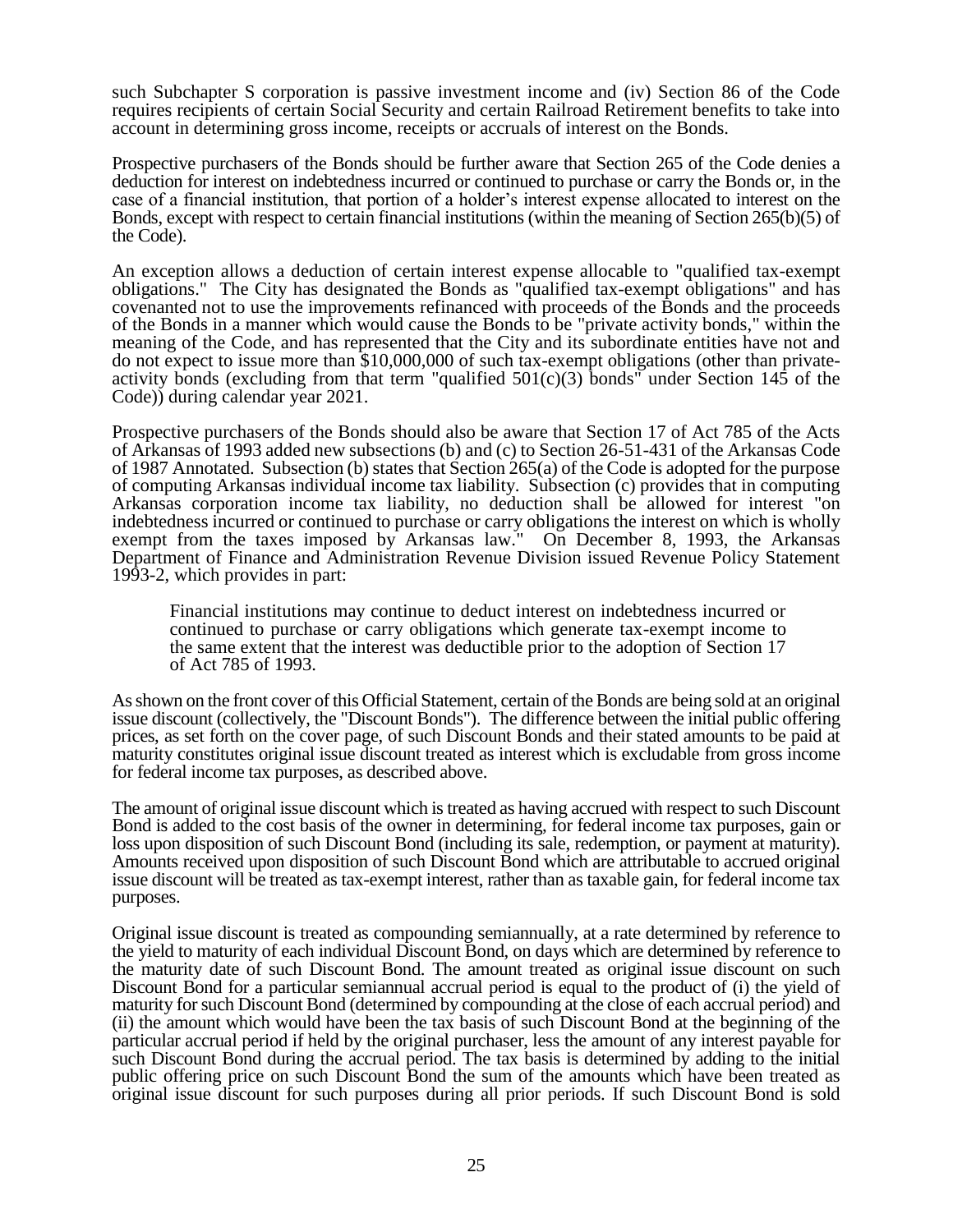between semiannual compounding dates, original issue discount which would have been accrued for that semiannual compounding period for federal income tax purposes is to be apportioned in equal amounts among the days in such compounding period.

Owners of the Discount Bonds should consult their tax advisors with respect to the determination and treatment of original issue discount accrued as of any date and with respect to the state and local tax consequences of owning a Discount Bond.

As shown on the front cover of this Official Statement, certain of the Bonds are being sold at an original issue premium (collectively, the "Premium Bonds"). An amount equal to the excess of the issue price of a Premium Bond over its stated redemption price at maturity constitutes premium on such Premium Bond. An initial purchaser of a Premium Bond must amortize any premium over such Premium Bond's term using constant yield principles, based on the purchaser's yield to maturity (or, in the case of Premium Bonds callable prior to their maturity, by amortizing the premium to the call date, based on the purchaser's yield to the call date and giving effect to the call premium). As premium is amortized, the amount of the amortization offsets a corresponding amount of interest for the period and the purchaser's basis in such Premium Bond is reduced by a corresponding amount resulting in an increase in the gain (or decrease in the loss) to be recognized for federal income tax purposes upon a sale or disposition of such Premium Bond prior to its maturity. Even though the purchaser's basis may be reduced, no federal income tax deduction is allowed. Purchasers of the Premium Bonds should consult with their tax advisors with respect to the determination and treatment of amortizable premium for federal income tax purposes and with respect to the state and local tax consequences of owning a Premium Bond.

Current and future legislative proposals, if enacted into law, clarification of the Code or court decisions may cause interest on the Bonds to be subject, directly or indirectly, in whole or in part, to federal income taxation or otherwise prevent holders of the Bonds from realizing the full current benefit of the tax status of such interest. The introduction or enactment of any other legislative proposals or clarification of the Code or court decisions may affect, perhaps significantly, the market price for, or marketability of, the Bonds. Prospective purchasers of the Bonds should consult their own tax advisors regarding any proposed or enacted federal or state tax legislation, regulations or litigation, as to which Bond Counsel expresses no opinion.

It is not an event of default on the Bonds if legislation is enacted reducing or eliminating the exclusion of interest on state and local government bonds from gross income for federal or state income tax purposes.

### **MISCELLANEOUS**

Enforceability of Remedies. Rights of the registered owners of the Bonds and the enforceability of the remedies available under the Authorizing Ordinance may depend on judicial action and may be subject to the valid exercise of the constitutional powers of the United States of America and of the sovereign police powers of the State or other governmental units having jurisdiction, and to the application of federal bankruptcy laws or other debtor relief or moratorium laws in general. Therefore, enforcement of those remedies may be delayed or limited, or the remedies may be modified or unavailable, subject to the exercise of judicial discretion in accordance with general principles of equity. Bond Counsel expresses no opinion as to any effect upon any right, title, interest or relationship created by or arising under the Authorizing Ordinance resulting from the application of state or federal bankruptcy, insolvency, reorganization, moratorium or similar debtor relief laws affecting creditors' rights which are presently or may from time to time be in effect.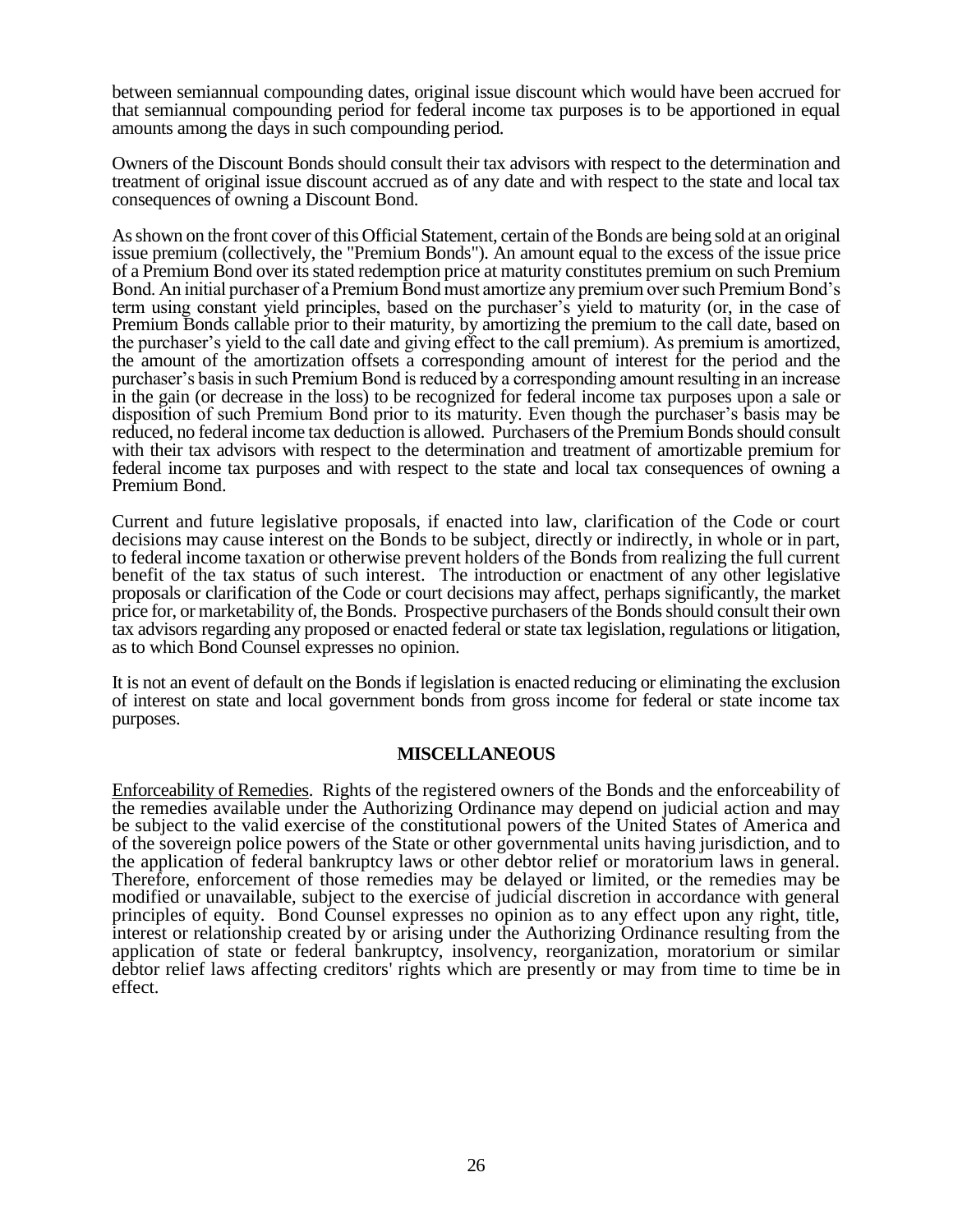Underwriting. Stephens Inc., the Underwriter, has agreed, subject to certain conditions precedent, to purchase the Bonds from the City at a purchase price of \$2,673,893.25 (principal amount plus net original issue premium of \$13,193.25 less Underwriter's discount of \$54,300). The Underwriter is committed to purchase all of the Bonds if any are purchased.

The Bonds are being purchased by the Underwriter for reoffering in the normal course of the Underwriter's business activities. The Underwriter may offer and sell the Bonds to certain dealers (including dealers depositing Bonds into investment accounts) and others at prices lower than the offering price stated on the cover page hereof. After the initial public offering, the public offering price may be changed from time to time by the Underwriter.

Information in the Official Statement. Any statements made in this Official Statement involving matters of opinion or of estimates, whether or not so expressly stated, are set forth as such and not as representations of fact, and no representation is made that any of the estimates will be realized. This Official Statement is not to be construed as a contract or agreement between the City and the purchasers or owners of any of the Bonds.

The information contained in this Official Statement has been taken from sources considered to be reliable, but is not guaranteed. To the best of the knowledge of the undersigned the Official Statement does not include any untrue statement of a material fact, nor does it omit the statement of any material fact required to be stated therein, or necessary to make the statements therein, in light of the circumstances under which they were made, not misleading.

The execution and delivery of this Official Statement on behalf of the City has been authorized by the City.

# CITY OF POTTSVILLE, ARKANSAS

By /s/ Randy Tankersley Mayor

Dated: As of the Cover Page hereof.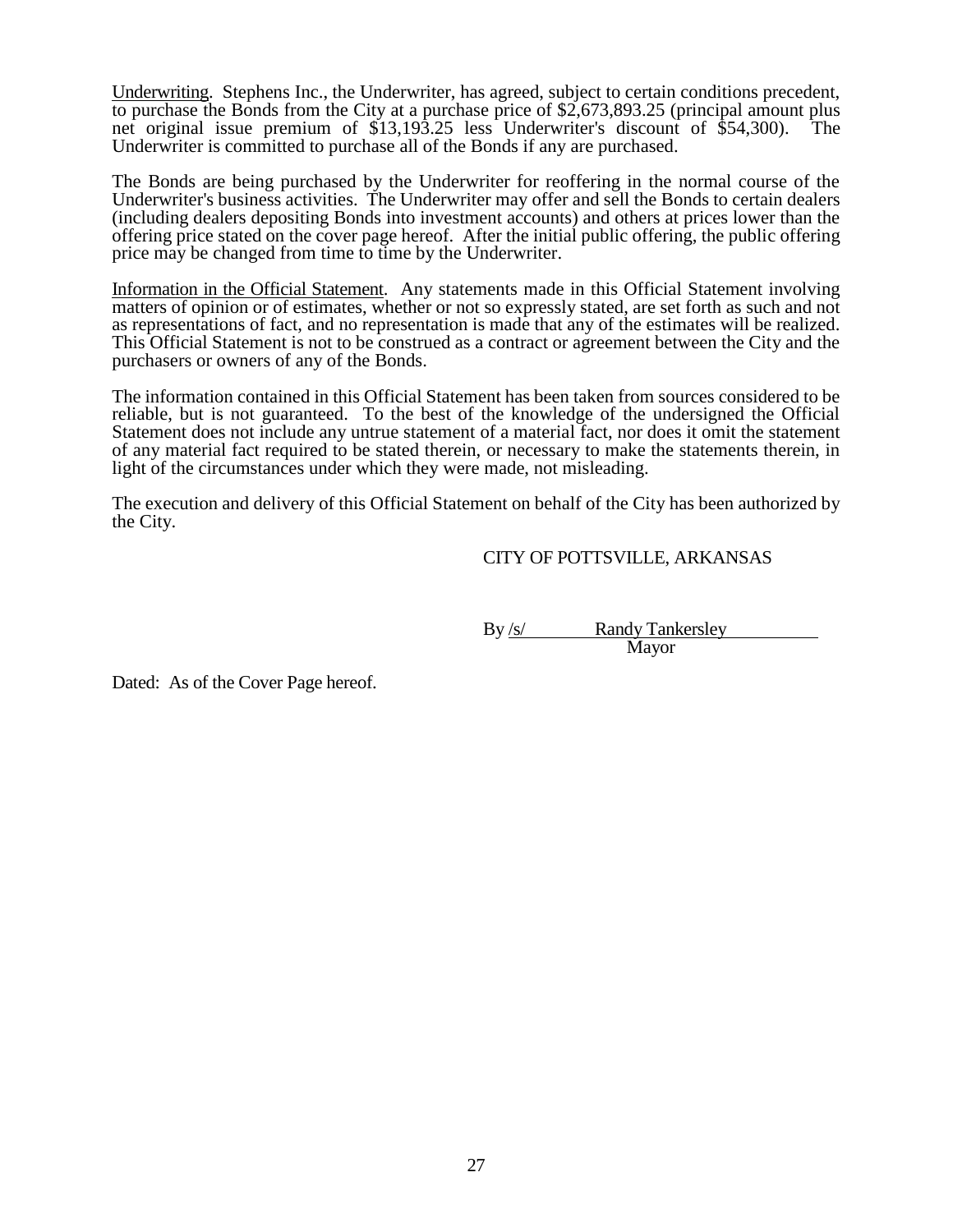# EXHIBIT A

Current Rate Structure. Set forth below is the monthly rate structure of the System currently in effect (effective May 2016):

#### Monthly Water Rates

#### Inside City Limits For the first 1,000 gallons of water consumption per month, or portion thereof \$13.00 (minimum) For the next 5,000 gallons of water consumption per month, or portion thereof 3.25 per 1,000 gallons For the next 4,000 gallons of water consumption per month, or portion thereof 2.75 per 1,000 gallons For all monthly water consumption in excess of 10,000 gallons per month 2.25 per 1,000 gallons Outside City Limits For the first 1,000 gallons of water consumption per month, or portion thereof \$17.00 (minimum) For the next 5,000 gallons of water consumption per month, or portion thereof 4.00 per 1,000 gallons For the next 4,000 gallons of water consumption per month, or portion thereof 3.50 per 1,000 gallons For all monthly water consumption in excess of 10,000 gallons per month 2.50 per 1,000 gallons Monthly Sewer Rates For the first 1,000 gallons of water consumption per month, or portion thereof \$12.00 (minimum) For the next 5,000 gallons of water consumption per month, or portion thereof 4.00 per 1,000 gallons For the next 4,000 gallons of water consumption per month, or portion thereof 3.50 per 1,000 gallons

For all over 10,000 gallons of water consumption per month, or portion thereof 2.50 per 1,000 gallons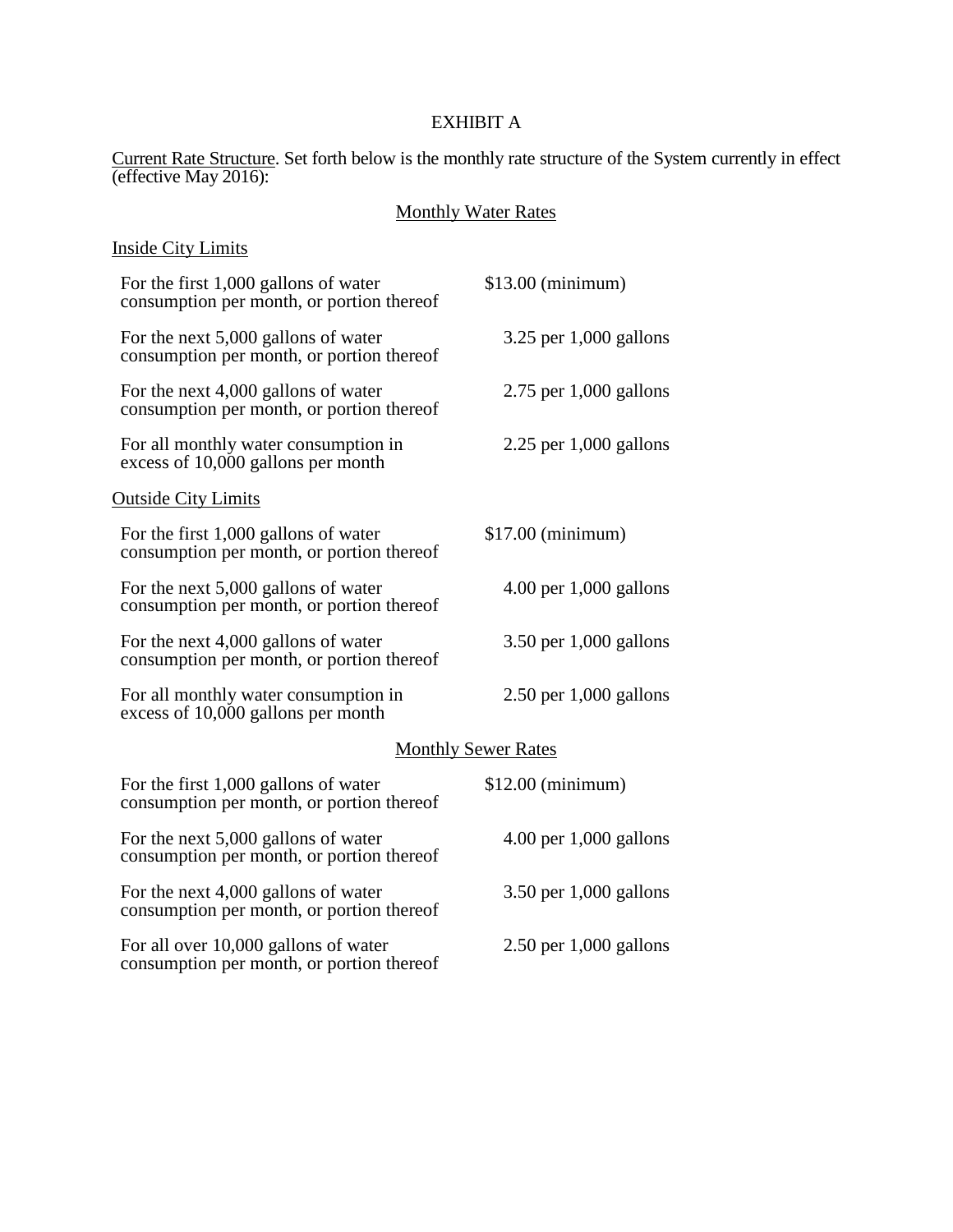# EXHIBIT B

Audited Financial Statements of the System for the Fiscal Years Ended December 31, 2020 and 2019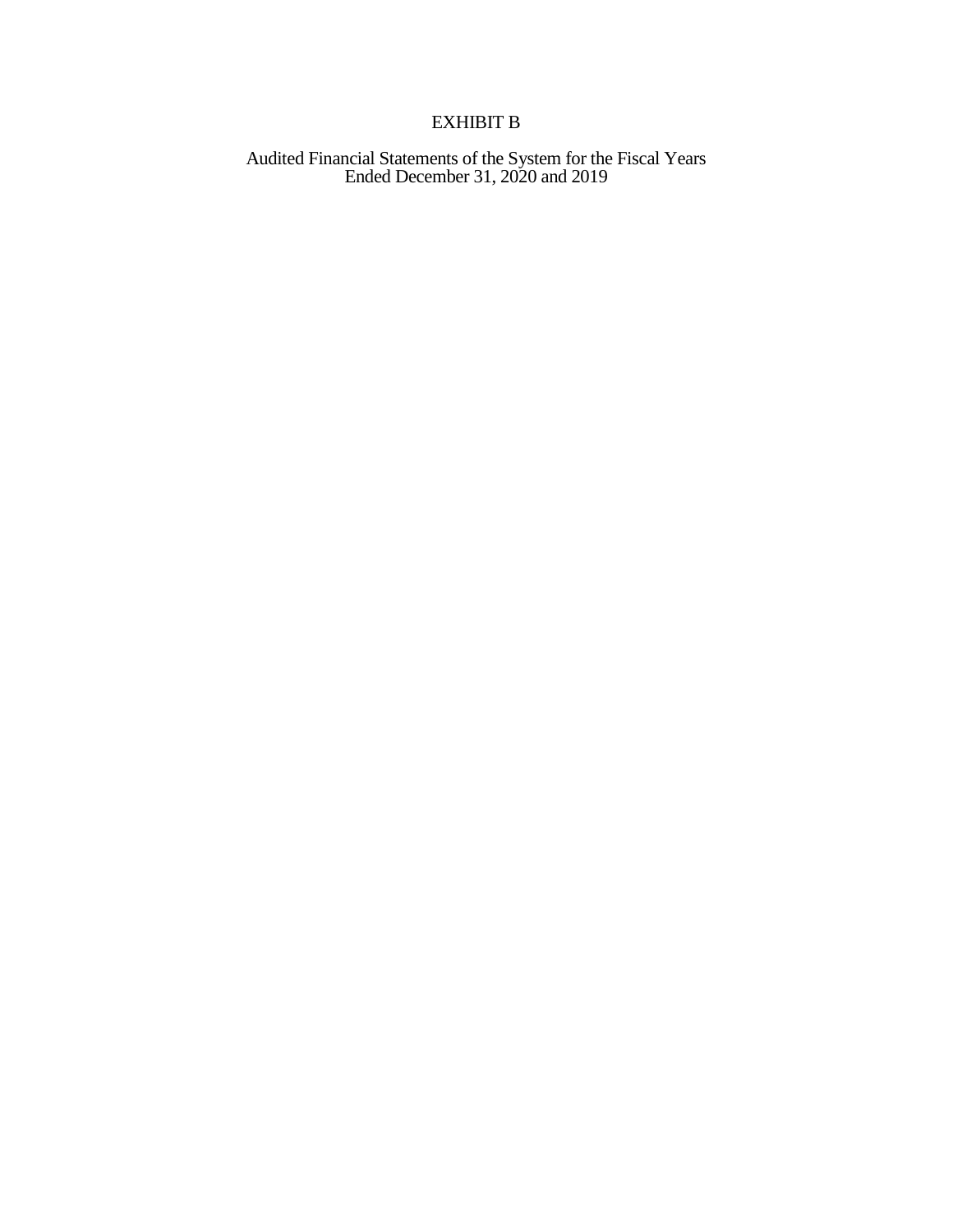# **POTTSVILLE MUNICIPAL WATER AND SEWER DEPARTMENT**

# **DECEMBER 31, 2020 AND 2019**

# **TABLE OF CONTENTS**

| <b>FINANCIAL STATEMENTS</b>                                 |  |
|-------------------------------------------------------------|--|
|                                                             |  |
|                                                             |  |
|                                                             |  |
|                                                             |  |
| SUPPLEMENTAL INFORMATION                                    |  |
|                                                             |  |
| <b>INDEPENDENT AUDITORS' REPORT ON COMPLIANCE AND OTHER</b> |  |
| MATTERS AND ON INTERNAL CONTROL OVER FINANCIAL REPORTING    |  |
| BASED ON AN AUDIT OF FINANCIAL STATEMENTS PREFORNED IN      |  |
| <b>ACCORDANCE WITH GOVERNMENT AUDITING STANDARDS  12</b>    |  |

 $\bar{\Gamma}$ 

k,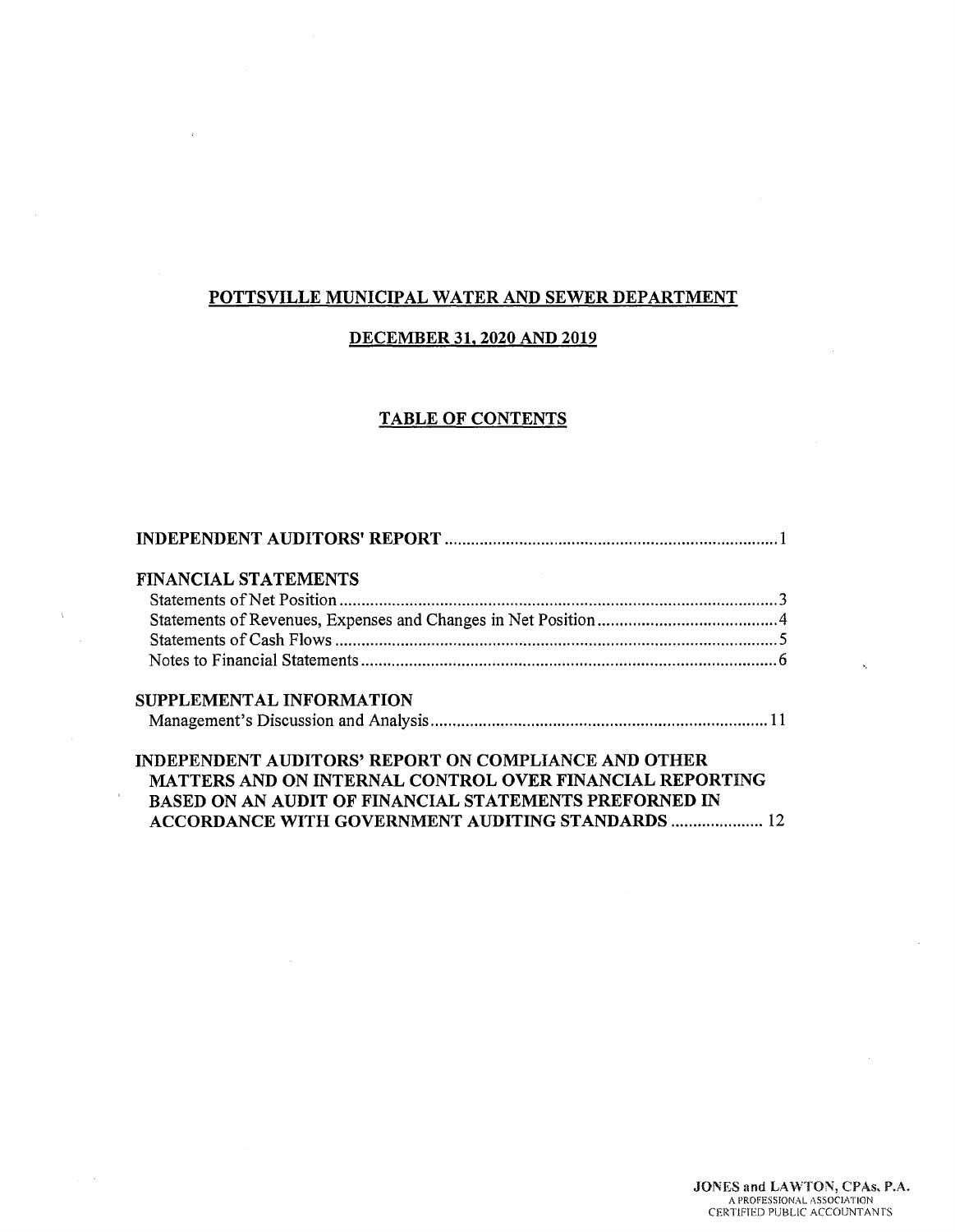JoNEs and LAwToN,CPAs, P.A. CERTIFIED PUBLIC ACCOUNTANTS 1106 WEST B STREET PO<sub>BOX</sub>945 RUSSELL VILLE, AR 72811

MEMBERS

WAYNE A. JONES, CPA WILLIAM L. LAWTON, JR., CPA

TEL (479) 968-2552 FAX (479) 968-8855

AMERICAN INSTITUTE OF CERTIFIED PUBLIC ACCOUNTANTS ARKANSAS SOCIETY OF CERTIFIED PUBLIC ACCOUNTANTS

# **INDEPENDENT AUDITORS' REPORT**

City Council Pottsville Municipal Water and Sewer Department Pottsville, Arkansas

We have audited the accompanying financial statements of Pottsville Municipal Water and Sewer Department (a nonprofit organization), which comprise the statement of financial position as of December 31, 2020 and 2019, and the related statements of activities and cash flows for the years then ended, and the related notes to the financial statements.

#### **Management's Responsibility for the Financial Statements**

Management is responsible for the preparation and fair presentation of these financial statements in accordance with accounting principles generally accepted in the United States of America; this includes the design, implementation, and maintenance of internal control relevant to the preparation and fair presentation of financial statements that are free from material misstatement, whether due to fraud or error.

#### **Auditor's Responsibility**

Our responsibility is to express an opinion on these financial statements based on our audit. We conducted our audit in accordance with auditing standards generally accepted in the United States of America. Those standards require that we plan and perform the audit to obtain reasonable assurance about whether the financial statements are free from material misstatement.

An audit involves performing procedures to obtain audit evidence about the amounts and disclosures in the financial statements. The procedures selected depend on the auditor's judgment, including the assessment of the risks of material misstatement of the financial statements, whether due to fraud or error. In making those risk assessments, the auditor considers internal control relevant to the entity's preparation and fair presentation of the financial statements in order to design audit procedures that are appropriate in the circumstances, but not for the purpose of expressing an opinion on the effectiveness of the entity's internal control. Accordingly, we express no such opinion. An audit also includes evaluating the appropriateness of accounting policies used and the reasonableness of significant accounting estimates made by management, as well as evaluating the overall presentation of the financial statements.

We believe that the audit evidence we have obtained is sufficient and appropriate to provide a basis for our audit opinion.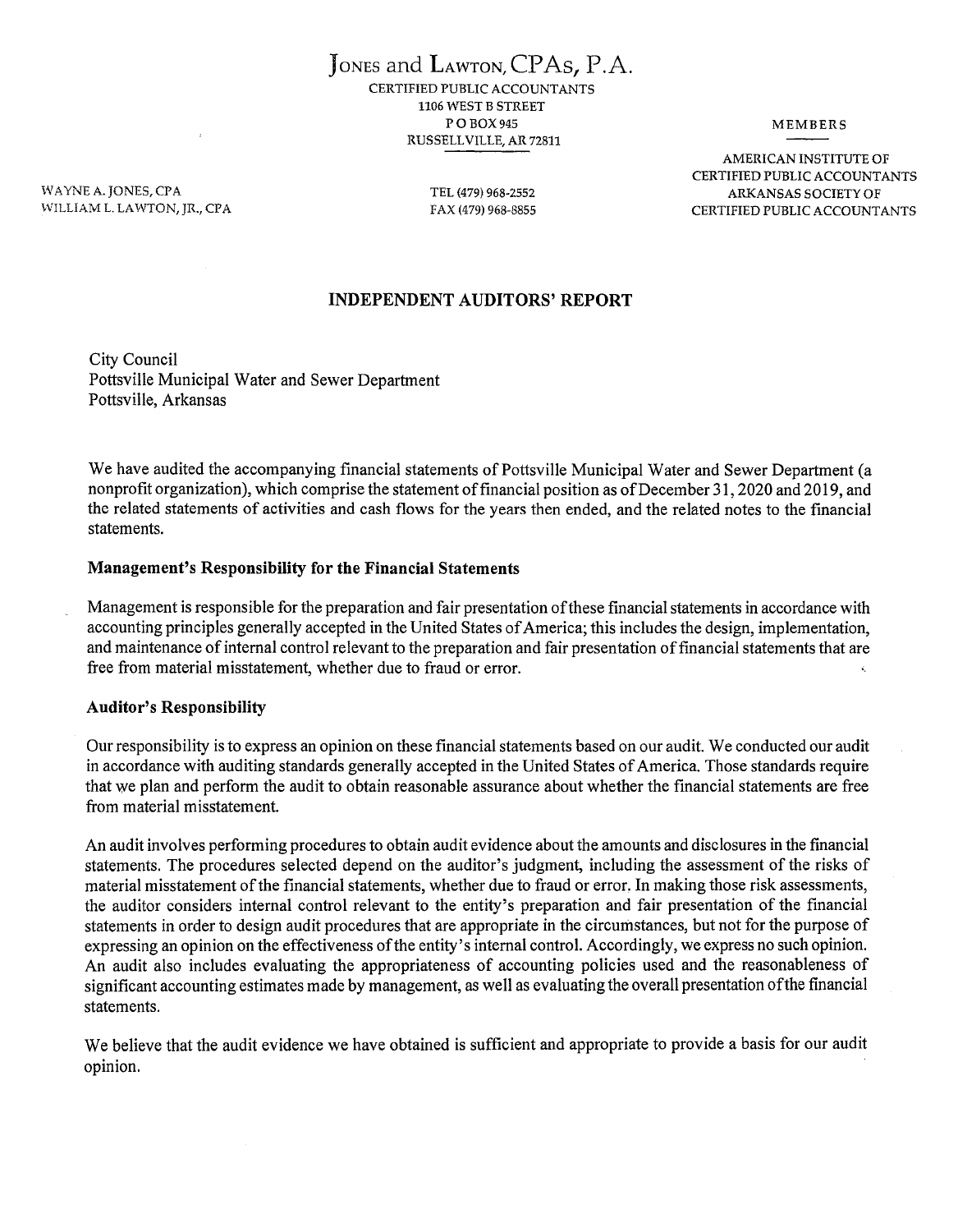### **Opinion**

In our opinion, the financial statements referred to above present fairly, in all material respects, the financial position of Pottsville Municipal Water and Sewer Department as of December 31, 2020 and 2019, and the changes in its net assets and its cash flows for the years then ended in accordance with accounting principles generally accepted in the United States of America.

#### **Other Matters**

Our audit was conducted for the purpose of forming an opinion on the financial statements as a whole. The Supplementary Information on page 11 is presented for purposes of additional analysis and is not a required part of the financial statements. Such information is the responsibility of management and was derived from and relates directly to the underlying accounting and other records used to prepare the financial statements. The information has been subjected to the auditing procedures applied in the audit of the financial statements and certain additional procedures, including comparing and reconciling such information directly to the underlying accounting and other records used to prepare the financial statements or to the financial statements themselves, and other additional procedures in accordance with auditing standards generally accepted in the United States of America. In our opinion, the information is fairly stated in all material respects in relation to the financial statements as a whole.

#### **Other Reporting Required by Government Auditing Standards**

In accordance with *Government Auditing Standards,* we have also issued our report dated August 8, 2019, on our consideration of the Department's internal control over financial reporting and on compliance and other matters. The purpose of that report is to describe the scope of our testing of internal control over financial reporting and on compliance and other matters and not to provide an opinion on the internal control over financial reporting or on compliance or other matters. That report is an integral part of an audit performed in accordance with *Government Auditing Standards* and should be considered in assessing the results of our audit.

Jones and Lawton, CPAs, P.A.

August 13, 2021 Russellville, Arkansas

 $\mathcal{L}$ 

Jones and Lawton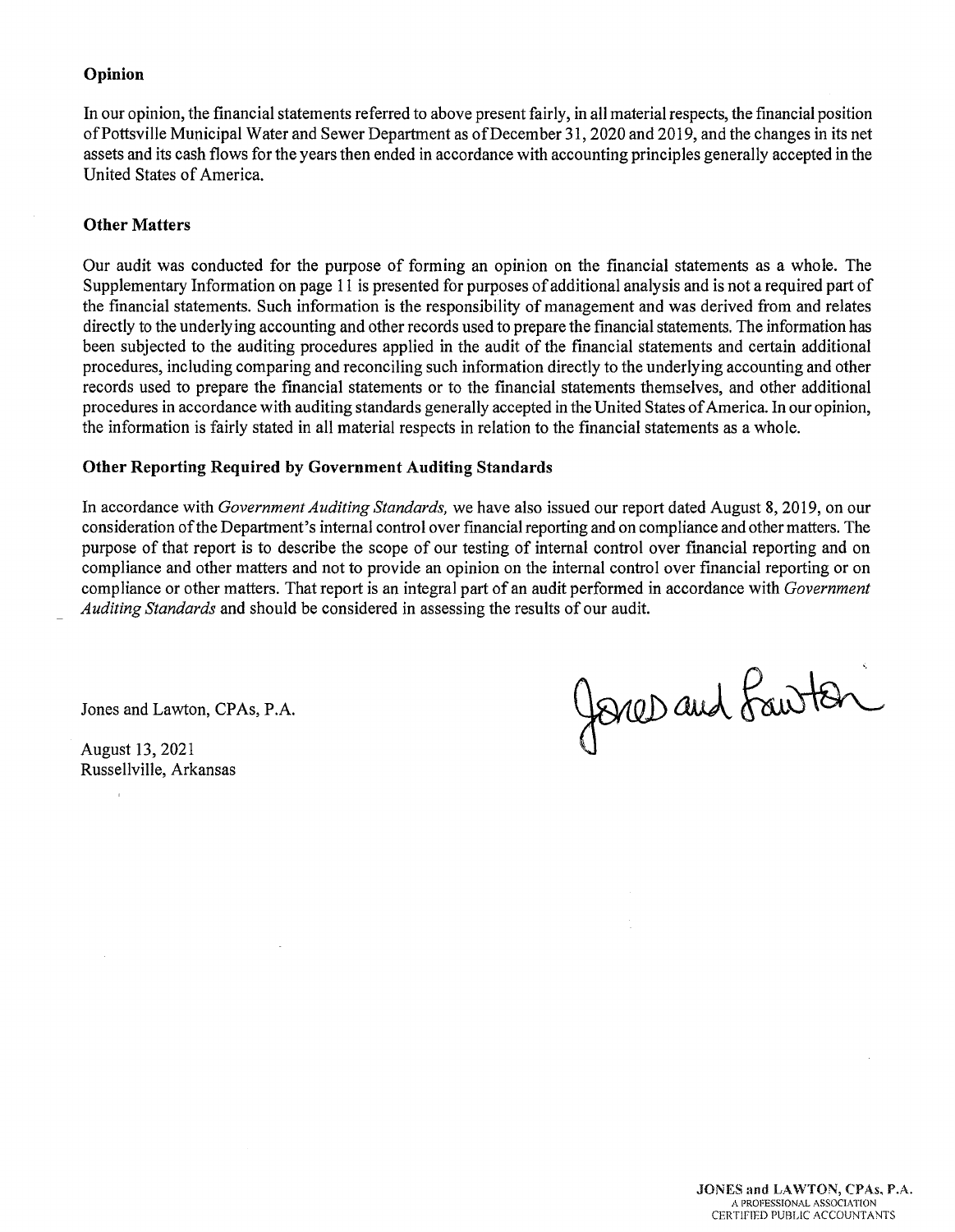# **POTTSVILLE MUNICIPAL WATER AND SEWER DEPARTMENT STATEMENTS OF NET POSITION DECEMBER 31, 2020 AND 2019**

| ASSETS<br>$\boldsymbol{\mu}$ |  |
|------------------------------|--|
|                              |  |

|                                    | 2020                           | 2019          |
|------------------------------------|--------------------------------|---------------|
| Cash and Cash Equivalents (Note 2) |                                |               |
| Unrestricted                       | \$<br>141,137                  | 319,782<br>\$ |
| Restricted                         | 279,964                        | 335,781       |
| Accounts Receivable - Net          | 93,151                         | 86,656        |
| Accounts Receivable - General Fund | 0                              | 66            |
|                                    | 514,252                        | 742,285       |
| Property And Equipment             |                                |               |
| Water System                       | 2,420,080                      | 2,330,419     |
| Sewer System                       | 3,733,981                      | 3,694,564     |
| <b>Buildings</b>                   | 269,436                        | 59,246        |
| Automobiles and Equipment          | 252,341                        | 252,341       |
| Office Equipment                   | 72,226                         | 59,666        |
| Land                               | 112,083                        | 112,083       |
|                                    | 6,860,147                      | 6,508,319     |
| Less: Accumulated Depreciation     | 3,309,407                      | 3,128,820     |
|                                    | 3,550,740                      | 3,379,499     |
|                                    | 4,064,992                      | 4, 121, 784   |
|                                    |                                |               |
|                                    |                                |               |
|                                    | <b>LIABILITIES</b>             |               |
| <b>Accounts Payable</b>            | 23,500                         | 20,312        |
| <b>Accrued Expenses</b>            | 10,044                         | 14,400        |
| <b>Customer Deposits</b>           | 101,821                        | 155,743       |
| Long-term Liabilities (Note 3)     |                                |               |
| Due Within 1 Year                  | 165,000                        | 135,000       |
| Due in More Than 1 Year            | 2,675,000                      | 2,740,000     |
|                                    | 2,975,365                      | 3,065,455     |
|                                    |                                |               |
| <b>Unrestricted Net Assets</b>     | <u>NET POSITION</u><br>911,484 | 876,291       |
| <b>Restricted Net Assets</b>       | 178,143                        | 180,038       |
|                                    | 1,089,627                      | 1,056,329     |
|                                    | \$4,064,992                    | \$4,121,784   |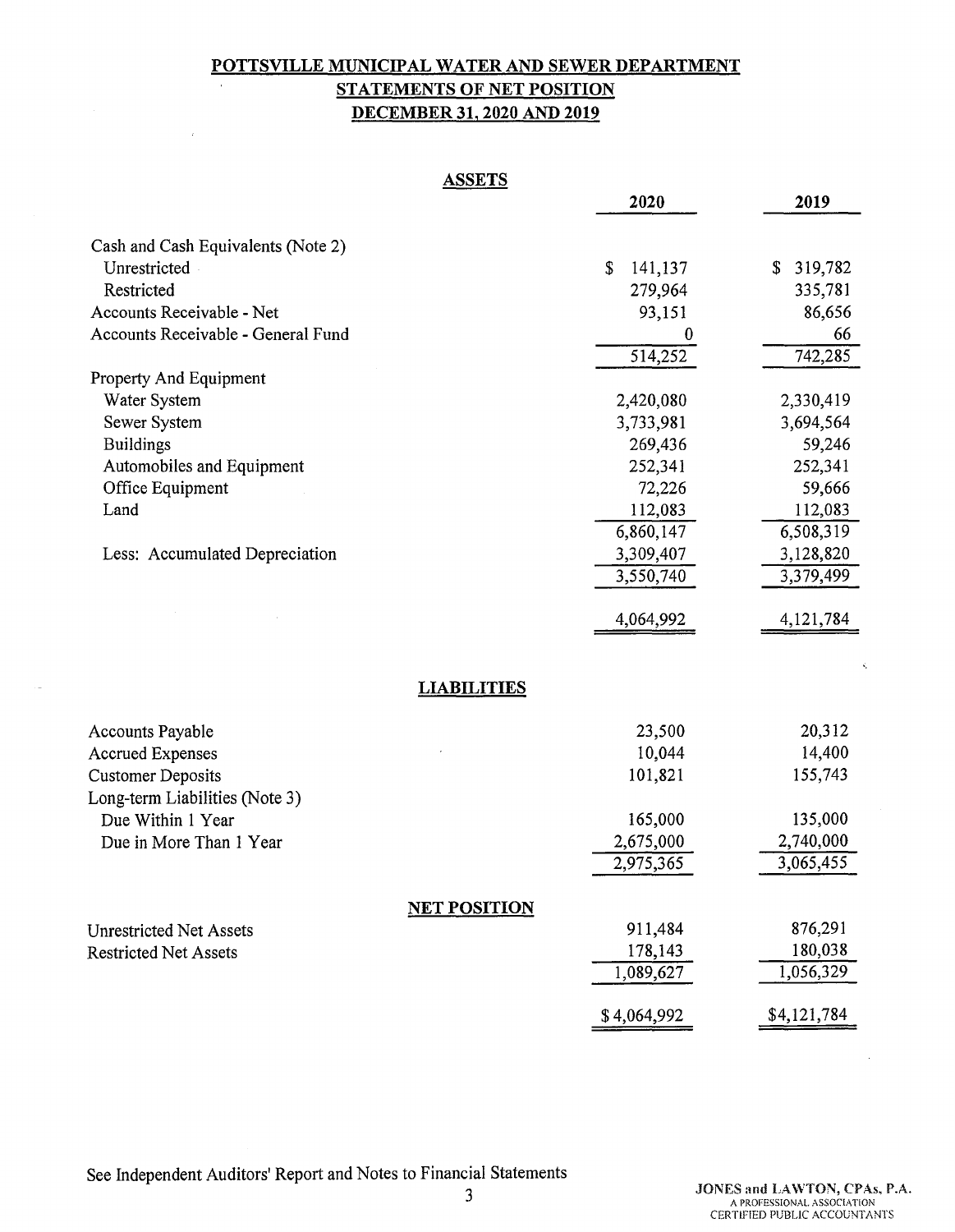# **POTTSVILLE MUNICIPAL WATER AND SEWER DEPARTMENT STATEMENTS OF REVENUES, EXPENSES AND CHANGES IN NET POSITION YEARS ENDED DECEMBER 31, 2020 AND 2019**

 $\bar{z}$ 

#### **OPERATING REVENUES**

|                                  | 2020          | 2019          |
|----------------------------------|---------------|---------------|
|                                  |               |               |
| Water and Sewer Revenues         | \$<br>649,543 | 580,353<br>\$ |
| Hook-up Fees and Other Income    | 384,535       | 333,166       |
| Interest Income                  | 2,687         | 3,559         |
|                                  | 1,036,765     | 917,078       |
| <b>OPERATING EXPENSES</b>        |               |               |
| <b>Water Purchases</b>           | 154,531       | 134,008       |
| Salaries                         | 178,437       | 147,112       |
| <b>Utilities</b>                 | 60,463        | 53,167        |
| Auto                             | 13,382        | 18,850        |
| Insurance                        | 34,600        | 28,505        |
| Supplies and Maintenance         | 174,232       | 140,788       |
| Office Supplies and Postage      | 51,391        | 37,095        |
| <b>Taxes and Permits</b>         | 15,849        | 11,993        |
| Depreciation                     | 180,587       | 167,383       |
| Professional Fees                | 7,700         | 6,450         |
| Retirement Expense               | 24,729        | 19,850        |
| Miscellaneous                    | 26,228        | 15,007        |
|                                  | 922,129       | 780,208       |
| Operating Income                 | 114,636       | 136,870       |
| <b>Interest Expense</b>          | (81, 338)     | (85, 146)     |
| <b>INCREASE IN NET POSITION</b>  | 33,298        | 51,724        |
| NET POSITION, BEGINNING OF YEAR  | 1,056,329     | 1,004,605     |
| <b>NET POSITION, END OF YEAR</b> | \$1,089,627   | \$1,056,329   |

See Independent Auditors' Report and Notes to Financial Statements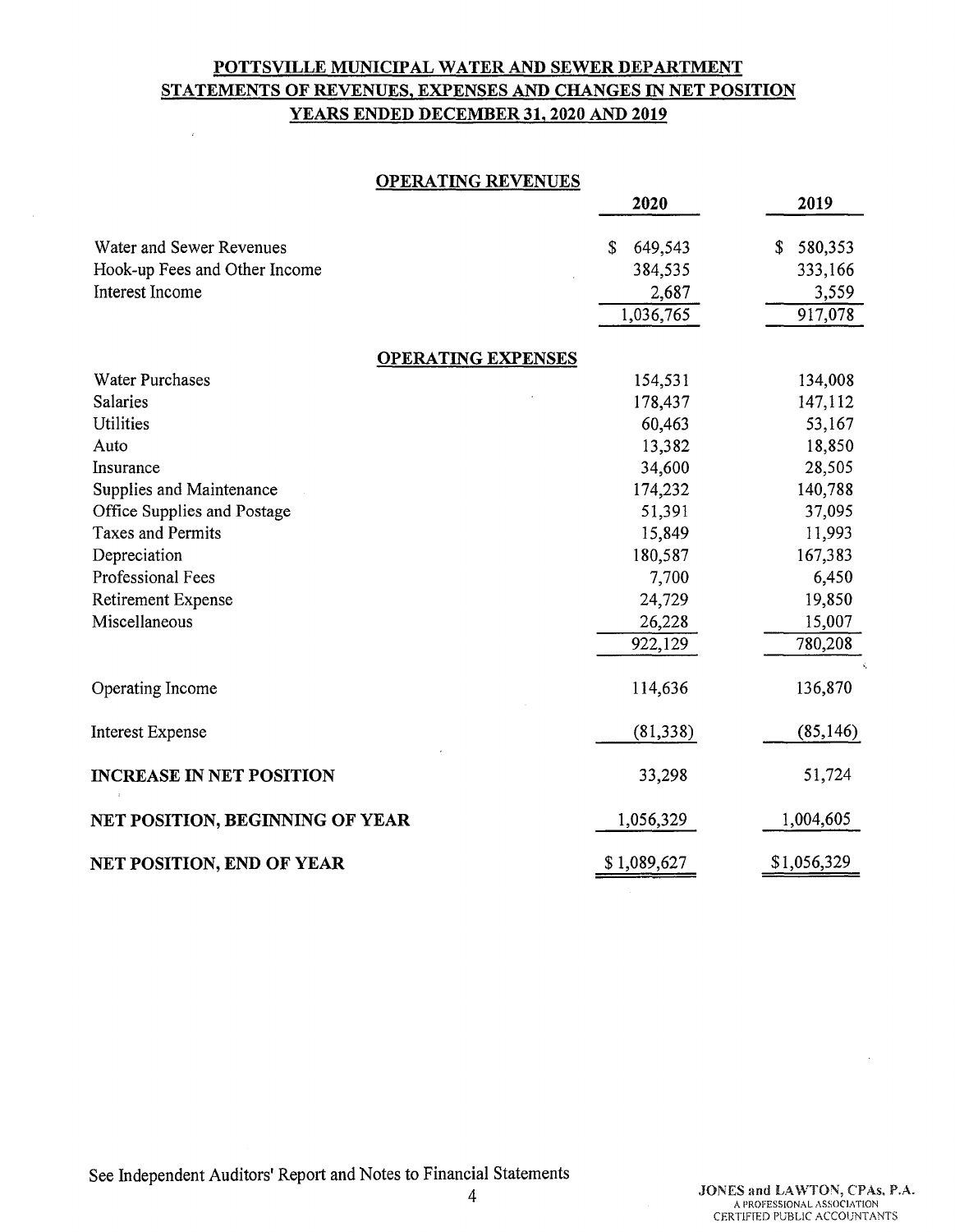# **POTTSVILLE MUNICIPAL WATER AND SEWER DEPARTMENT STATEMENTS OF CASH FLOWS YEARS ENDED DECEMBER 31, 2020 AND 2019**

|                                                          | 2020         | 2019             |  |
|----------------------------------------------------------|--------------|------------------|--|
| <b>CASH FLOWS FROM OPERATING ACTIVITIES</b>              |              |                  |  |
| Increase in Net Assets                                   | \$<br>33,298 | 51,724<br>\$     |  |
| Adjustments to Reconcile Change in Net Income            |              |                  |  |
| to Net Cash Provided by Operating Activities:            |              |                  |  |
| Depreciation                                             | 180,587      | 167,383          |  |
| (Increase) Decrease:                                     |              |                  |  |
| <b>Accounts Receivable</b>                               | (6, 495)     | (2,073)          |  |
| Increase (Decrease):                                     |              |                  |  |
| Accounts Payable                                         | 3,188        | (111, 548)       |  |
| <b>Accrued Expenses</b>                                  | (4,356)      | (1, 855)         |  |
| <b>Customer Deposits</b>                                 | (53, 922)    | 15,900           |  |
| <b>Total Adjustments</b>                                 | 119,002      | 67,807           |  |
| NET CASH PROVIDED BY OPERATING ACTIVITIES                | 152,300      | 119,531          |  |
| <b>CASH FLOWS FROM INVESTING ACTIVITIES</b>              |              |                  |  |
| Purchases of Property and Equipment                      | (351, 828)   | (213, 926)       |  |
| NET CASH USED BY INVESTING ACTIVITIES                    | (351, 828)   | (213, 926)       |  |
| <b>CASH FLOWS FROM FINANCING ACTIVITIES</b>              |              |                  |  |
| (Increase) Decrease in Bonds Payable                     | (135,000)    | (135,000)        |  |
| Loans from General Fund                                  | 100,066      |                  |  |
| NET CASH USED BY FINANCING ACTIVITIES                    | (34, 934)    | (135,000)        |  |
| NET INCREASE (DECREASE) IN CASH                          | (234, 462)   | (229, 395)       |  |
| CASH AND CASH EQUIVALENTS, BEGINNING OF YEAR             | 655,563      | 884,958          |  |
| CASH AND CASH EQUIVALENTS, END OF YEAR                   | 421,101      | 655,563          |  |
| <u>SUPPLEMENTAL DISCLOSURES OF CASH FLOW INFORMATION</u> |              |                  |  |
| Cash Paid During the Year for Interest                   | \$<br>82,663 | 85,413           |  |
| Reconciliation of Cash to Statements of Net Position     |              |                  |  |
| <b>Unrestricted Cash</b>                                 | 141,137<br>S | 319,782          |  |
| <b>Restricted Cash</b>                                   | 279,964      | 335,781          |  |
|                                                          | 421,101      | $\sqrt{655,563}$ |  |

See Independent Auditors' Report and Notes to Financial Statements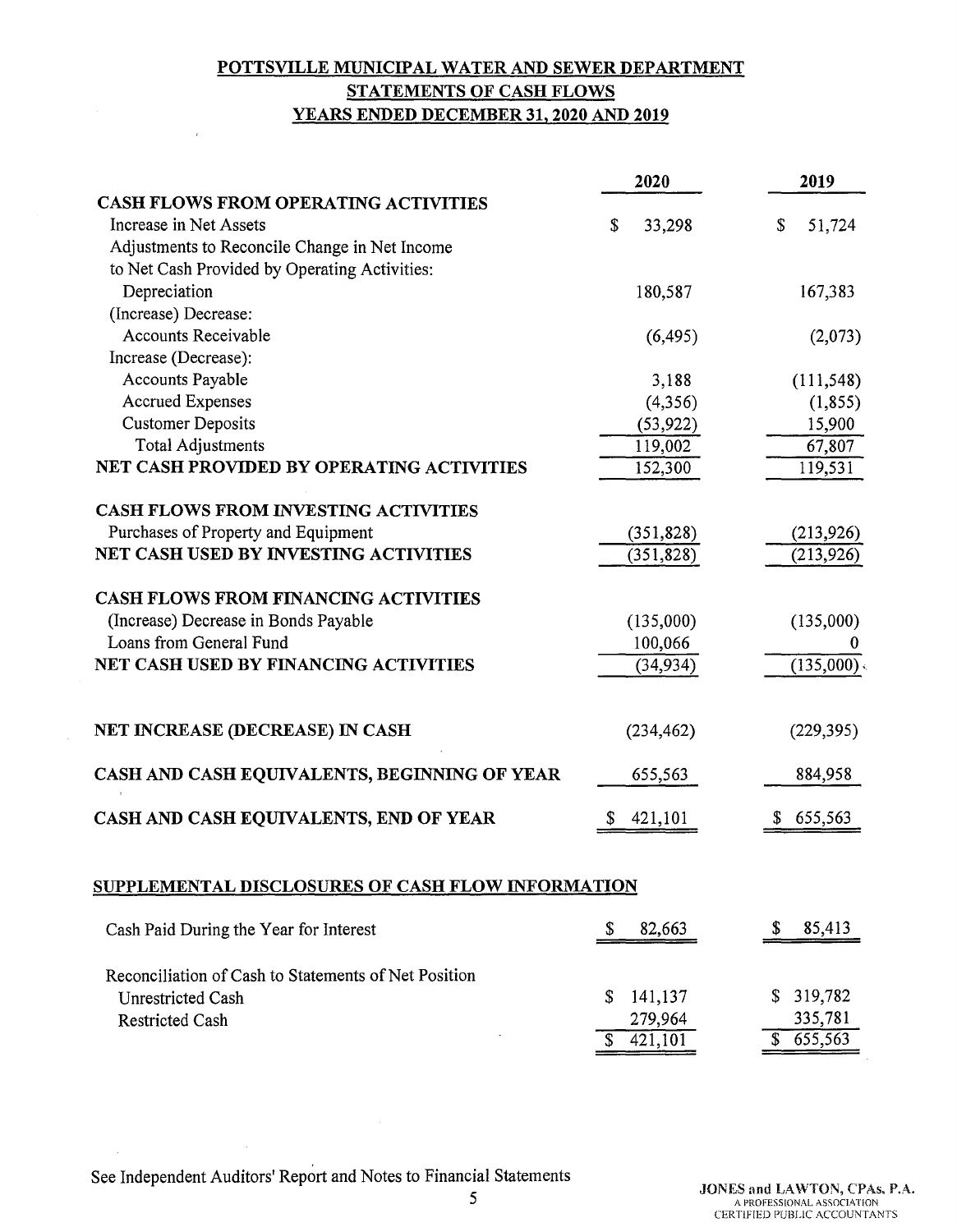#### **NOTE 1: SUMMARY OF SIGNIFICANT ACCOUNTING POLICIES**

#### *Nature of Operations*

The Pottsville Municipal Water and Sewer Department is a municipal corporation governed by an elected Mayor-Council form of government. Accounting principles generally accepted in the United States of America require that the reporting entity include (1) the primary government, (2) organizations for which the primary government is financially accountable, and (3) other organizations for which the nature and significance of their relationship with the primary government are such that exclusion would cause the reporting entity's financial statements to be misleading or incomplete. The criteria provided in Government Accounting Standards Board (GASB) Statement No. 14 have been considered. These financial statements represent only the Water and Sewer Department ("the Department") fund and do not include data of other funds of the primary government necessary for reporting in conformity with accounting principles generally accepted in the United States of America.

#### *Fund Accounting*

The accounts of the City are organized on the basis of funds, each of which is considered a separate accounting entity. The operations of each fund are accounted for with a separate set of self-balancing accounts that comprise its assets, liabilities, fund equity, revenues, and expenses. Government resources are allocated to and accounted for in individual funds based upon the purposes for which they are to be spent and the means by which spending activities are controlled. The various funds of the Department are grouped in the financial statements into one fund type and one generic fund as follows:

#### *Organization*

Enterprise funds-Enterprise Funds are used to account for operations (a) that are financed and operated in a manner similar to private business enterprises, where the intent of the governing body is that the costs of providing goods or services to the general public on a continuing basis be financed or recovered primarily through user charges; or , (b) where the governing body has decided that periodic determination of revenues earned, expenses incurred, and/or net income is appropriate for capital maintenance, public safety, management control, accountability, or other purposes.

#### *Basis of Accounting*

Basis, of accounting refers to when revenues and expenditures or expenses are recognized in the accounts and reported in the financial statements. Basis of accounting relates to the timing of the measurements made, regardless of the measurement focus applied.

The Department uses the accrual basis of accounting which recognizes revenues when they are earned and expenses when they are incurred.

Under this basis of accounting and measurement focus, the Department applies all Financial Accounting Standards Board (FASB) Accounting Standards Codification (ASC) statements and interpretations issued after November 30, 1989 developed for business enterprises. The Department does not apply FASB ASC statements and interpretations whose provisions are limited to not-for-profit organizations or address issues concerning primarily such organizations.

#### *Cash and Cash Equivalents*

The Department considers cash equivalents to be short-term highly liquid investments with original maturities of three months or less which are readily convertible to known amounts of cash. For purposes of the Statements of Cash Flows, cash and cash equivalents include "Cash and cash equivalents" and "Restricted Assets-Cash and cash equivalents".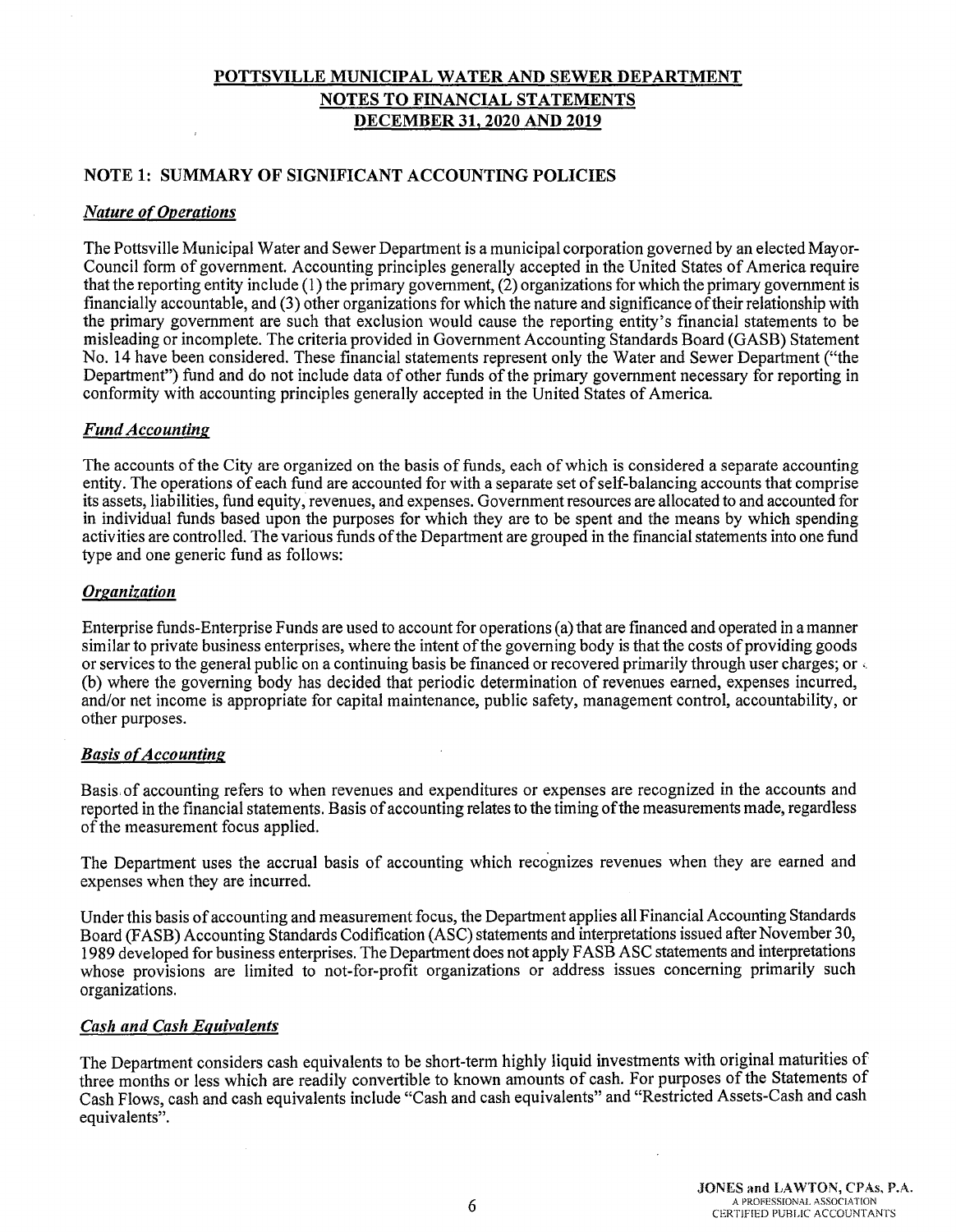### **NOTE 1: SUMMARY OF SIGNIFICANT ACCOUNTING POLICIES (continued)**

#### *Use o{Estimates*

The preparation of financial statements in conformity with accounting principles generally accepted in the United States of America requires management to make estimates and assumptions that affect certain reported amounts of assets and liabilities and disclosure of contingent assets and liabilities at the date of the financial statements and reported amounts of revenues and expenses during the reporting period. Actual results could differ from those estimates.

#### *Regulatory Environment*

The quality of water emitted from the sewer treatment plants is regulated by the Environmental Protection Agency and the Arkansas Health Department. The quality of water furnished to customers is subject to the requirements of the Environmental Protection Agency under the Safe Drinking Water Act and the Arkansas Health Department.

#### *Income Tax*

The City of Pottsville, Arkansas Water and Sewer System is municipally owned and is exempt from Federal and State income tax.

#### *Depreciation*

Depreciation is computed using the straight-line method over the estimated useful life of the assets as follows:

|                           | Years |
|---------------------------|-------|
| Water and sewer system    | 40    |
| <b>Building</b>           | 40    |
| Automobiles and equipment | 5     |
| Office equipment          | 5     |

#### *Property and Equipment*

|                  | Balance<br>12-31-2019 | Additions      | Deletions | Balance<br>12-31-2020 |
|------------------|-----------------------|----------------|-----------|-----------------------|
| Land             | 112,083               | \$             |           | 112,083<br>S          |
| Water System     | 2,330,419             | 89,661         |           | 2,420,080             |
| Sewer System     | 3,694,564             | 39,417         |           | 3,733,981             |
| Vehicles         | 252,341               |                |           | 252,341               |
| Office Equipment | 59,666                | 12,560         |           | 72,226                |
| <b>Building</b>  | 59,246                | 210,190        |           | 269,436               |
|                  | 6,508,319             | <u>351,828</u> |           | 6,860,147             |

#### *Fair Value of Financial Instruments*

The Department's financial instruments include cash, cash equivalents and trade securities. The carrying amounts of these financial instruments have been estimated by management to approximate fair value .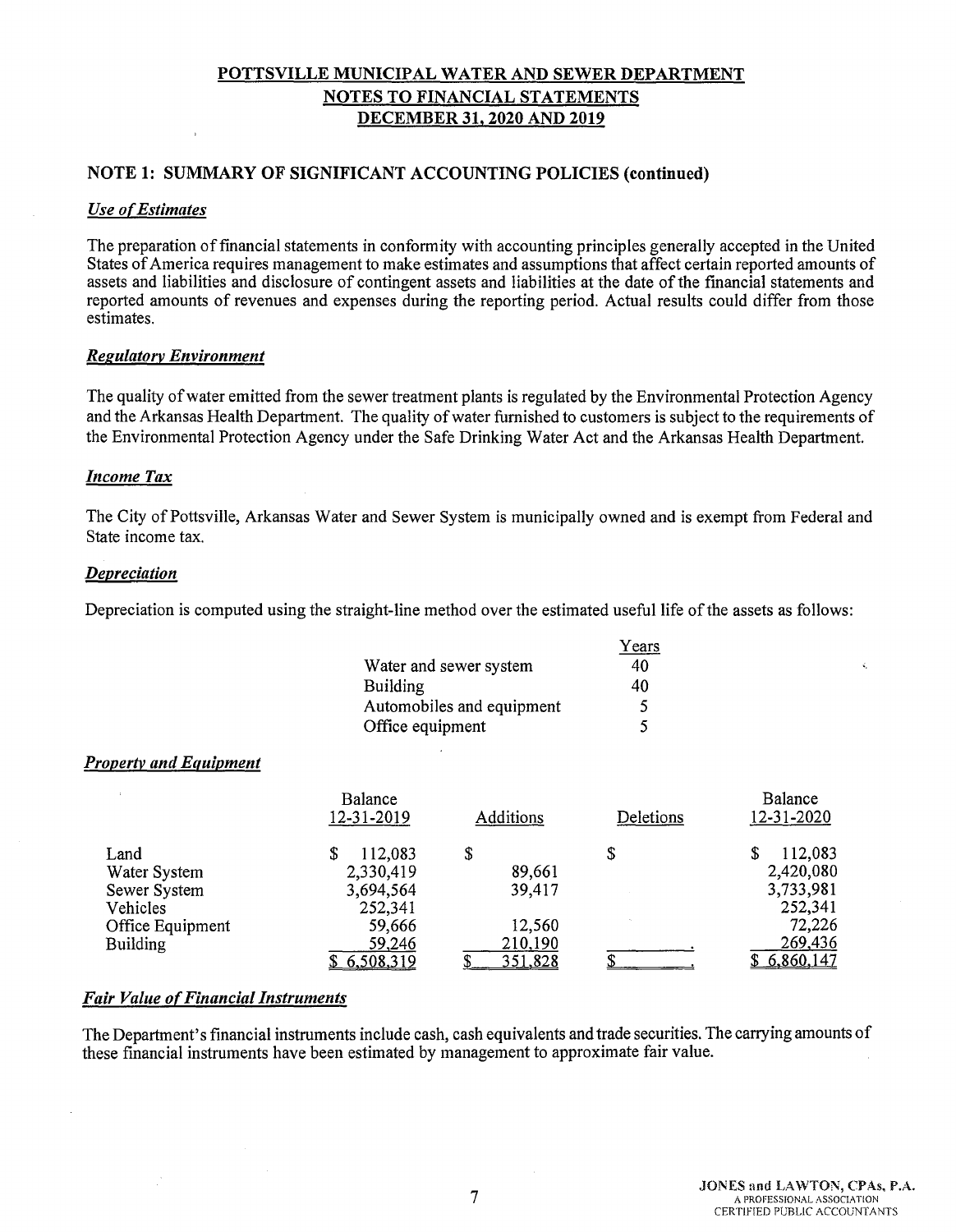# **NOTE 1: SUMMARY OF SIGNIFICANT ACCOUNTING POLICIES (continued)**

#### *Capitalization of Interest Costs*

The Department capitalizes interest costs as part of the total acquisition costs of construction related to the addition to and/or improvement of facilities. Interest costs capitalized include only the interest incurred during the construction period on debt used to finance the project. The interest capitalization period commences with the first expenditure for the project and continues until the constructed project is substantially complete and ready for its intended use, at which time interest capitalization ceases.

#### *Accounts Receivable and Bad Debts*

Accounts receivables are charged to bad debt expense when they are determined to be uncollectible based on a periodic review of the accounts by management. Accounting principles generally accepted in the United States of America require that the allowance method be used to recognize bad debts; however, the effect of using the direct write-off method is not materially different from the results that would have been obtained under the allowance method.

#### **NOTE 2: CASH AND CASH EQUIVALENTS**

The cash balance is composed of unrestricted and restricted funds as follows:

| <b>Unrestricted</b>                                                                                                                                                                                                                                                                                        | 2020                                                 | 2019                                                 |
|------------------------------------------------------------------------------------------------------------------------------------------------------------------------------------------------------------------------------------------------------------------------------------------------------------|------------------------------------------------------|------------------------------------------------------|
| Water system operating fund                                                                                                                                                                                                                                                                                | \$141,137                                            | \$319,782                                            |
| <b>Restricted</b>                                                                                                                                                                                                                                                                                          |                                                      |                                                      |
| Depreciation fund<br>Bond debt service fund<br>Meter deposit fund                                                                                                                                                                                                                                          | 29,122<br>149,021<br>101,821<br>279,964<br>\$421,101 | 29,122<br>150,916<br>155,743<br>335,781<br>\$655,563 |
| <b>NOTE 3: LONG-TERM DEBT</b>                                                                                                                                                                                                                                                                              |                                                      |                                                      |
| Long-term debt at December 31, 2020 and 2019 consists of the following:<br>City of Pottsville Arkansas Water & Sewer Refunding and<br>Improvement Revenue Bonds - Series 2016                                                                                                                              | 2020                                                 | 2019                                                 |
| Interest ranges from 2.0% to 3.25% and are payable<br>semiannually on June 1 and December 1. The bonds are<br>subject to a mandatory sinking fund redemption by lot in such<br>manner as the trustee shall determine on December 1 of each<br>year until December 1, 2039 when the full redemption is due. | \$2,740,000                                          | \$2,875,000                                          |
| City of Pottsville – General Fund – Building                                                                                                                                                                                                                                                               | 100,000<br>2,840,000                                 | 0<br>2,875,000                                       |
| Less: Current maturities                                                                                                                                                                                                                                                                                   | 165,000<br>2,675,000                                 | 135,000<br>2,740,000                                 |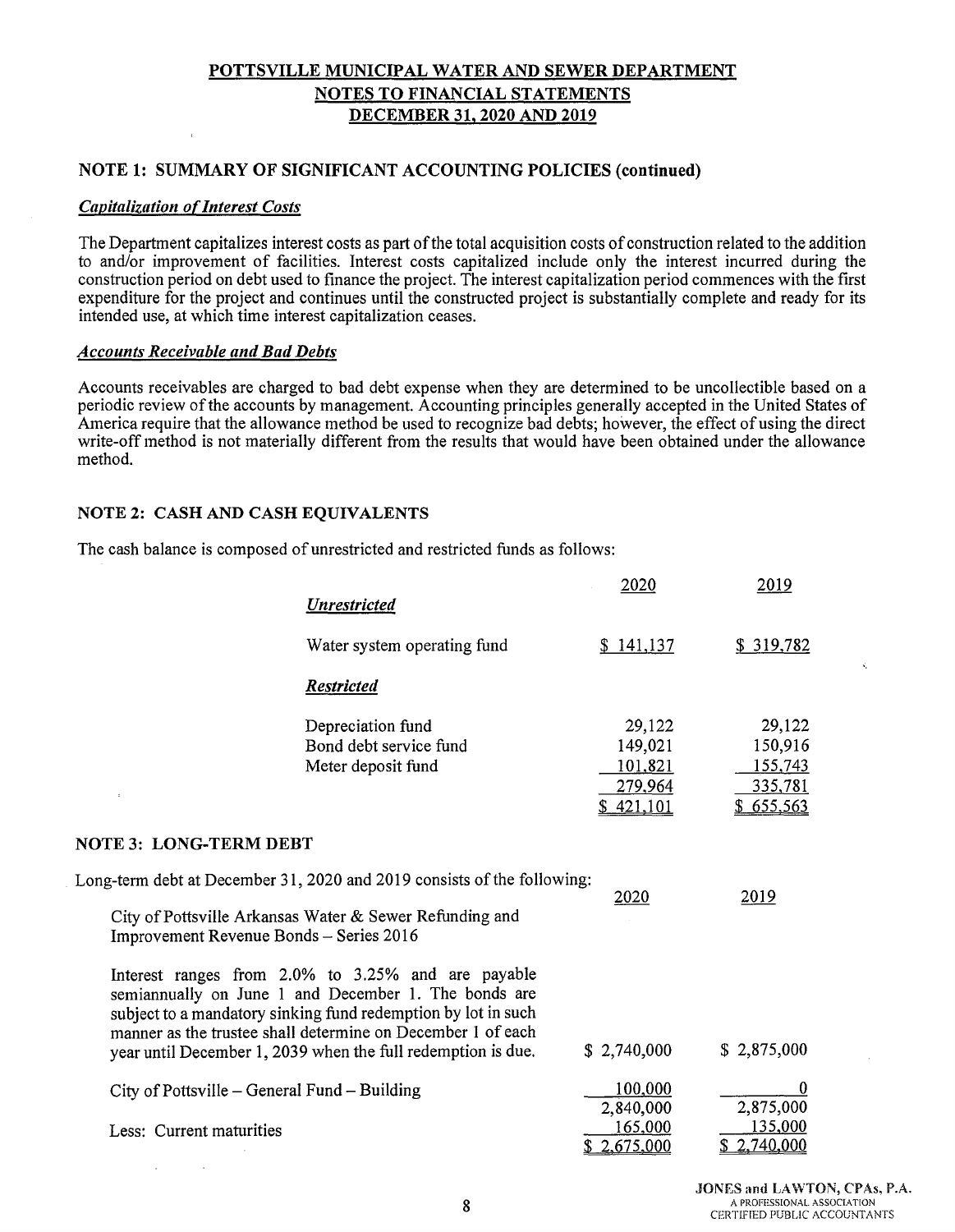#### **NOTE 3: LONG-TERM DEBT (continued)**

The principal and interest payments due on long-term debt for the years succeeding December 31, 2020 are as follows:

|            | Principal     | Interest       | Total     |
|------------|---------------|----------------|-----------|
| 2021       | 165,000<br>\$ | 79,963<br>\$   | 244,963   |
| 2022       | 165,000       | 77,163         | 242,163   |
| 2023       | 170,000       | 72,963         | 242,963   |
| 2024       | 175,000       | 68,613         | 243,613   |
| 2025       | 155,000       | 65,238         | 220,238   |
| Thereafter | 2,010,000     | 398,296        | 2,408,296 |
|            | 2,840,000     | <u>762,236</u> | 3,602,236 |

#### **NOTE 4: SCHEDULE OF RATES**

#### **Monthly Water Rates:**

Inside City Limits

- a. Minimum charge on first 1,000 gallons, \$13.00.
- b. Charge of \$3.25 per 1,000 gallons for the next 5,000 gallons.
- c. Charge of \$2.75 per 1,000 gallons for the next 4,000 gallons.
- d. Charge of \$2.25 per 1,000 gallons for the usage over 10,000 gallons.

#### Outside City Limits

- a. Minimum charge on first 1,000 gallons, \$17.00.
- b. Charge of \$4.00 per 1,000 gallons for the next 5,000 gallons.
- c. Charge of \$3.50 per 1,000 gallons for the next 4,000 gallons.
- d. Charge of\$2.50 per 1,000 gallons for the usage over 10,000 gallons.

#### **Monthly Sewer Rates:**

- a. Minimum charge on first 1,000 gallons, \$12.00.
- b. Charge of \$4.00 per 1,000 gallons for the next 5,000 gallons.
- c. Charge of \$3.50 per 1,000 gallons for the next 4,000 gallons.
- d. Charge of \$2.50 per 1,000 gallons for the usage over 10,000 gallons.

#### **NOTE 5: INSURANCE COVERAGE**

Company: Arkansas Municipal League Policy No.: 03250 Expiration: 12-19-21 Coverage: Water and sewer buildings, and equipment - \$1,926,000

Company: Arkansas Municipal League Policy No.: 03250 Expiration: 11-08-21 Coverage: Automobile liability and physical damage

Company: Arkansas Fidelity Bond Trust Fund Policy No.: FBTF12 Expiration: 06-30-21 Coverage: \$300,000

Company: Municipal League Worker's Compensation Trust Policy: Workers compensation Expiration: 12-31-20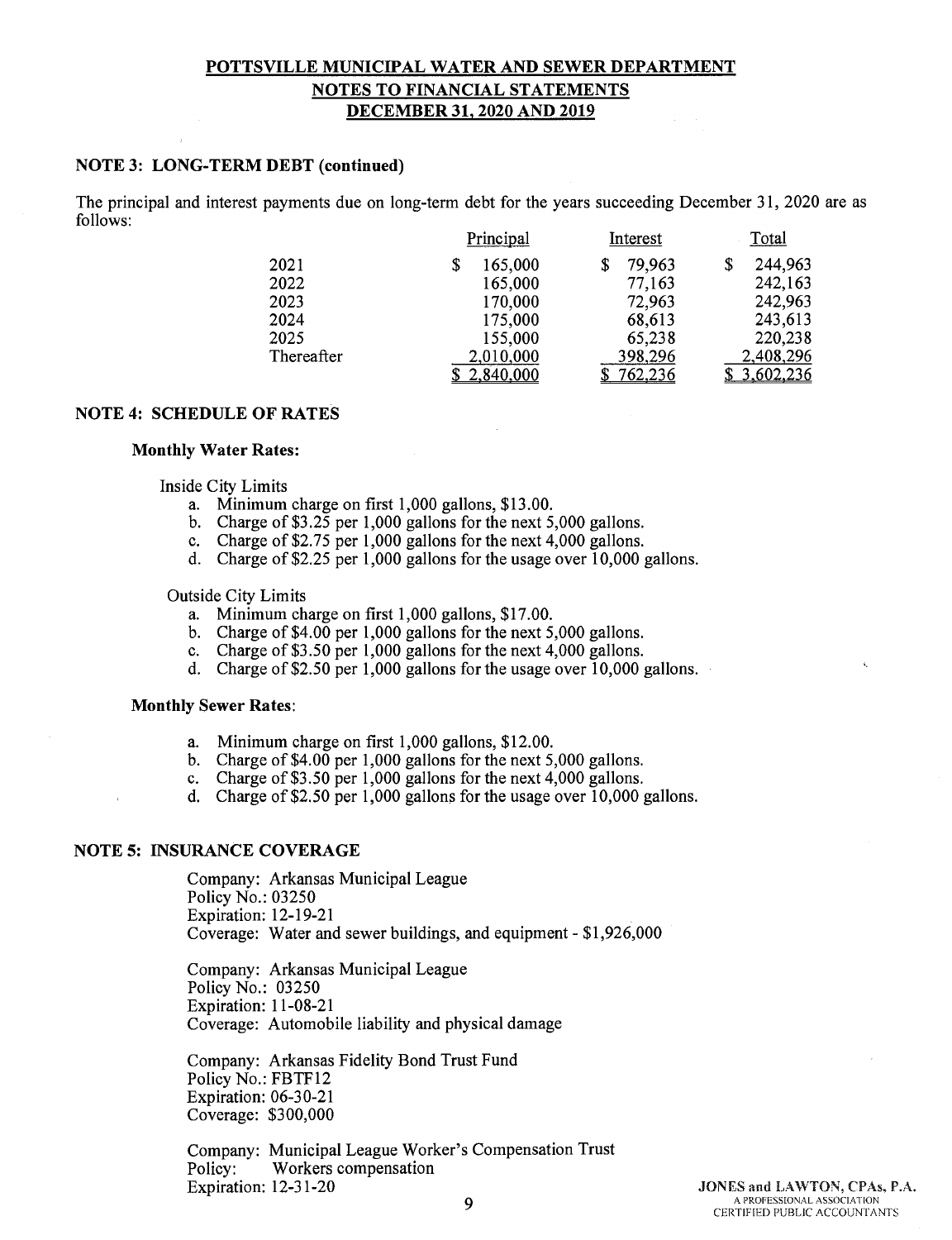#### **NOTE 6: RETIREMENT PLAN**

 $\overline{a}$ 

The Department maintains a 403(b) Retirement Plan administered by the Arkansas Public Retirement System. All employees who choose to participate are required to make a 5% salary reduction contribution to the Plan. The Department makes a contribution of 15.32% of salary. The Department contributions for 2020 and 2019 were \$24,729 and \$19,850 respectively.

# **NOTE** 7: **SUBSEQUENT EVENTS**

Management has evaluated subsequent events through August 13, 2021, which is the date the financial statements were available to be issued.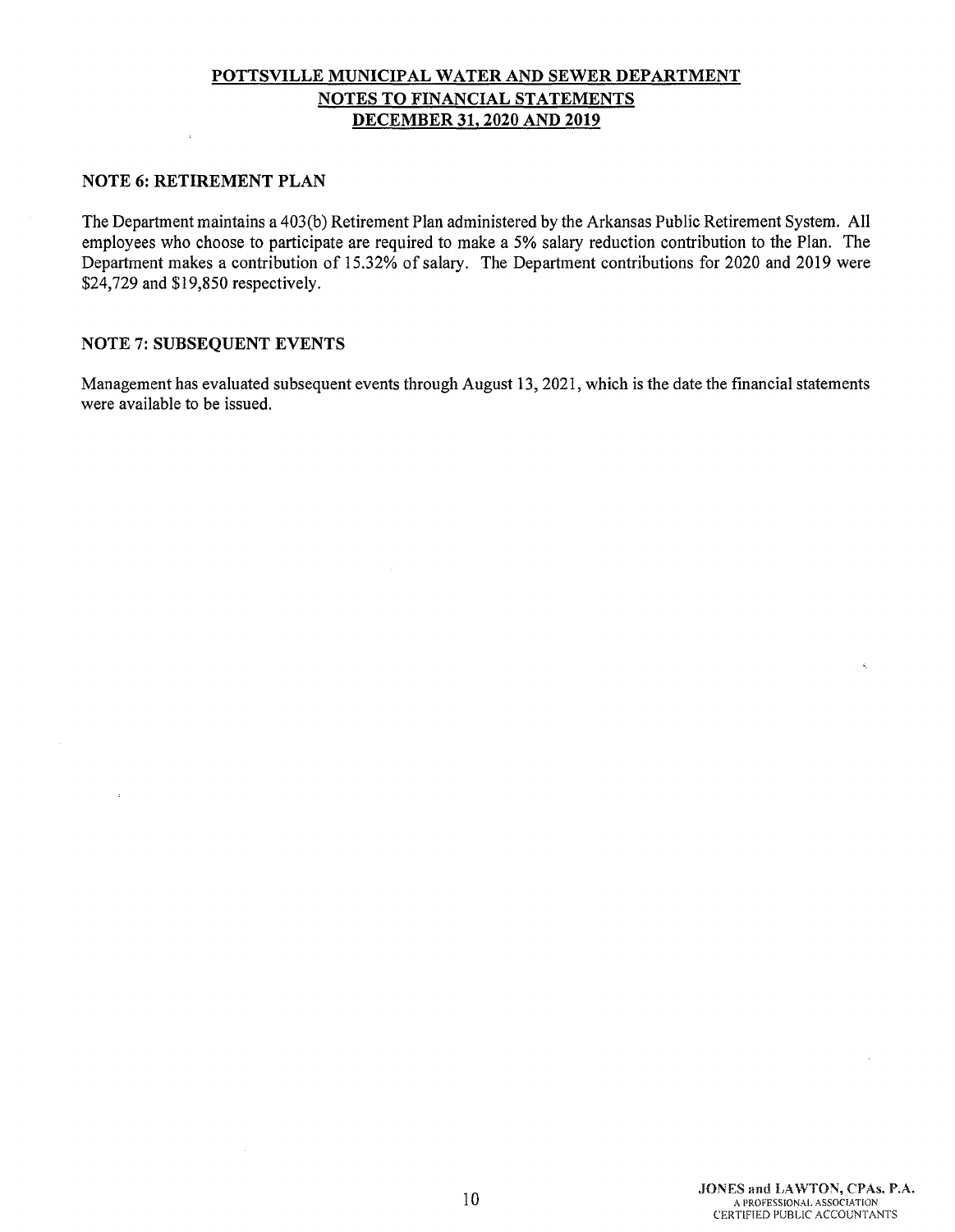# **SUPPLEMENTAL INFORMATION**

 $\sim$ 

 $\sim$ 

 $\sim$ r

 $\hat{\mathbf{x}}_i$ 

 $\mathcal{A}$ 

 $\sim 10^{-1}$ 

 $\sim 10^{-10}$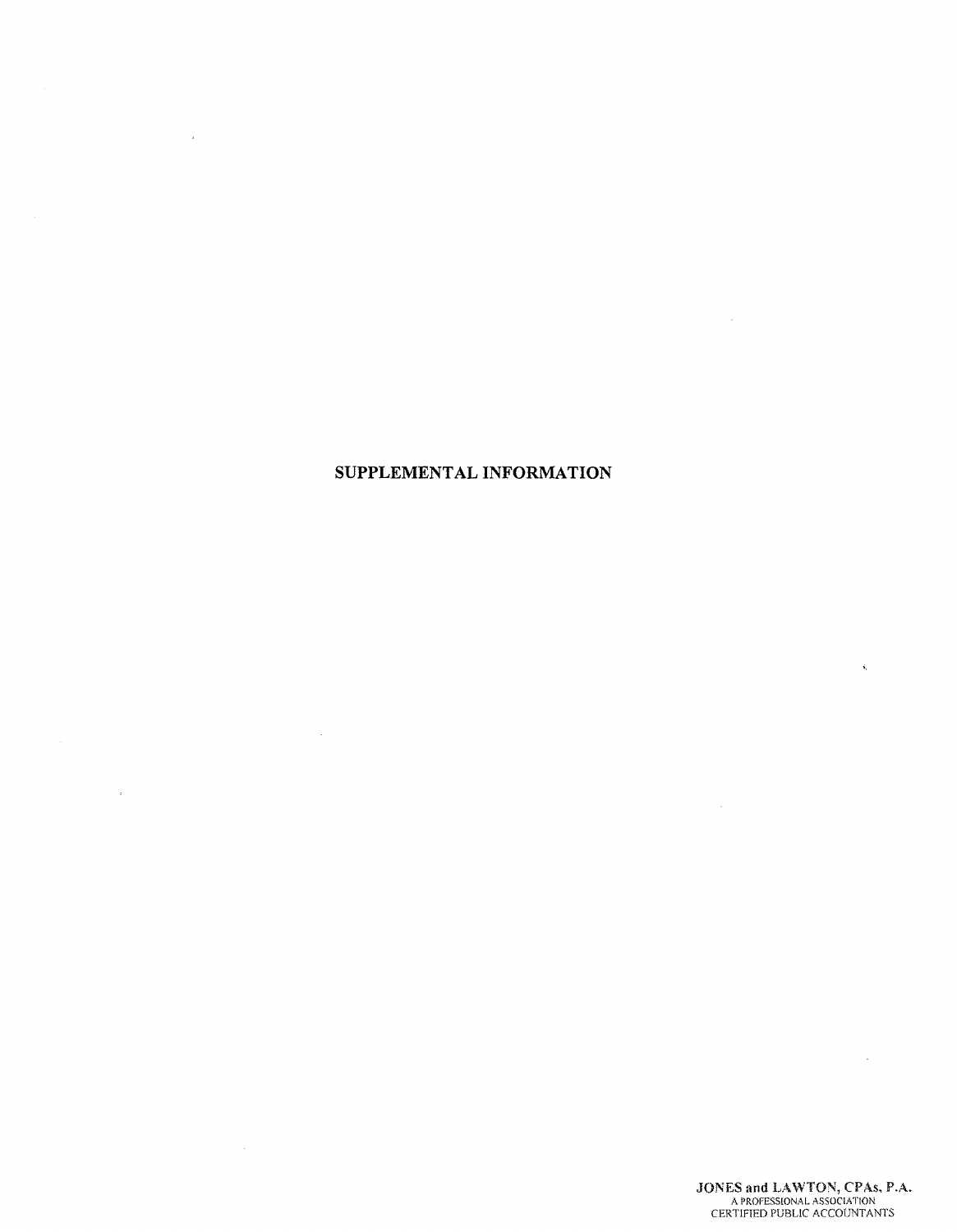# **POTTSVILLE MUNICIPAL WATER AND SEWER DEPARTMENT MANAGEMENT'S DISCUSSION AND ANALYSIS YEAR ENDED DECEMBER 31, 2020**

Pottsville Municipal Water and Sewer Department discussion and analysis is designed to:

- Assist the reader in focusing on significant financial issues
- Provide an overview of the Department's financial activity
- Identify changes in the Department's financial position
- Identify individual fund issues or concerns

#### **Overview of the Financial Statements**

The financial statements of the Department reports information about the Department using accounting methods similar to those used by private business enterprises. These statements provide both long-term and short-term information about the Department's overall financial status.

The Statements of Net Position present information on all the Department's assets and liabilities with the difference between the two reported as net position.

The Statements of Revenues, Expenses, and Changes in Net Position present information showing how the Department's net position changed during the most recent and current years. All changes in net position are reported as soon as the underlying event giving rise to the change occurs, regardless of the timing of the cash flows.

The Statements of Cash Flows report cash receipts and expenditures that result from operations, financing, and investing activities. These statements provide information regarding sources of cash and use of cash.

Notes to the Financial Statements provide additional information that is essential to a full understanding of the data provided in the financial statements.

#### **Financial Analysis of the Department**

The assets of the Department exceeded its liabilities at the close of the most recent fiscal year by \$1,089,627 (net position).

Total assets amounted to \$4,064,992 consisting of net capital assets of \$3,550,740 and other assets of \$514,252. Total assets decreased by \$56,792 during the current fiscal year. This change was due to an increase in capital assets of \$351,828, which was offset by a net decrease in other assets of \$228,033 and an increase in accumulated depreciation of \$180,587.

Total liabilities amounted to \$2,975,365 consisting of long-term liabilities of \$2,840,000 and other liabilities of \$135,365. Total liabilities decreased by \$90,090 during the current fiscal year. \$35,000 of this change was due to net decrease in long term debt, and a net decrease in other liabilities of \$\$55,090.

The Department experienced a decrease in total cash in the amount of \$234,462 during the current year. This decrease consisted of a decrease in unrestricted cash in the amount of \$178,645 a decrease in restricted cash in the amount of \$55,817.

#### **Economic Factors**

The Department indicated no changes due to current economic factors.

#### **Request for Information**

This report is designed to provide a general overview of the Department's finances. Questions concerning any of the information provided in this report or requests for additional financial information should be addressed to the Pottsville Municipal Water and Sewer, 173 E Ash Street, Pottsville, Arkansas 72858.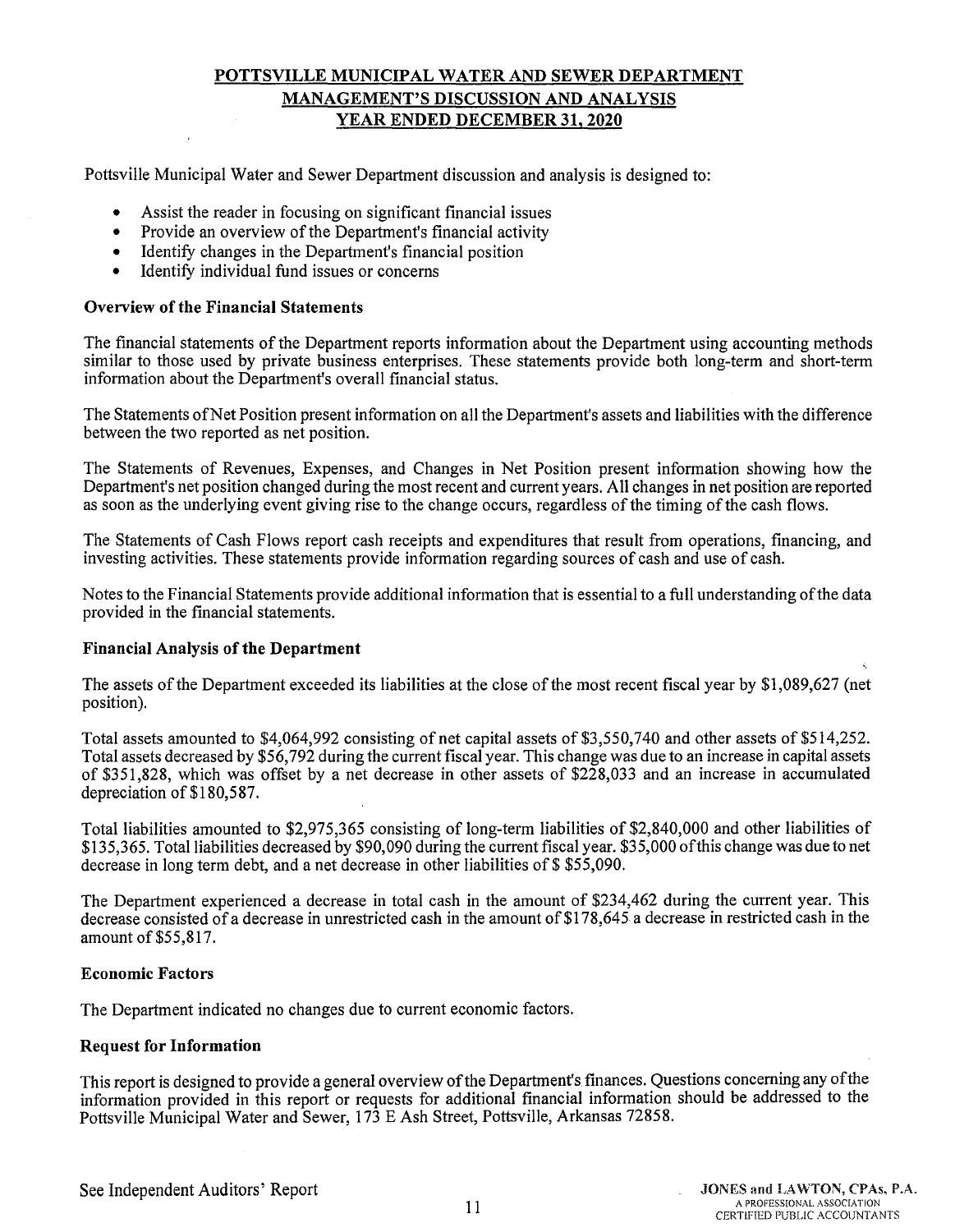JoNEs and LAwToN,CPAs, P.A. CERTIFIED PUBLIC ACCOUNTANTS 1106 WEST B STREET POBOX945 RUSSELL VILLE, AR 72811

**MEMBERS** 

WAYNE A.JONES, CPA WILLIAM L. LAWTON, JR., CPA TEL (479) 968-2552 FAX (479) 968-8855

AMERICAN INSTITUTE OF CERTIFIED PUBLIC ACCOUNTANTS ARKANSAS SOCIETY OF CERTIFIED PUBLIC ACCOUNTANTS

#### **INDEPENDENT AUDITORS' REPORT ON COMPLIANCE AND OTHER MATTERS AND ON INTERNAL CONTROL OVER FINANCIAL REPORTING BASED ON AN AUDIT OF FINANCIAL STATEMENTS PERFORMED IN ACCORDANCE WITH**  *GOVERNMENT AUDITING STANDARDS*

City Council Pottsville Municipal Water and Sewer Department Pottsville, Arkansas

We have audited the financial statements of Pottsville Municipal Water and Sewer Department as of and for the years ended December 31, 2020 and 2019, and have issued our report thereon dated August 13, 2021. The report on the Department as of and for the years ended December 31, 2020 and 2019 was qualified because the Department elected not to implement GASB Statement No. 34. Except as discussed in the preceding sentence, we conducted our audit in accordance with auditing standards generally accepted in the United States of America and the standards applicable to financial audits contained in *Government Auditing Standards,* issued by the Comptroller General of the United States.

#### **Compliance and Other Matters**

As part of obtaining reasonable assurance about whether the Department's financial statements are free of material misstatement, we performed tests of its compliance with certain provisions of laws, regulations, contracts and grant agreements, noncompliance with which could have a direct and material effect on the determination of financial statement amounts. However, providing an opinion on compliance with those provisions was not an objective of our audit, 'and accordingly, we do not express such an opinion. The results of our tests disclosed no instances of noncompliance or other matters that are required to be reported under *Government Auditing Standards.* 

#### **Internal Control over Financial Reporting**

In planning and performing our audit, we considered the Department's internal control over financial reporting in order to determine our auditing procedures for the purpose of expressing our opinion on the financial statements and not to provide an opinion on the internal control over financial reporting. However, we noted a certain matter involving the internal control over financial reporting and its operation that we consider to be a reportable condition. Reportable conditions involve matters coming to our attention relating to significant deficiencies in the design or operation of the internal control over financial reporting that, in our judgment, could adversely affect the Department's ability to initiate, record, process and report financial data consistent with the assertions of management in the financial statements. The reportable condition is described as follows:

#### **Segregation of Duties**

A good system of internal control requires a proper segregation of duties to prevent one person from being in a position to authorize, execute and record the same transaction. Due to having a limited number of personnel to handle accounting functions, some duties and functions performed are contrary to ideal control procedures. However, the Department has attempted to segregate duties to the extent management feels possible with the limited number of staff available.